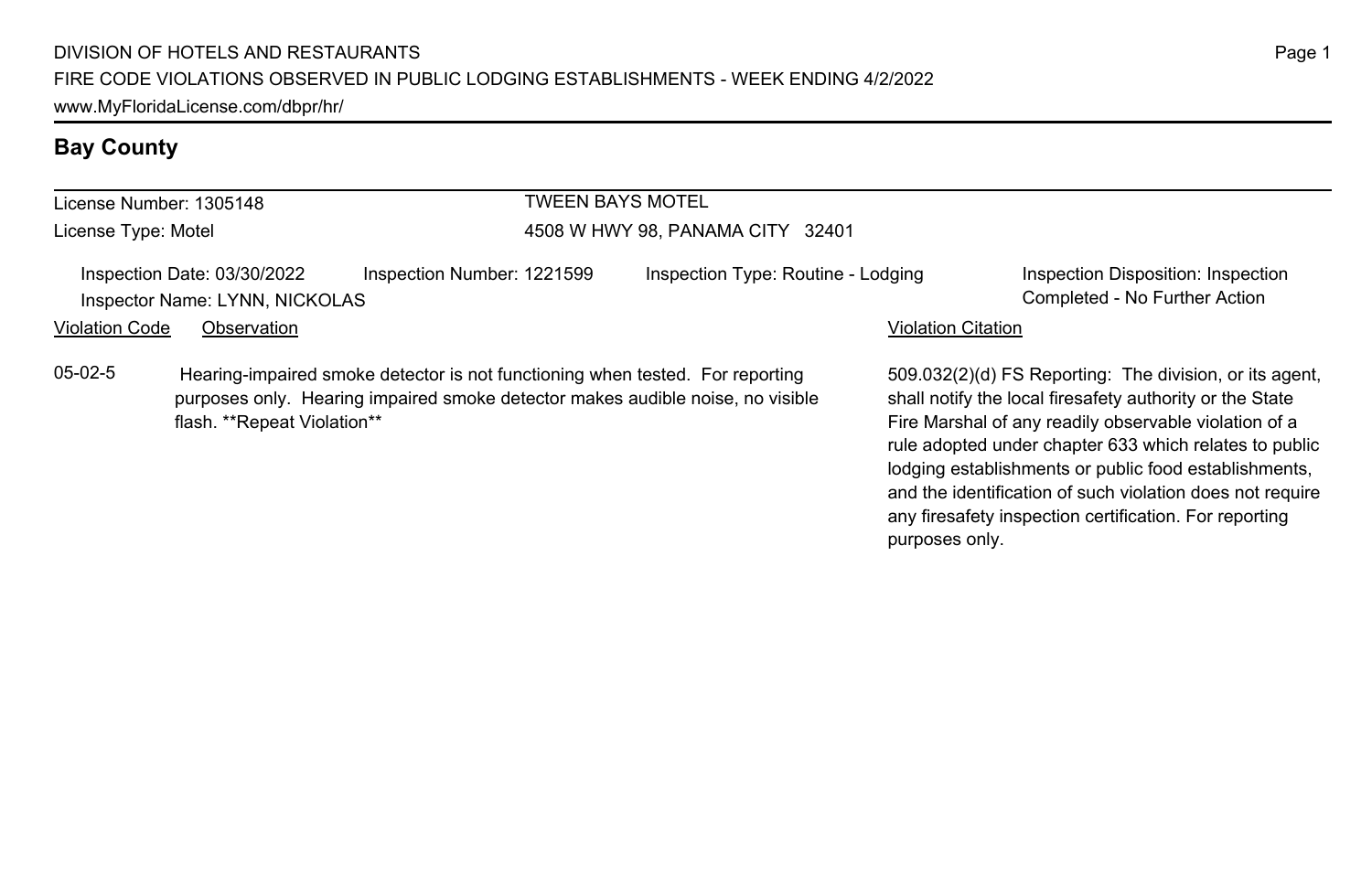## **Brevard County**

## License Number: 1505757

902.

License Type: Apartment

## M I SUNSHINE MANAGEMENT LLC 900 906 KNOX MCRAE DR APT 5, TITUSVILLE 32780

|                | Inspection Date: 03/31/2022  | Inspection Number: 1528538                                                          | Inspection Type: Routine - Lodging |                           | Inspection Disposition: Inspection                        |
|----------------|------------------------------|-------------------------------------------------------------------------------------|------------------------------------|---------------------------|-----------------------------------------------------------|
|                | Inspector Name: FRANZ, LINDA |                                                                                     |                                    |                           | Completed - No Further Action                             |
| Violation Code | Observation                  |                                                                                     |                                    | <b>Violation Citation</b> |                                                           |
| 02-08-4        |                              | Propane (LP gas) tank having a water capacity greater than 2.7 lbs, stored under    |                                    |                           | 509.032(2)(d) FS Reporting: (d) The division, or its      |
|                |                              | a stairwell. For reporting purposes only. Red gas cab stored under stairs near unit |                                    |                           | agent, shall notify the local firesafety authority or the |

agent, shall notify the local firesafety authority or the State Fire Marshal of any readily observable violation of a rule adopted under chapter 633 which relates to public lodging establishments or public food establishments, and the identification of such violation

does not require any firesafety inspection certification.

For reporting purposes only.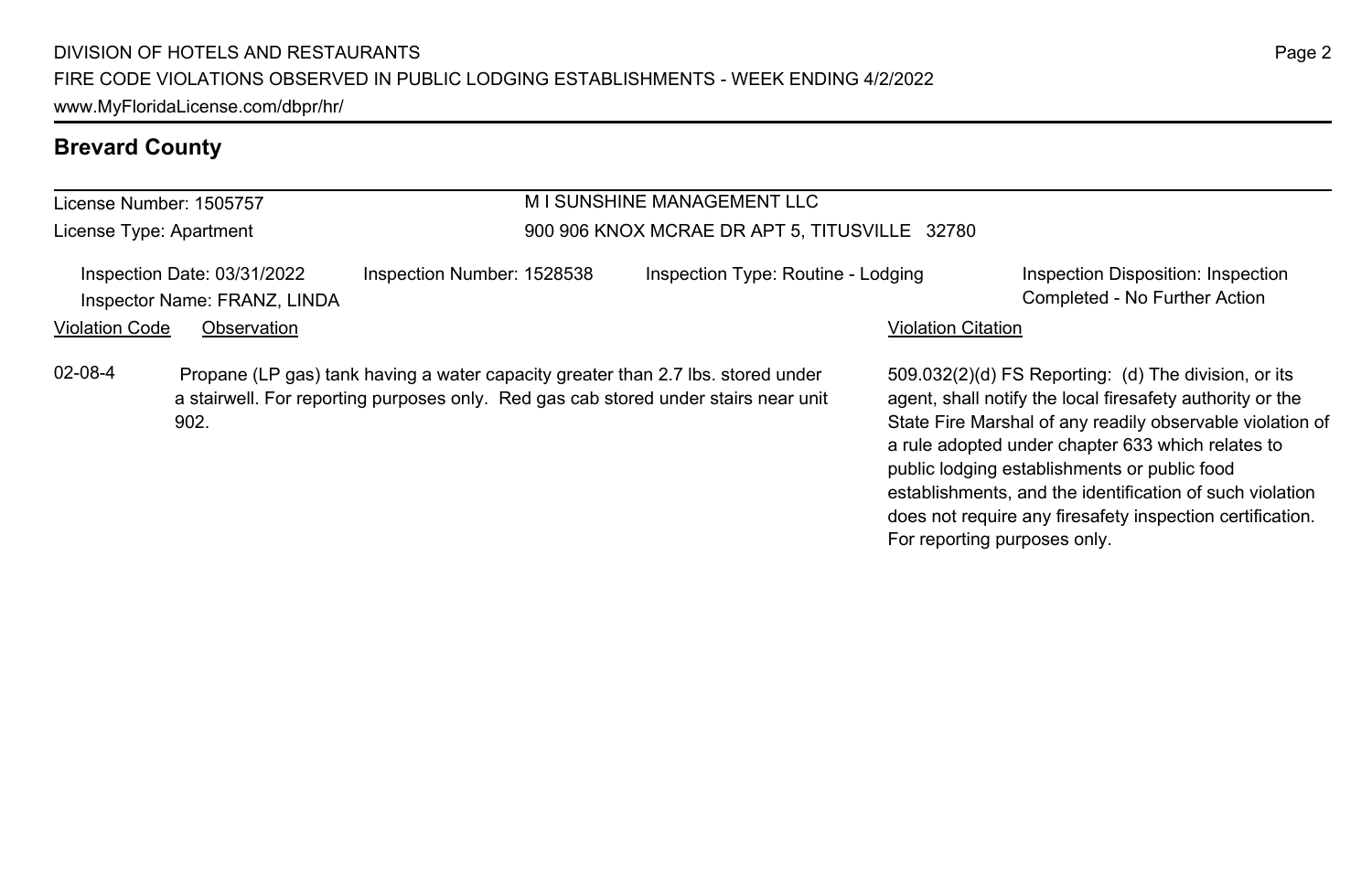## **Brevard County**

#### License Number: 1502506 License Type: Hotel HILTON MELBOURNE BEACH OCEANFRONT 3003 N HWY A1A, MELBOURNE 32903 Inspection Date: 03/29/2022 Inspection Number: 1161701 Inspection Type: Routine - Lodging Inspection Disposition: Inspection Inspector Name: MITTEN, JAMES Completed - No Further Action Violation Code Observation **Violation Code Observation** Violation Citation Citation Citation Citation Citation Citation Citation Citation Citation Citation Citation Citation Citation Citation Citation Citation Citation Cit 509.032(2)(d) FS Reporting: The division, or its agent, shall notify the local firesafety authority or the State Fire Marshal of any readily observable violation of a rule adopted under chapter 633 which relates to public lodging establishments or public food establishments, and the identification of such violation does not require 04-07-4 Trouble/alarm light illuminated on the smoke detector panel connected to the fire alarm system. For reporting purposes only. Working on system \*\*Repeat Violation\*\*

any firesafety inspection certification. For reporting

purposes only.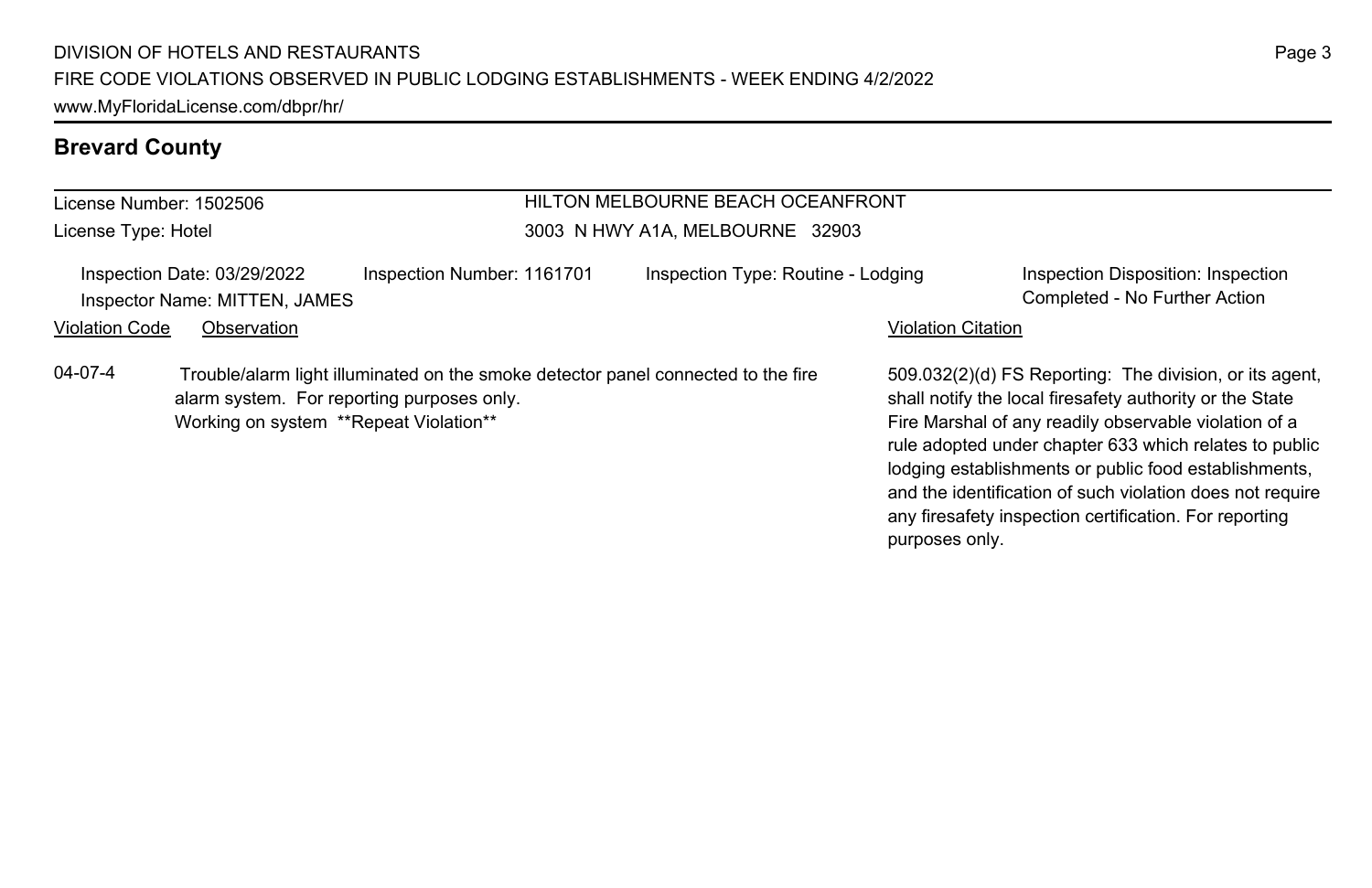| License Number: 1602546                                   |                                                              |                                                                            | BROWARD MULTIFAMILY LLC            |                           |                                                                                                                                                                                                                                                                                                                                                                                                                        |
|-----------------------------------------------------------|--------------------------------------------------------------|----------------------------------------------------------------------------|------------------------------------|---------------------------|------------------------------------------------------------------------------------------------------------------------------------------------------------------------------------------------------------------------------------------------------------------------------------------------------------------------------------------------------------------------------------------------------------------------|
| 750 NW 9 AVE, HALLANDALE 33009<br>License Type: Apartment |                                                              |                                                                            |                                    |                           |                                                                                                                                                                                                                                                                                                                                                                                                                        |
|                                                           | Inspection Date: 03/29/2022<br>Inspector Name: GANPAT, INDAR | Inspection Number: 1515474                                                 | Inspection Type: Routine - Lodging |                           | Inspection Disposition: Inspection<br>Completed - No Further Action                                                                                                                                                                                                                                                                                                                                                    |
| <b>Violation Code</b>                                     | Observation                                                  |                                                                            |                                    | <b>Violation Citation</b> |                                                                                                                                                                                                                                                                                                                                                                                                                        |
| 06-03-4                                                   | only.                                                        | Some windows on building 750 blocked with ply wood. For reporting purposes |                                    | purposes only.            | 509.032(2)(d) FS Reporting: The division, or its agent,<br>shall notify the local firesafety authority or the State<br>Fire Marshal of any readily observable violation of a<br>rule adopted under chapter 633 which relates to public<br>lodging establishments or public food establishments,<br>and the identification of such violation does not require<br>any firesafety inspection certification. For reporting |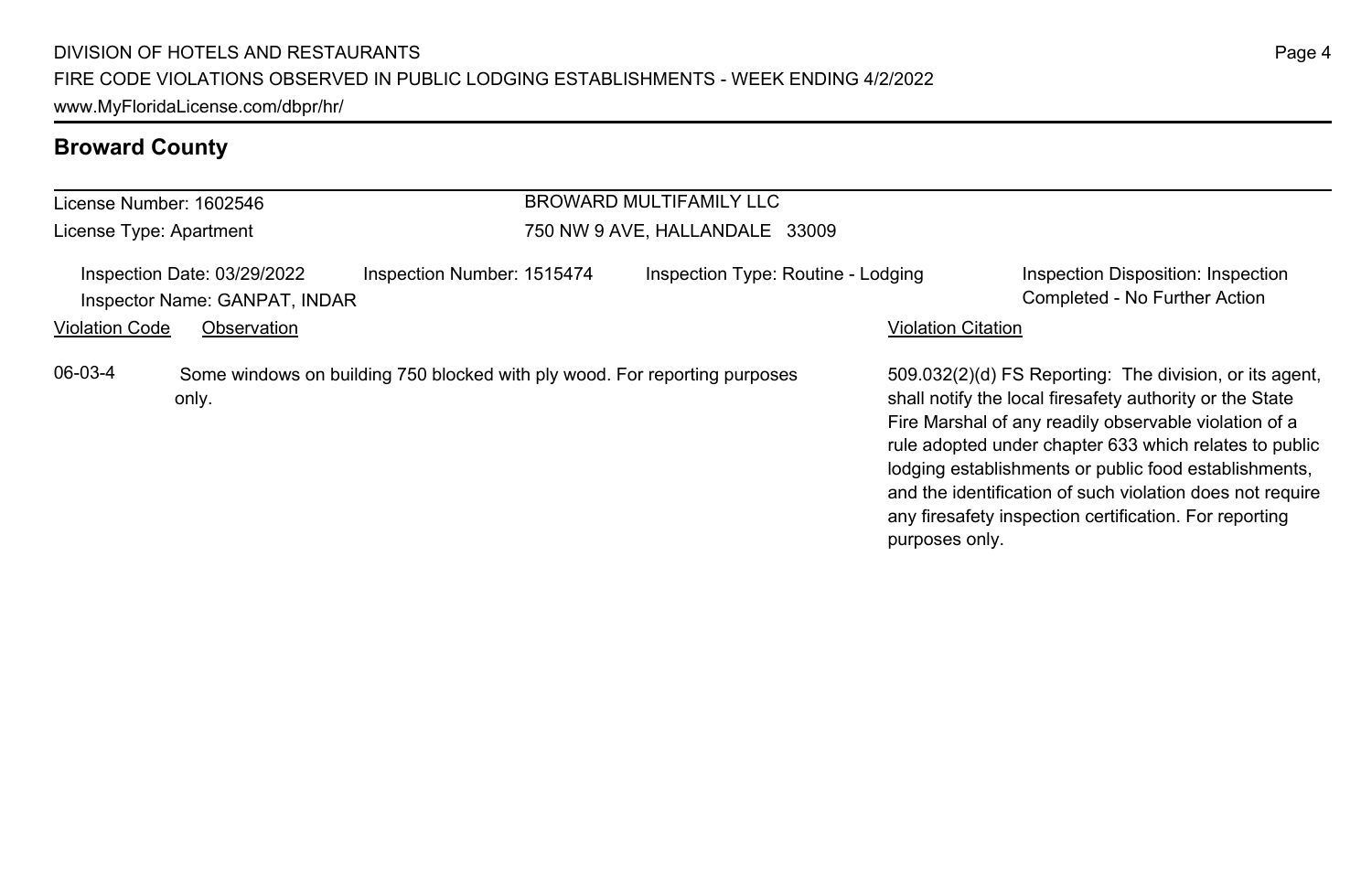License Number: 1621504 License Type: Apartment

#### VENTURA POINTE

#### 7850 PASADENA BLVD, PEMBROKE PINES 33024

Inspection Date: 03/30/2022 Inspection Number: 1531804 Inspection Type: Routine - Lodging Inspection Disposition: Inspection Inspector Name: MCKINNEY, JOHN Completed - No Further Action

#### Violation Code Observation **Violation Code** Observation **Violation** Violation Citation Citation Citation Citation

01-01-4 Portable fire extinguisher pressure gauge indicates the extinguisher is overcharged. For reporting purposes only. Building 7800 - located in the west facing corridor o& the ground floor nearest units 112 & 113

01-03-4 Portable fire extinguisher missing from it's designated location (sign present indicating designated location). For reporting purposes only. Building 7800 SE facing corridor of the ground floor nearest unit 110

509.032(2)(d) FS Reporting: (d) The division, or its agent, shall notify the local firesafety authority or the State Fire Marshal of any readily observable violation of a rule adopted under chapter 633 which relates to public lodging establishments or public food establishments, and the identification of such violation does not require any firesafety inspection certification. For reporting purposes only.

509.032(2)(d) FS Reporting: (d) The division, or its agent, shall notify the local firesafety authority or the State Fire Marshal of any readily observable violation of a rule adopted under chapter 633 which relates to public lodging establishments or public food establishments, and the identification of such violation does not require any firesafety inspection certification. For reporting purposes only.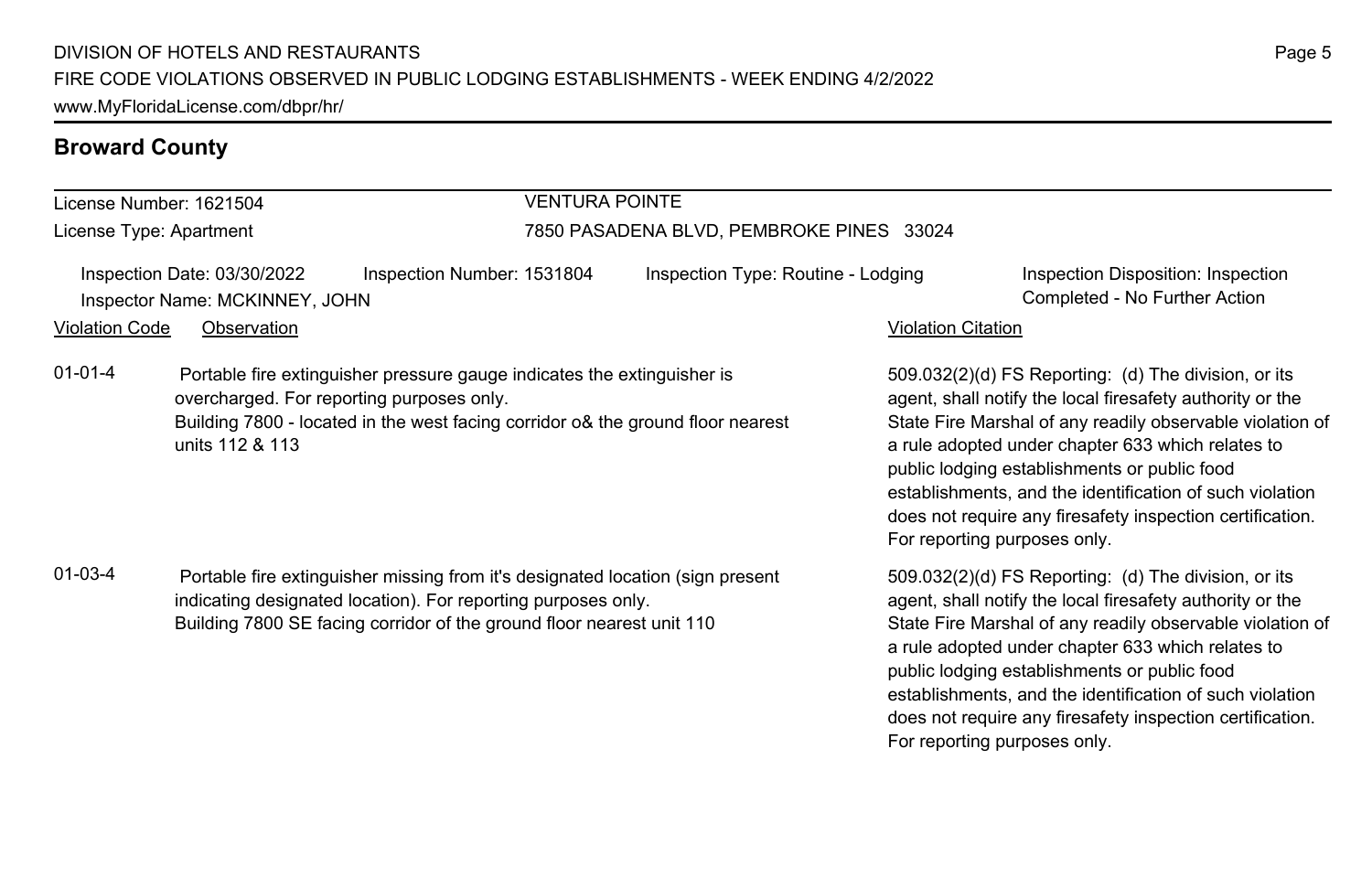License Number: 1613418 License Type: Hotel

GALLERYONE - A DOUBLETREE SUITES BY HILTON HOTELS 2670 E SUNRISE BLVD, FORT LAUDERDALE 33304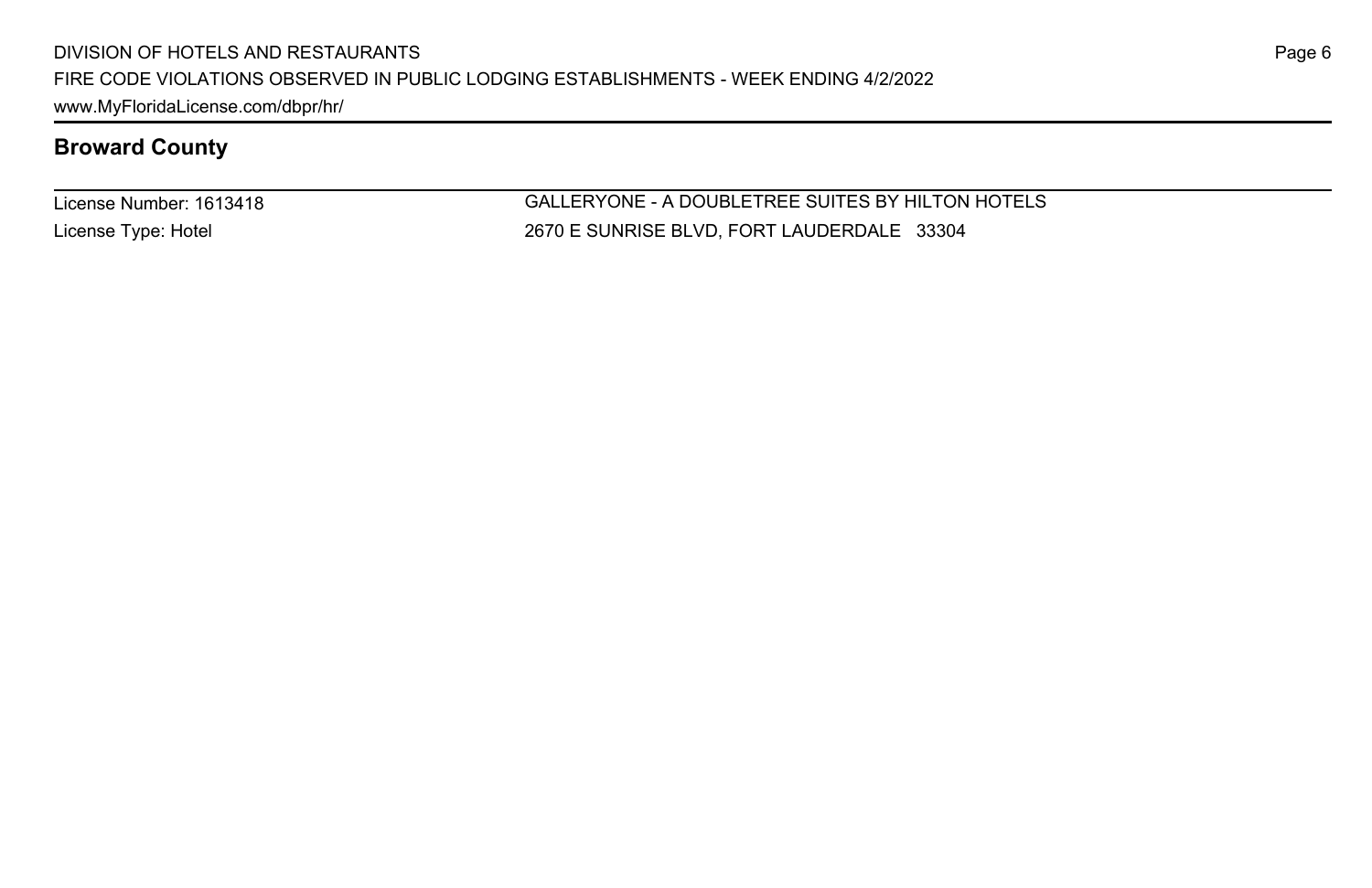Inspection Date: 03/29/2022 Inspection Number: 1164317 Inspection Type: Complaint Full Inspection Disposition: Inspection Inspector Name: BRANN, JUSTIN Completed - No Further Action

Violation Code Observation Violation Citation

04-01-4 Trouble/alarm light illuminated on the fire alarm control panel. For reporting purposes only. Per operator, the system is in test mode due to construction.

08-01-4 Boiler certificate or insurance inspector's boiler report expired. For reporting purposes only. \*\*Repeat Violation\*\*

509.032(2)(d) FS Reporting: The division, or its agent, shall notify the local firesafety authority or the State Fire Marshal of any readily observable violation of a rule adopted under chapter 633 which relates to public lodging establishments or public food establishments, and the identification of such violation does not require any firesafety inspection certification. For reporting purposes only.

61C-1.004(10) FAC and 509.032(2)(d) FS Reporting: 61C-1.004(10) The insurance inspector's boiler report is required annually for power boilers and high pressure/high temperature boilers and biannually for low pressure steam or vapor heating boilers. 509.032(2)(d) The division, or its agent, shall notify the local firesafety authority or the State Fire Marshal of any readily observable violation of a rule adopted under chapter 633 which relates to public lodging establishments or public food establishments, and the identification of such violation does not require any firesafety inspection certification. For reporting purposes only.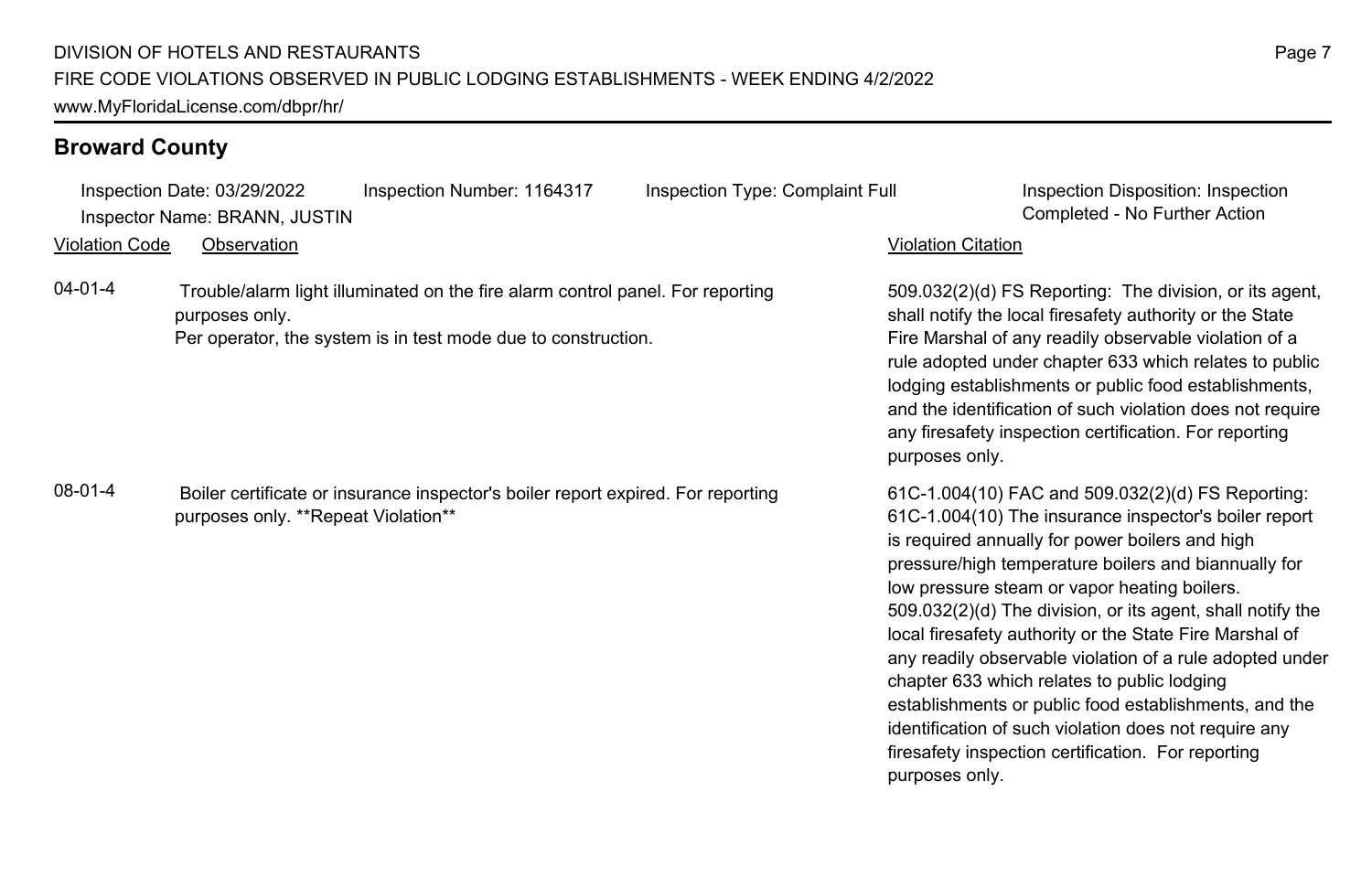| License Number: 1601407 |                                                               |                                                                               |                                            | <b>GALLERY INVESTMENT LLC</b>      |                              |                                                                                                                                                                                                                                                                                                                                                                                                              |  |
|-------------------------|---------------------------------------------------------------|-------------------------------------------------------------------------------|--------------------------------------------|------------------------------------|------------------------------|--------------------------------------------------------------------------------------------------------------------------------------------------------------------------------------------------------------------------------------------------------------------------------------------------------------------------------------------------------------------------------------------------------------|--|
| License Type: Apartment |                                                               |                                                                               | 1801 CORAL RIDGE DR, FORT LAUDERDALE 33305 |                                    |                              |                                                                                                                                                                                                                                                                                                                                                                                                              |  |
|                         | Inspection Date: 03/31/2022<br>Inspector Name: DEJONG, STEVEN | Inspection Number: 1526000                                                    |                                            | Inspection Type: Routine - Lodging |                              | Inspection Disposition: Inspection<br>Completed - No Further Action                                                                                                                                                                                                                                                                                                                                          |  |
| <b>Violation Code</b>   | Observation                                                   |                                                                               |                                            |                                    | <b>Violation Citation</b>    |                                                                                                                                                                                                                                                                                                                                                                                                              |  |
| $01 - 04 - 4$           | only.                                                         | No portable fire extinguisher present on the premises. For reporting purposes |                                            |                                    | For reporting purposes only. | 509.032(2)(d) FS Reporting: (d) The division, or its<br>agent, shall notify the local firesafety authority or the<br>State Fire Marshal of any readily observable violation of<br>a rule adopted under chapter 633 which relates to<br>public lodging establishments or public food<br>establishments, and the identification of such violation<br>does not require any firesafety inspection certification. |  |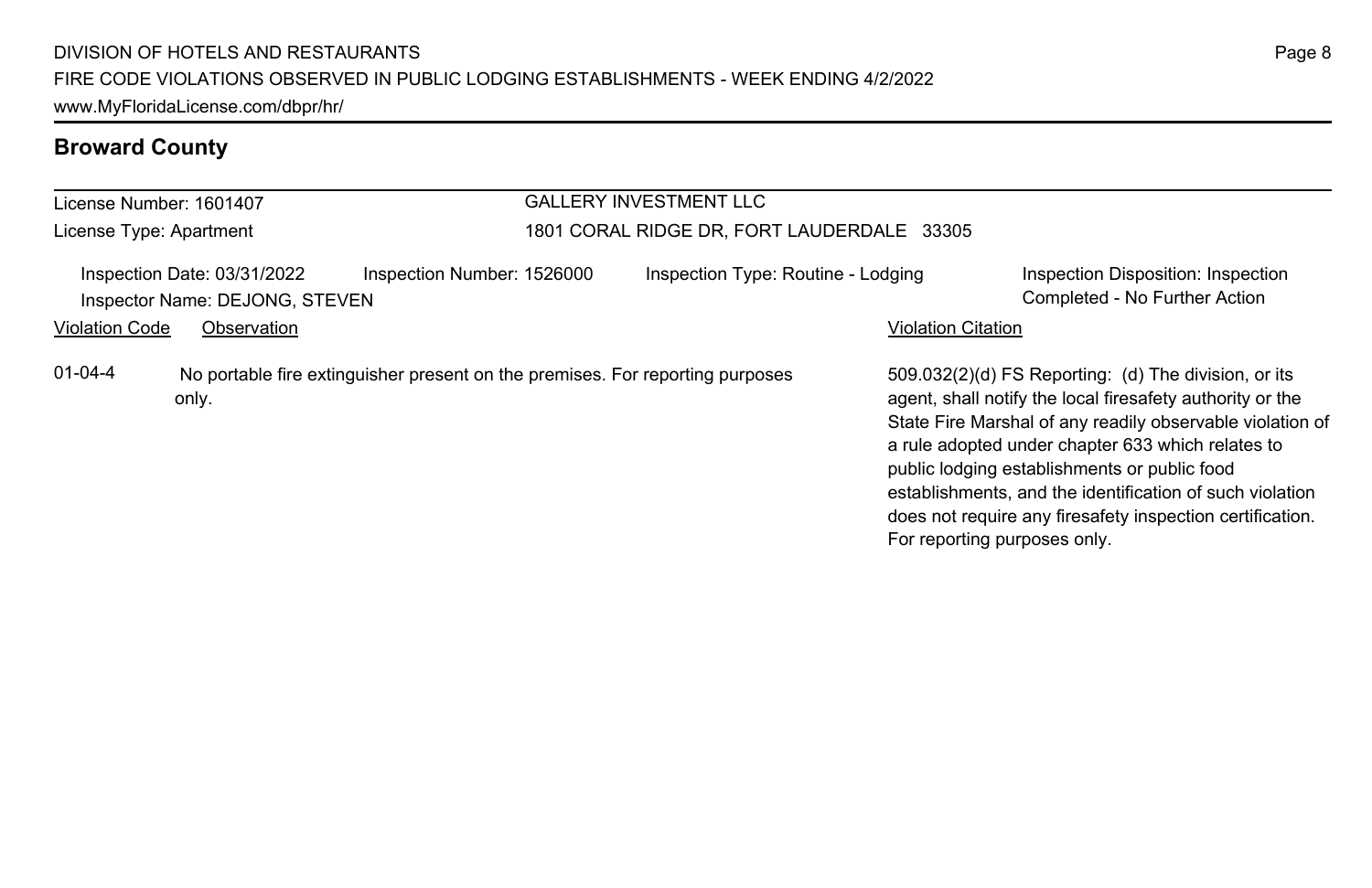| License Number: 1621763 |                                                                                | THE ISLES                                                                          |                                                  |                           |                                                                                                                                                                                                                                                                                                                                                                                                                                              |
|-------------------------|--------------------------------------------------------------------------------|------------------------------------------------------------------------------------|--------------------------------------------------|---------------------------|----------------------------------------------------------------------------------------------------------------------------------------------------------------------------------------------------------------------------------------------------------------------------------------------------------------------------------------------------------------------------------------------------------------------------------------------|
| License Type: Apartment |                                                                                |                                                                                    | 4781 SW 39 WAY, FORT LAUDERDALE 33312            |                           |                                                                                                                                                                                                                                                                                                                                                                                                                                              |
| <b>Violation Code</b>   | Inspection Date: 04/01/2022<br>Inspector Name: BARTON, GEOFFREY<br>Observation | Inspection Number: 1534364                                                         | Inspection Type: Lodging-Licensing<br>Inspection | <b>Violation Citation</b> | Inspection Disposition: Inspection<br>Completed - No Further Action                                                                                                                                                                                                                                                                                                                                                                          |
| $01 - 02 - 4$           | recharge. For reporting purposes only.<br>Bldg 9 at unit 3907.                 | Portable fire extinguisher pressure gauge indicates the extinguisher is in need of |                                                  |                           | 509.032(2)(d) FS Reporting: (d) The division, or its<br>agent, shall notify the local firesafety authority or the<br>State Fire Marshal of any readily observable violation of<br>a rule adopted under chapter 633 which relates to<br>public lodging establishments or public food<br>establishments, and the identification of such violation<br>does not require any firesafety inspection certification.<br>For reporting purposes only. |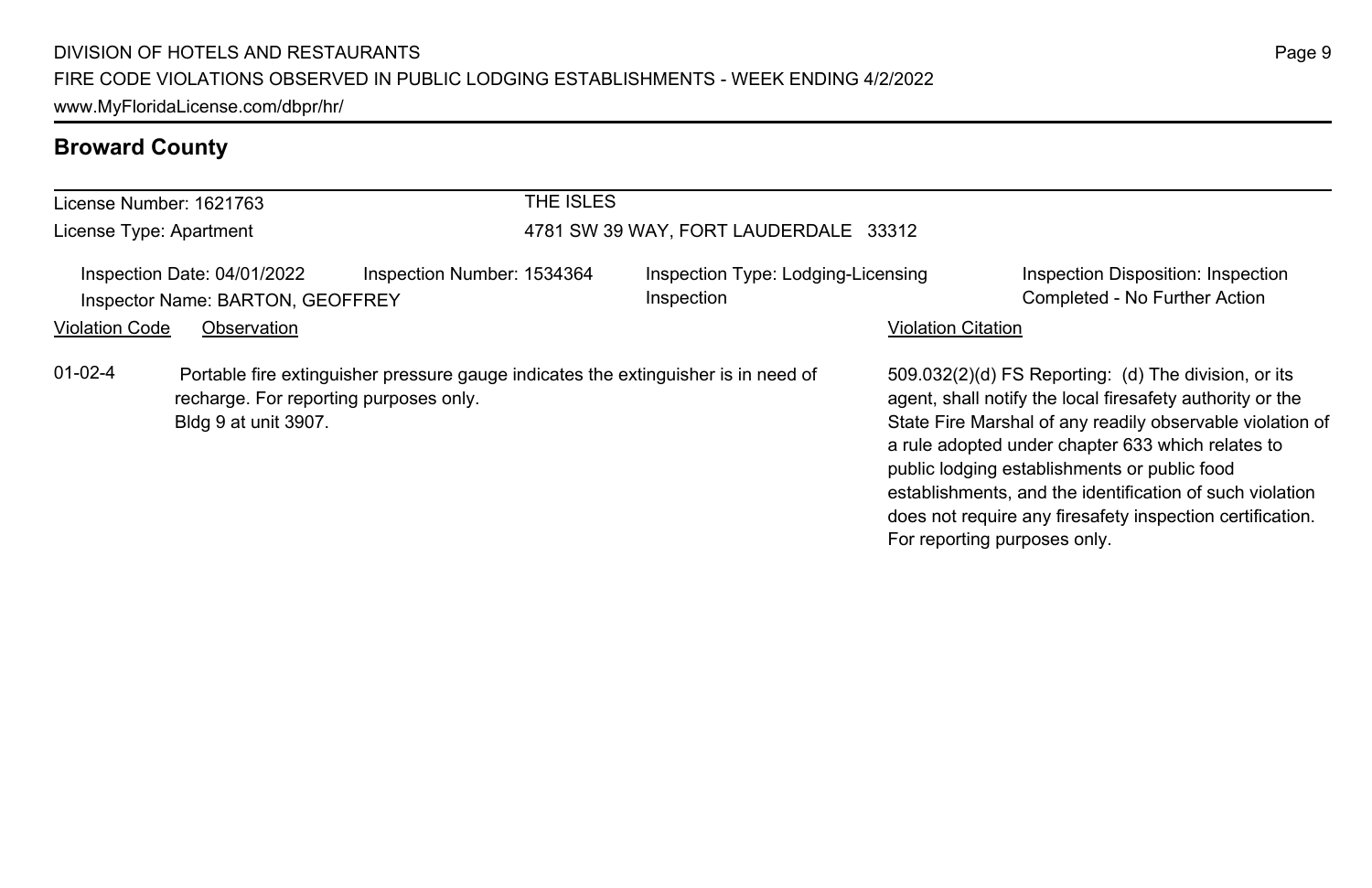| License Number: 1617783     |                                                                            |                                                                         | <b>PALM TRACE LANDINGS</b>               |                           |                                                                                                                                                                                                                                                                                     |
|-----------------------------|----------------------------------------------------------------------------|-------------------------------------------------------------------------|------------------------------------------|---------------------------|-------------------------------------------------------------------------------------------------------------------------------------------------------------------------------------------------------------------------------------------------------------------------------------|
| License Type: Apartment     |                                                                            |                                                                         | 6351 PALM TRACE LANDINGS DR, DAVIE 33314 |                           |                                                                                                                                                                                                                                                                                     |
| Inspection Date: 03/29/2022 | Inspector Name: BARTON, GEOFFREY                                           | Inspection Number: 1514748                                              | Inspection Type: Routine - Lodging       |                           | Inspection Disposition: Inspection<br>Completed - No Further Action                                                                                                                                                                                                                 |
| <b>Violation Code</b>       | Observation                                                                |                                                                         |                                          | <b>Violation Citation</b> |                                                                                                                                                                                                                                                                                     |
| $01 - 01 - 4$               | overcharged. For reporting purposes only.<br>Next to unit 309 bldg 13 6000 | Portable fire extinguisher pressure gauge indicates the extinguisher is |                                          |                           | 509.032(2)(d) FS Reporting: (d) The division, or its<br>agent, shall notify the local firesafety authority or the<br>State Fire Marshal of any readily observable violation of<br>a rule adopted under chapter 633 which relates to<br>public lodging establishments or public food |

establishments, and the identification of such violation does not require any firesafety inspection certification.

For reporting purposes only.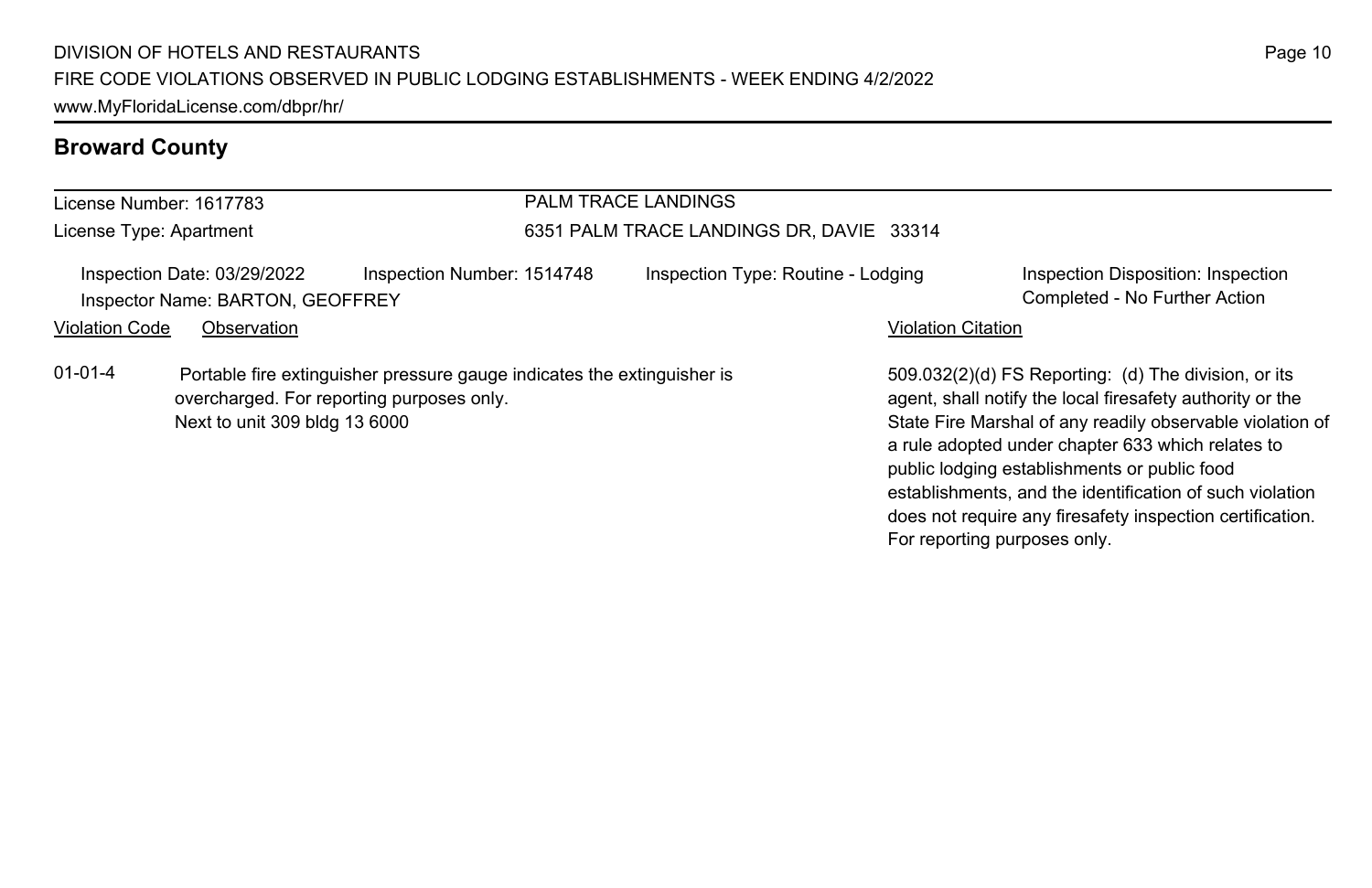# **Clay County**

| License Number: 2000920                                                              |                                     |                                                                                  | <b>STAY SUITES OF AMERICA</b>    |                    |                                                                                                                                                                                                                                                                                                                                                                                                                                                                                                                                                                                                                                                                                   |
|--------------------------------------------------------------------------------------|-------------------------------------|----------------------------------------------------------------------------------|----------------------------------|--------------------|-----------------------------------------------------------------------------------------------------------------------------------------------------------------------------------------------------------------------------------------------------------------------------------------------------------------------------------------------------------------------------------------------------------------------------------------------------------------------------------------------------------------------------------------------------------------------------------------------------------------------------------------------------------------------------------|
| License Type: Hotel                                                                  |                                     |                                                                                  | 1656 WELLS RD, ORANGE PARK 32073 |                    |                                                                                                                                                                                                                                                                                                                                                                                                                                                                                                                                                                                                                                                                                   |
| Inspection Date: 03/28/2022<br>Inspector Name: BIAVA, GRANT<br><b>Violation Code</b> | Observation                         | Inspection Number: 1164303                                                       | Inspection Type: Complaint Full  | Violation Citation | Inspection Disposition: Warning<br>Issued                                                                                                                                                                                                                                                                                                                                                                                                                                                                                                                                                                                                                                         |
| $08-01-4$                                                                            | purposes only.<br>Expired 3/27/2022 | Boiler certificate or insurance inspector's boiler report expired. For reporting |                                  | purposes only.     | 61C-1.004(10) FAC and 509.032(2)(d) FS Reporting:<br>61C-1.004(10) The insurance inspector's boiler report<br>is required annually for power boilers and high<br>pressure/high temperature boilers and biannually for<br>low pressure steam or vapor heating boilers.<br>509.032(2)(d) The division, or its agent, shall notify the<br>local firesafety authority or the State Fire Marshal of<br>any readily observable violation of a rule adopted under<br>chapter 633 which relates to public lodging<br>establishments or public food establishments, and the<br>identification of such violation does not require any<br>firesafety inspection certification. For reporting |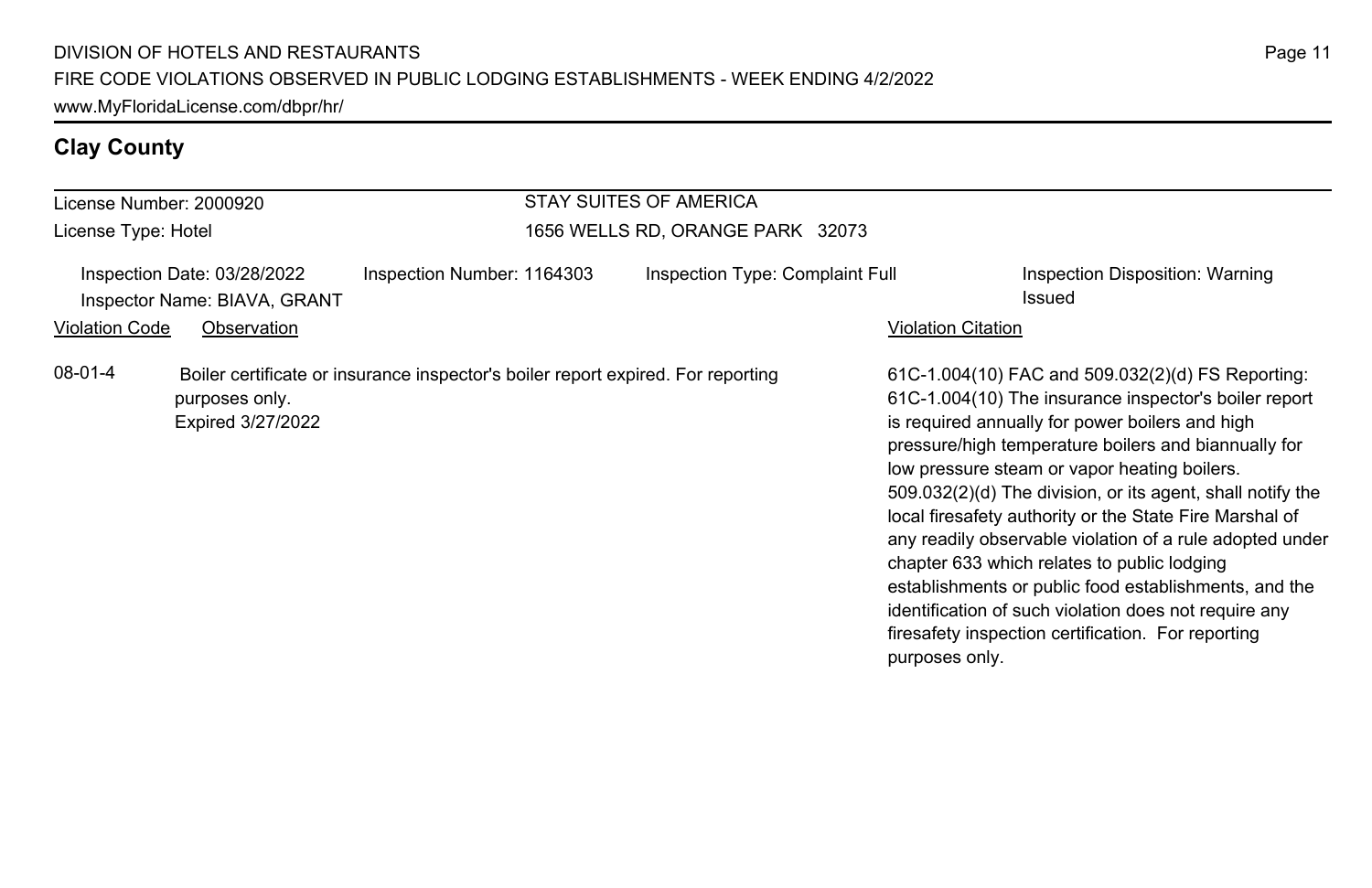| License Number: 2328950 |                                                                                                 |                            | EL PARAISO MOTEL |                                     |                           |                                                                                                                                                                                                                                                                                                                                                                                                                        |
|-------------------------|-------------------------------------------------------------------------------------------------|----------------------------|------------------|-------------------------------------|---------------------------|------------------------------------------------------------------------------------------------------------------------------------------------------------------------------------------------------------------------------------------------------------------------------------------------------------------------------------------------------------------------------------------------------------------------|
| License Type: Motel     |                                                                                                 |                            |                  | 1615 W OKEECHOBEE RD, HIALEAH 33010 |                           |                                                                                                                                                                                                                                                                                                                                                                                                                        |
|                         | Inspection Date: 03/31/2022<br>Inspector Name: PRIETO, EDGAR                                    | Inspection Number: 1220593 |                  | Inspection Type: Routine - Lodging  |                           | Inspection Disposition: Inspection<br>Completed - No Further Action                                                                                                                                                                                                                                                                                                                                                    |
| <b>Violation Code</b>   | Observation                                                                                     |                            |                  |                                     | <b>Violation Citation</b> |                                                                                                                                                                                                                                                                                                                                                                                                                        |
| $05-02-5$               | Hearing-impaired smoke detector is not functioning when tested. For reporting<br>purposes only. |                            |                  |                                     | purposes only.            | 509.032(2)(d) FS Reporting: The division, or its agent,<br>shall notify the local firesafety authority or the State<br>Fire Marshal of any readily observable violation of a<br>rule adopted under chapter 633 which relates to public<br>lodging establishments or public food establishments,<br>and the identification of such violation does not require<br>any firesafety inspection certification. For reporting |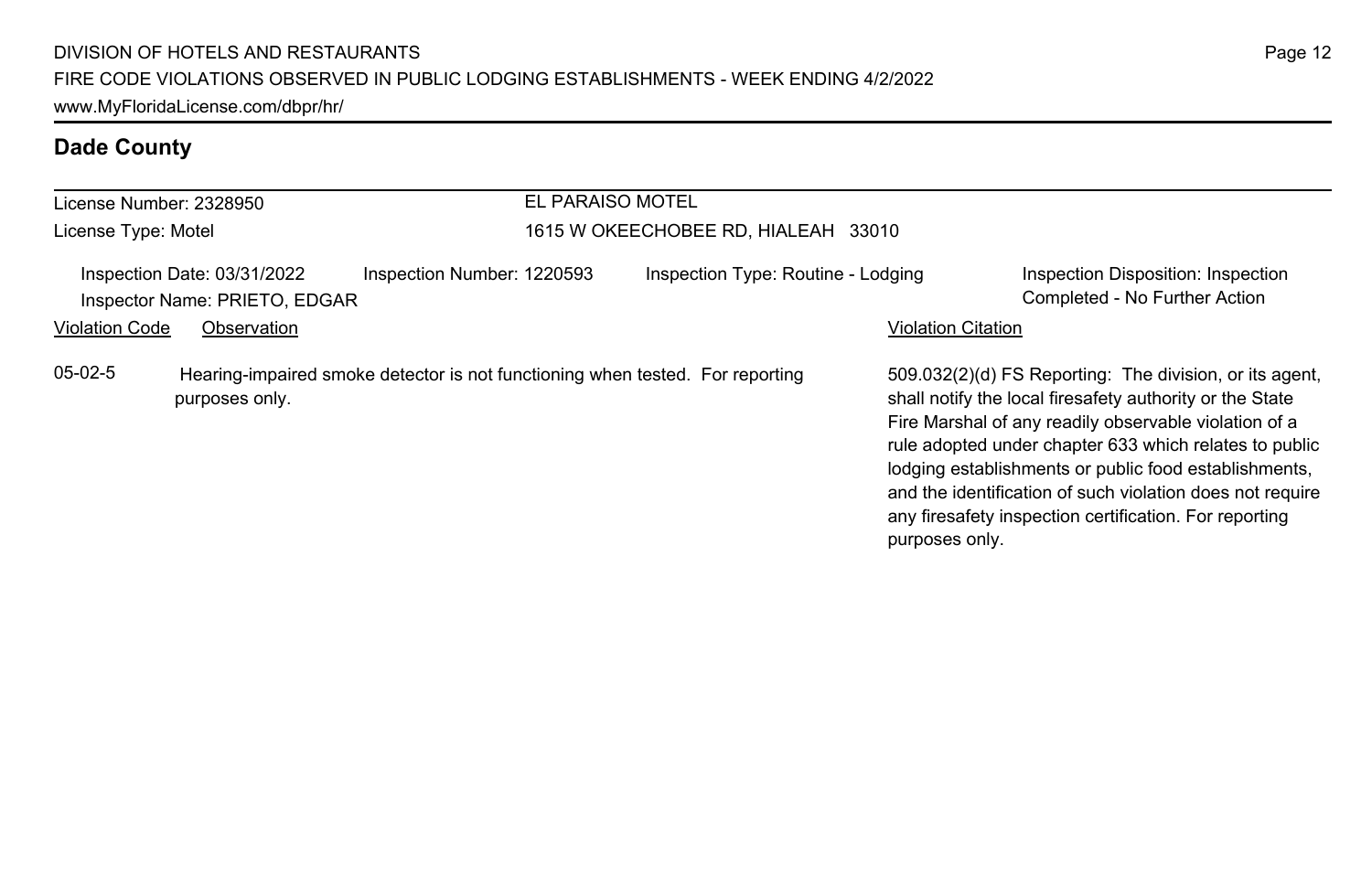# License Number: 2312644

License Type: Motel

# GARDEN INN HOMESTEAD

#### 51 SOUTH HOMESTEAD BLVD, HOMESTEAD 33030

Inspection Date: 04/01/2022 Inspection Number: 1221202 Inspection Type: Routine - Lodging Inspection Disposition: Inspection Inspector Name: LEIDECKER, EDILMA Completed - No Further Action

#### Violation Code Observation **Violation Code Observation** Violation Citation Citation Citation Citation Citation Citation Citation Citation Citation Citation Citation Citation Citation Citation Citation Citation Citation Cit

01-06-4 Portable fire extinguisher locked in a box with no means of access to the fire extinguisher. For reporting purposes only. One next to room 128. One next to room 228. One next to room 238. One next to room 234. One next to room 134.

509.032(2)(d) FS Reporting: (d) The division, or its agent, shall notify the local firesafety authority or the State Fire Marshal of any readily observable violation of a rule adopted under chapter 633 which relates to public lodging establishments or public food establishments, and the identification of such violation does not require any firesafety inspection certification. For reporting purposes only.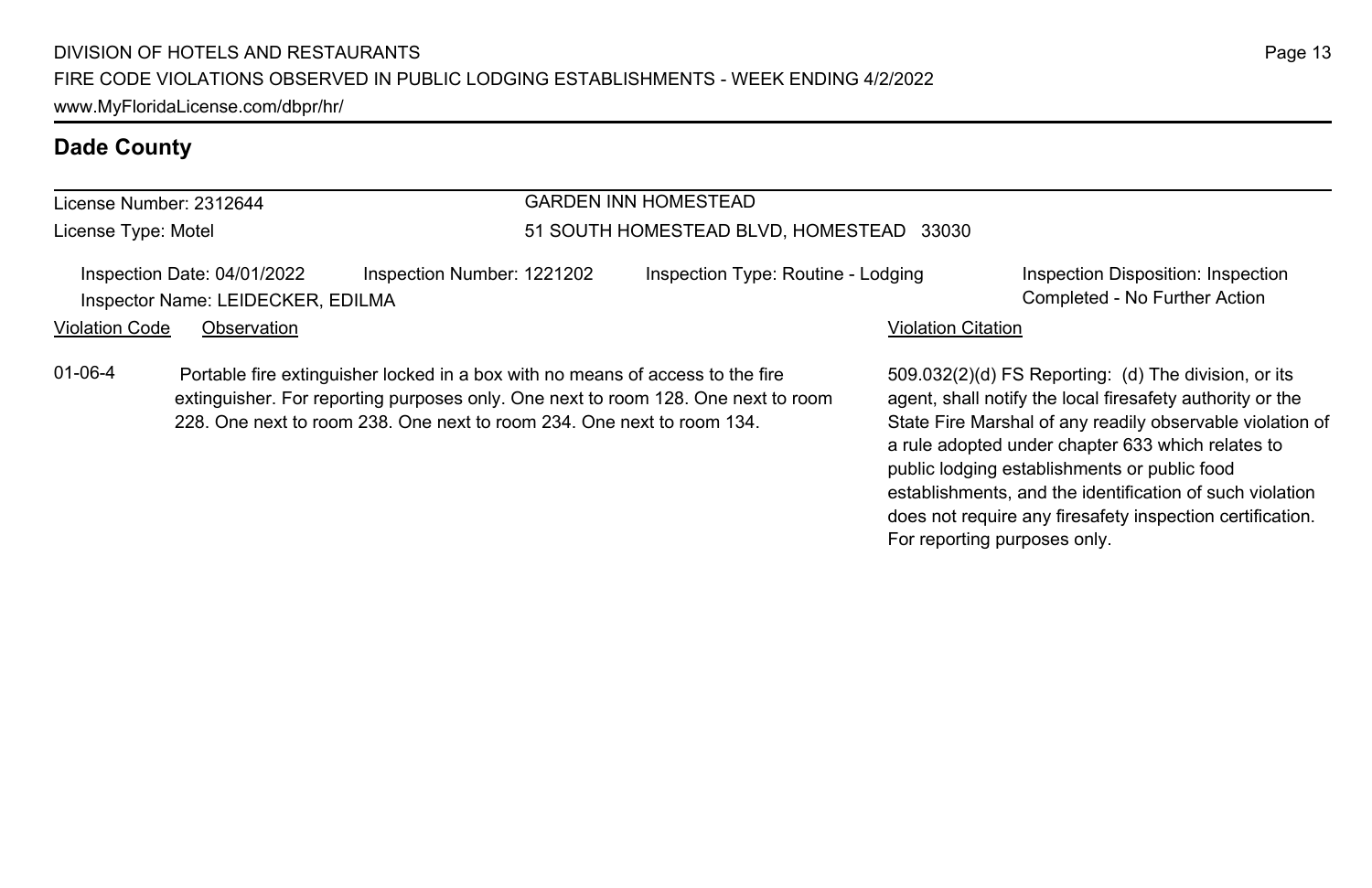extinguisher. For reporting purposes only. One located between unit 3 and 5. And

## **Dade County**

#### License Number: 2327186

License Type: Apartment

#### HOMESTEAD PORTFOLIO LP 30100 OLD DIXIE HWY, HOMESTEAD 33030

Inspection Date: 03/29/2022 Inspection Number: 1534537 Inspection Type: Lodging-Licensing Inspector Name: LEIDECKER, EDILMA **Completed - No Further Action** Completed - No Further Action

one located between unit 20 and 21.

01-06-4 Portable fire extinguisher locked in a box with no means of access to the fire

Inspection

Inspection Disposition: Inspection

#### Violation Code Observation **Violation Code Observation** Violation Citation Citation Citation Citation Citation Citation Citation Citation Citation Citation Citation Citation Citation Citation Citation Citation Citation Cit

509.032(2)(d) FS Reporting: (d) The division, or its agent, shall notify the local firesafety authority or the State Fire Marshal of any readily observable violation of a rule adopted under chapter 633 which relates to public lodging establishments or public food establishments, and the identification of such violation does not require any firesafety inspection certification. For reporting purposes only.

## Page 14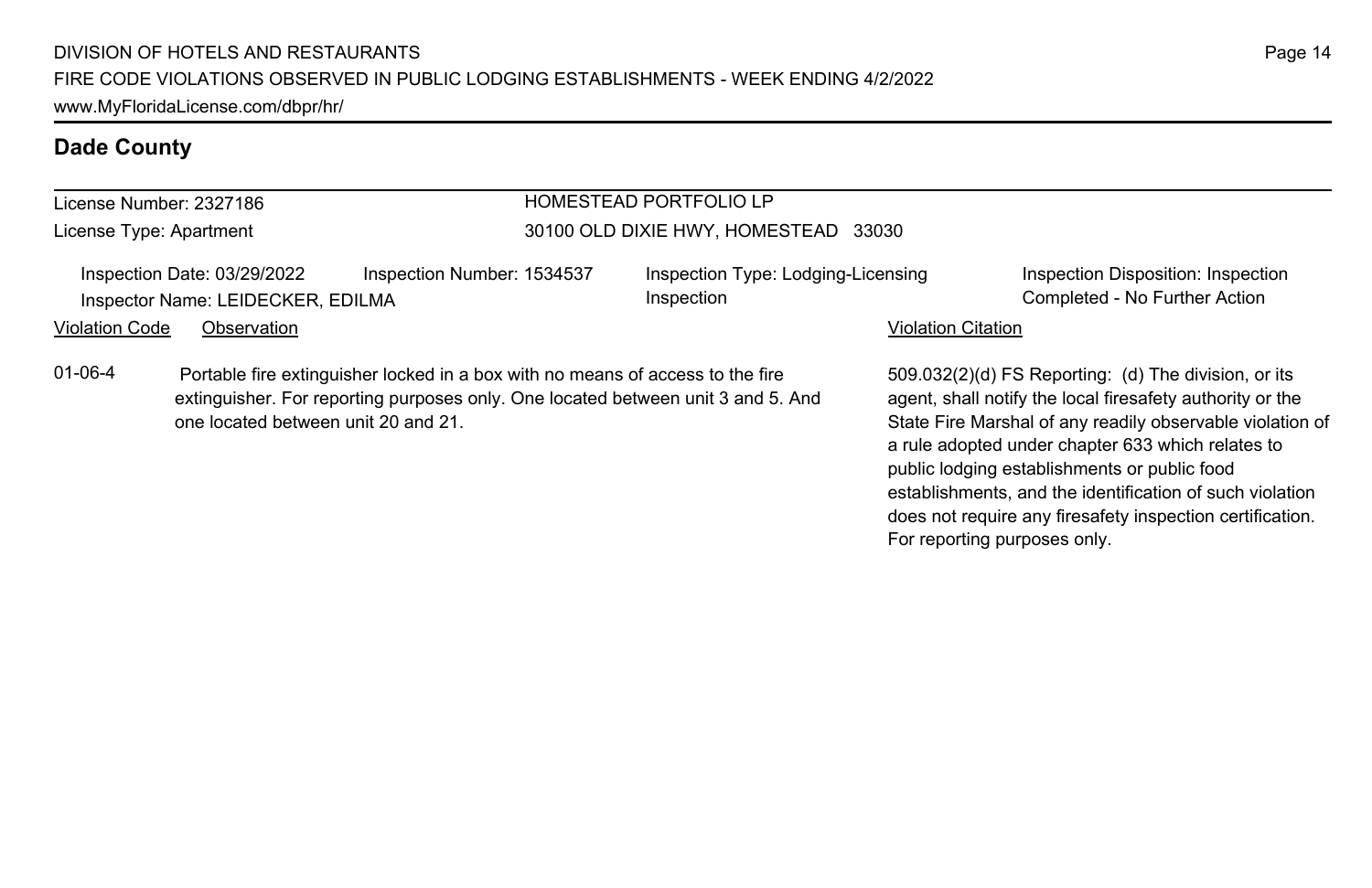| License Number: 2307671                                                                                  |                       |                                                                                                                                                               | <b>REMINGTON APARTMENTS</b>                                               |  |                                 |                                                                                                                                                                                |  |
|----------------------------------------------------------------------------------------------------------|-----------------------|---------------------------------------------------------------------------------------------------------------------------------------------------------------|---------------------------------------------------------------------------|--|---------------------------------|--------------------------------------------------------------------------------------------------------------------------------------------------------------------------------|--|
| License Type: Apartment                                                                                  |                       |                                                                                                                                                               | 460 NW 6 ST, HOMESTEAD 330305767                                          |  |                                 |                                                                                                                                                                                |  |
| Inspection Date: 03/31/2022<br>Inspector Name: LEIDECKER, EDILMA<br><b>Violation Code</b><br>Observation |                       | Inspection Number: 1525104                                                                                                                                    | Inspection Type: Routine - Lodging<br>Issued<br><b>Violation Citation</b> |  | Inspection Disposition: Warning |                                                                                                                                                                                |  |
| $01 - 06 - 4$                                                                                            | between unit 5 and 6. | Portable fire extinguisher locked in a box with no means of access to the fire<br>extinguisher. For reporting purposes only. One located at 521 N.W. 5th AVE, |                                                                           |  |                                 | 509.032(2)(d) FS Reporting: (d) The division, or its<br>agent, shall notify the local firesafety authority or the<br>State Fire Marshal of any readily observable violation of |  |

a rule adopted under chapter 633 which relates to public lodging establishments or public food

For reporting purposes only.

establishments, and the identification of such violation does not require any firesafety inspection certification.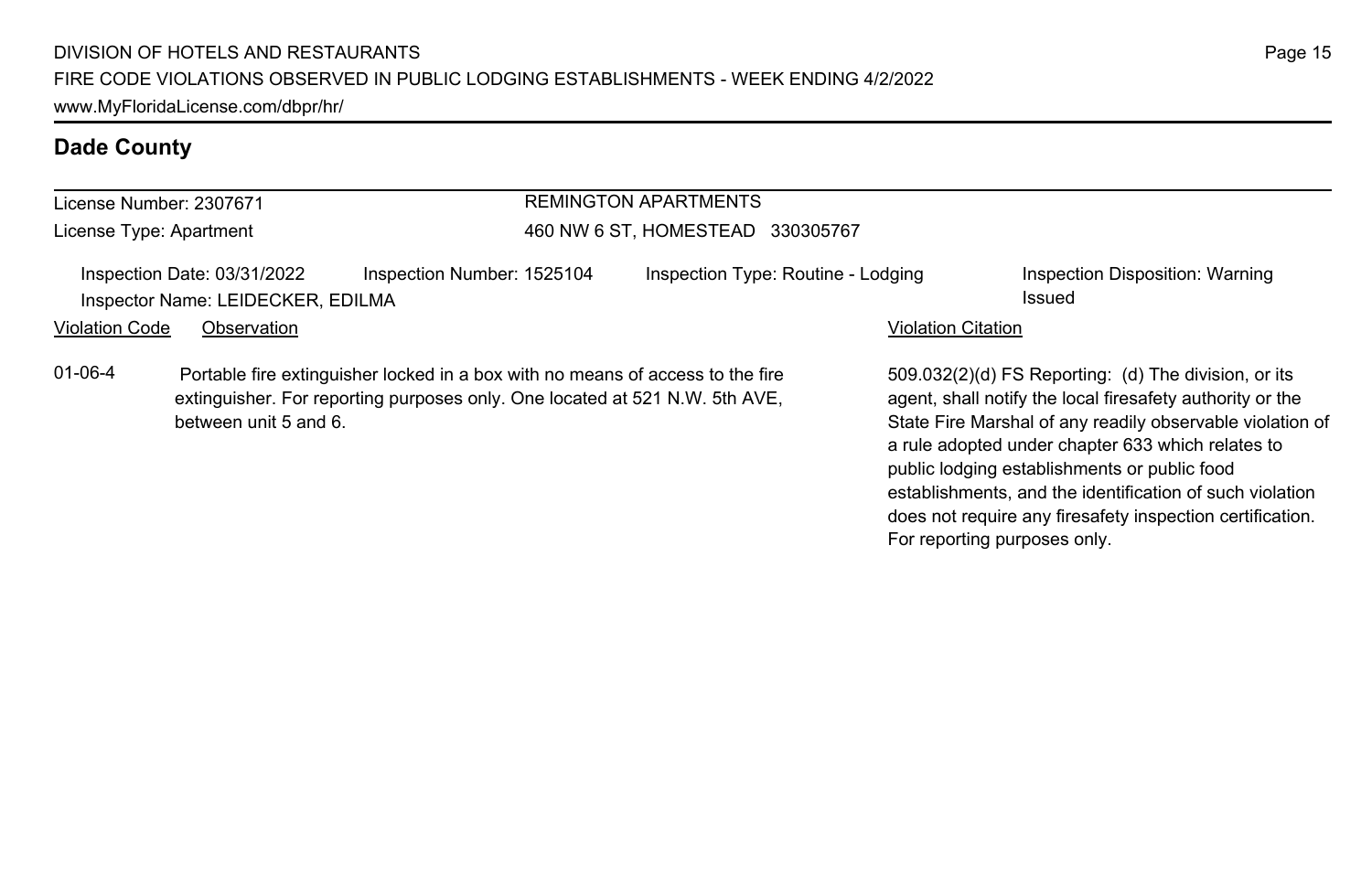### License Number: 2309662

License Type: Apartment

#### FLORIDA CITY RENTAL LLC 567 - 575 W PALM DR, FLORIDA CITY 33034

|                | Inspection Date: 03/28/2022       | Inspection Number: 1526390 | Inspection Type: Routine - Lodging | Inspection Disposition: Call Back - |
|----------------|-----------------------------------|----------------------------|------------------------------------|-------------------------------------|
|                | Inspector Name: LEIDECKER, EDILMA |                            |                                    | Complied                            |
| Violation Code | Observation                       |                            | <b>Violation Citation</b>          |                                     |

01-06-4 - From initial inspection : Portable fire extinguisher locked in a box with no means of access to the fire extinguisher. For reporting purposes only. Observed portable fire extinguisher locked in a box located at second floor. \*\*Warning\*\* - From foll

509.032(2)(d) FS Reporting: (d) The division, or its agent, shall notify the local firesafety authority or the State Fire Marshal of any readily observable violation of a rule adopted under chapter 633 which relates to public lodging establishments or public food establishments, and the identification of such violation does not require any firesafety inspection certification. For reporting purposes only.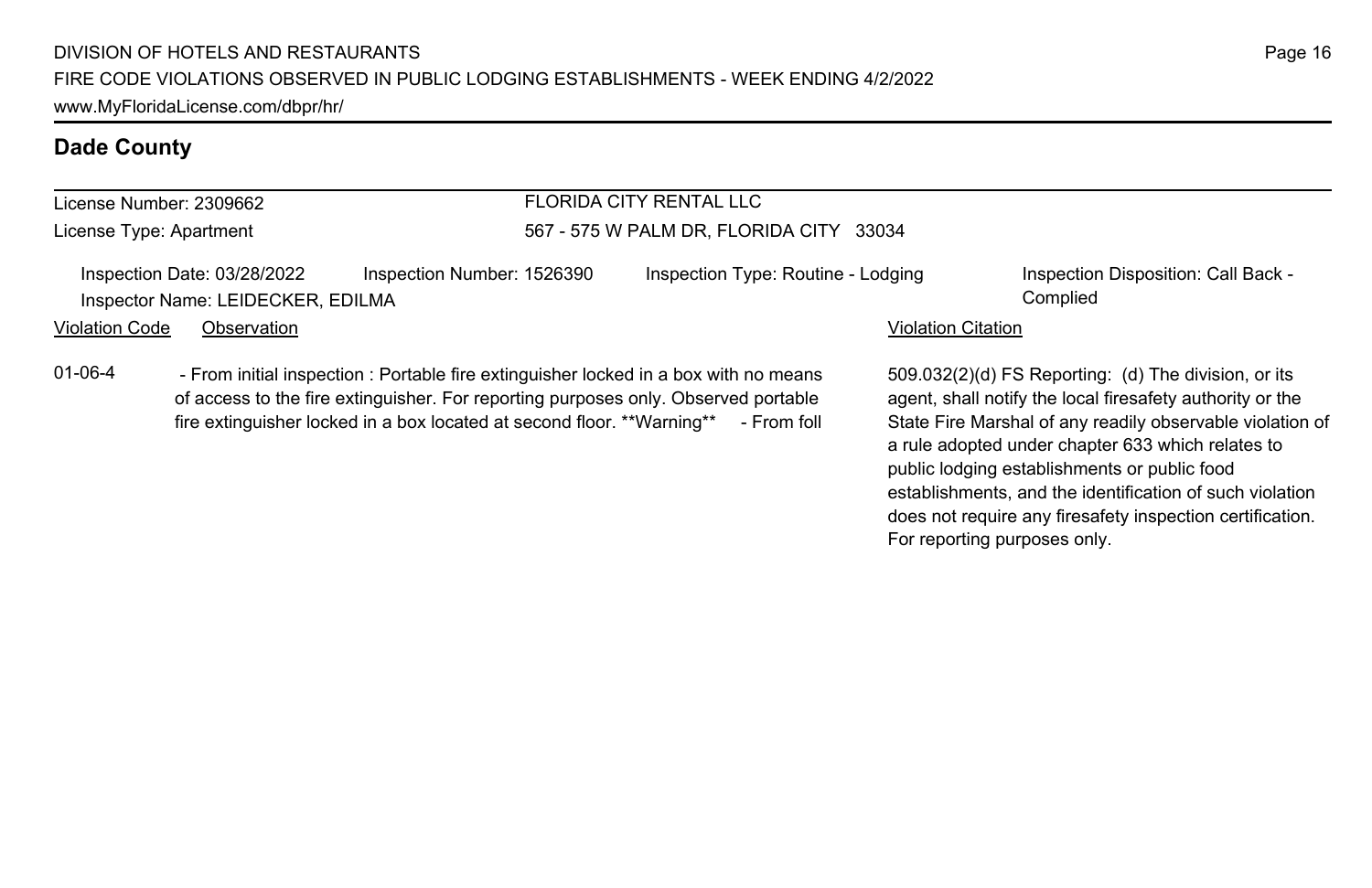| License Number: 2328078 |                                                                  |                                                                                | LA VECINDAD                       |                                                                                    |                           |                                                                                                                                                                                                                                     |  |
|-------------------------|------------------------------------------------------------------|--------------------------------------------------------------------------------|-----------------------------------|------------------------------------------------------------------------------------|---------------------------|-------------------------------------------------------------------------------------------------------------------------------------------------------------------------------------------------------------------------------------|--|
| License Type: Apartment |                                                                  |                                                                                | 771 W LUCY ST, FLORIDA CITY 33034 |                                                                                    |                           |                                                                                                                                                                                                                                     |  |
|                         | Inspection Date: 03/28/2022<br>Inspector Name: LEIDECKER, EDILMA | Inspection Number: 1514699                                                     |                                   | Inspection Type: Routine - Lodging                                                 |                           | Inspection Disposition: Administrative<br>complaint recommended                                                                                                                                                                     |  |
| <b>Violation Code</b>   | Observation                                                      |                                                                                |                                   |                                                                                    | <b>Violation Citation</b> |                                                                                                                                                                                                                                     |  |
| $01-03-4$               | 773.                                                             | Portable fire extinguisher missing from it's designated location (sign present |                                   | indicating designated location). For reporting purposes only. Between unit 771 and |                           | 509.032(2)(d) FS Reporting: (d) The division, or its<br>agent, shall notify the local firesafety authority or the<br>State Fire Marshal of any readily observable violation of<br>a rule adopted under chapter 633 which relates to |  |

public lodging establishments or public food

For reporting purposes only.

establishments, and the identification of such violation does not require any firesafety inspection certification.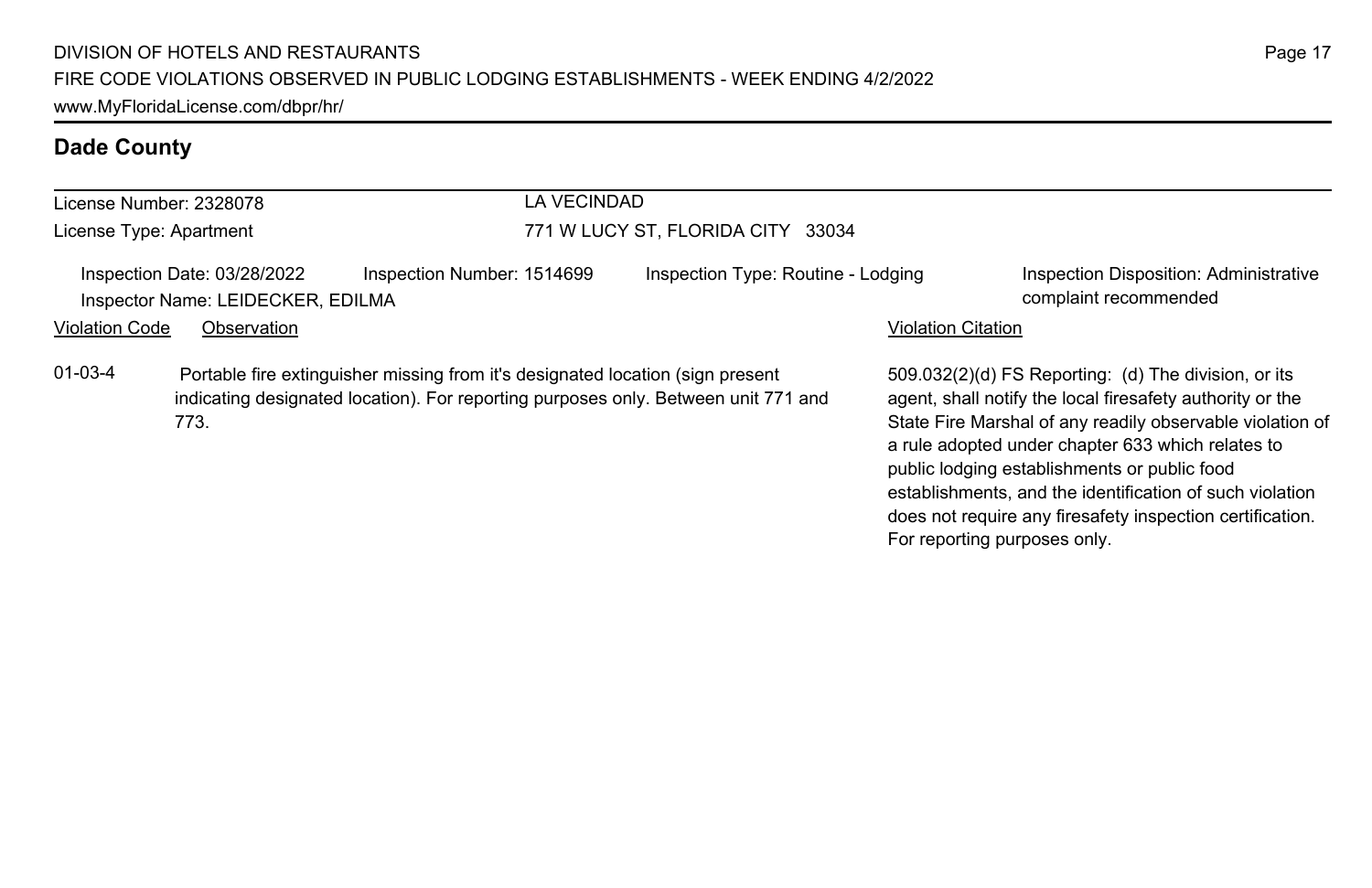| License Number: 2301814 |                                                                  |                                                                                                                                                             | KILZI BROS & SONS LLC              |                           |                                                                                                                                                                             |
|-------------------------|------------------------------------------------------------------|-------------------------------------------------------------------------------------------------------------------------------------------------------------|------------------------------------|---------------------------|-----------------------------------------------------------------------------------------------------------------------------------------------------------------------------|
| License Type: Apartment |                                                                  |                                                                                                                                                             | 2345 Nw FLAGLER TERR, MIAMI 33125  |                           |                                                                                                                                                                             |
|                         | Inspection Date: 03/29/2022<br>Inspector Name: ALVAREZ, MARGARET | Inspection Number: 1521888                                                                                                                                  | Inspection Type: Routine - Lodging |                           | Inspection Disposition: Inspection<br>Completed - No Further Action                                                                                                         |
| Violation Code          | Observation                                                      |                                                                                                                                                             |                                    | <b>Violation Citation</b> |                                                                                                                                                                             |
| 01-06-4                 | **Repeat Violation**                                             | Portable fire extinguisher locked in a box with no means of access to the fire<br>extinguisher. For reporting purposes only. Observed between units 5 and 6 |                                    |                           | 509.032(2)(d) FS Reporting: (d) The division, or its<br>agent, shall notify the local firesafety authority or the<br>State Fire Marshal of any readily observable violation |

agent, shall notify the local firesafety authority or the State Fire Marshal of any readily observable violation of a rule adopted under chapter 633 which relates to public lodging establishments or public food establishments, and the identification of such violation does not require any firesafety inspection certification. For reporting purposes only.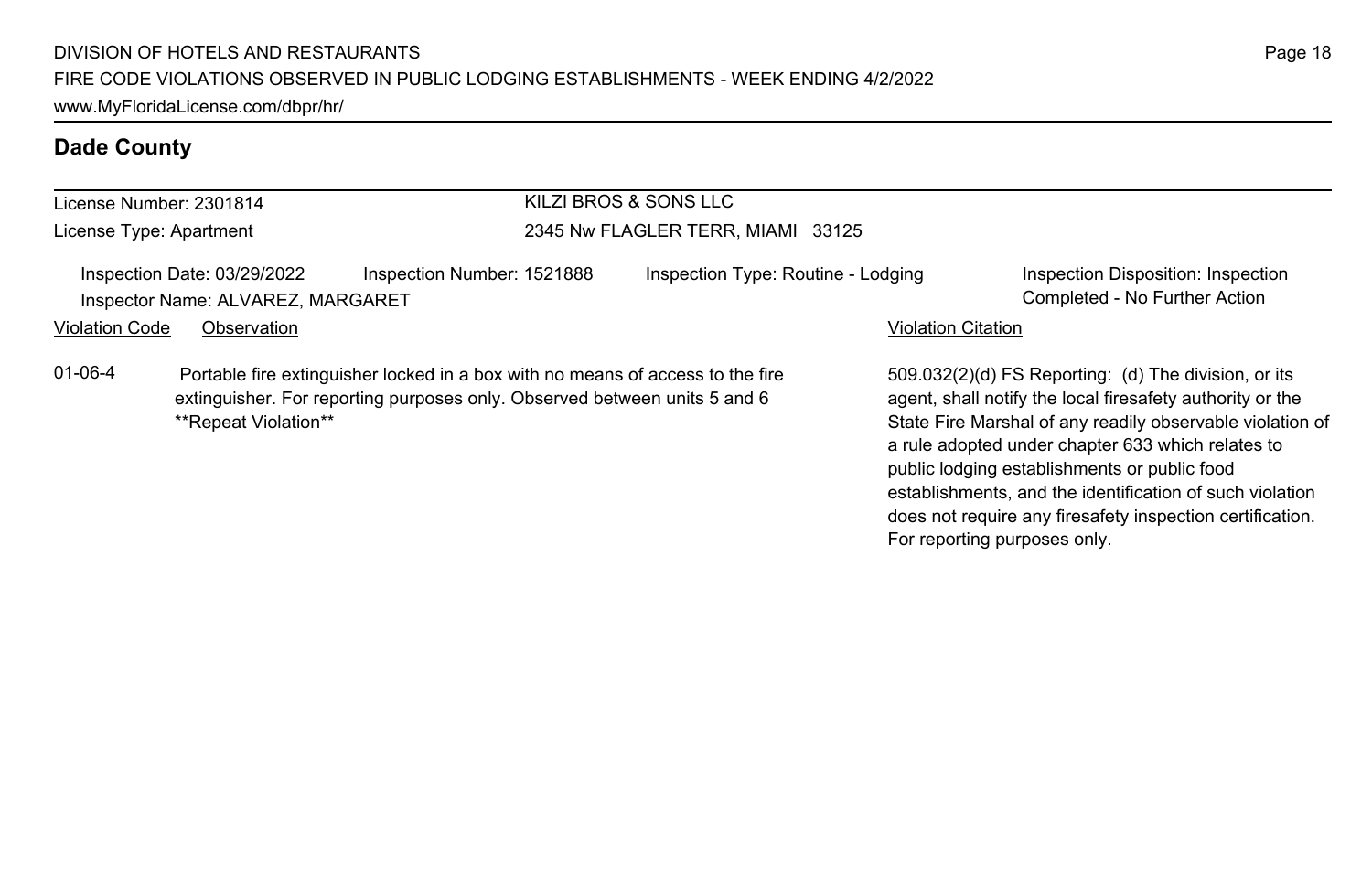| License Number: 2303311 |  |
|-------------------------|--|
| License Type: Apartment |  |

# METRO MCG PROPERTIES INC 700 NW 15TH AVE, MIAMI 33125

Inspection Date: 03/29/2022 Inspection Number: 1514174 Inspection Type: Routine - Lodging Inspection Disposition: Inspection Inspector Name: ALVAREZ, MARGARET Completed - No Further Action

Violation Code Observation **Violation Code Observation** Violation Citation Citation Citation Citation Citation Citation Citation Citation Citation Citation Citation Citation Citation Citation Citation Citation Citation Cit

01-06-4 Portable fire extinguisher locked in a box with no means of access to the fire extinguisher. For reporting purposes only. Observed between units 9 and 10; between units 3 and 4 \*\*Repeat Violation\*\*

509.032(2)(d) FS Reporting: (d) The division, or its agent, shall notify the local firesafety authority or the State Fire Marshal of any readily observable violation of a rule adopted under chapter 633 which relates to public lodging establishments or public food establishments, and the identification of such violation does not require any firesafety inspection certification. For reporting purposes only.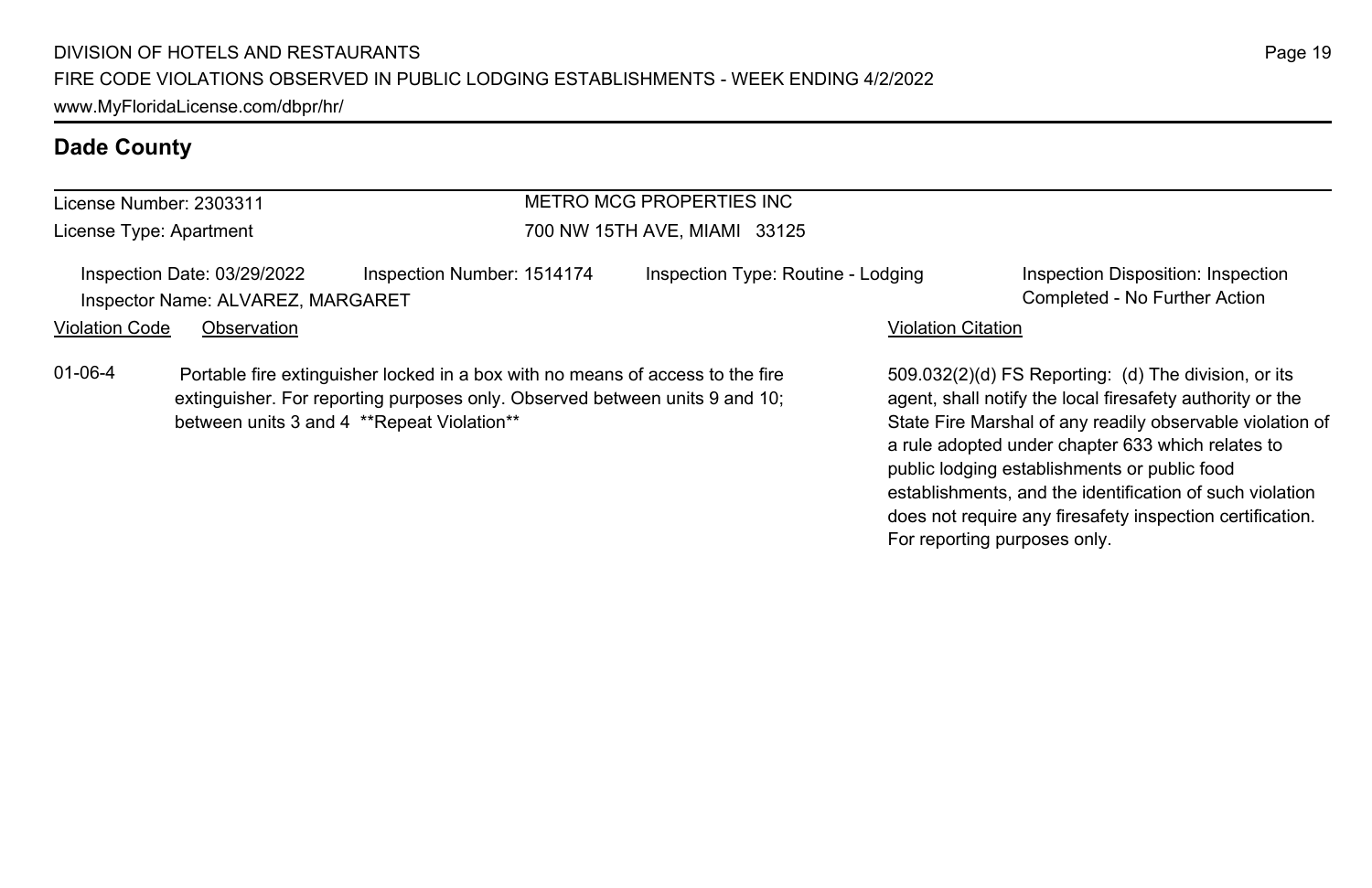#### License Number: 2305117 License Type: Apartment YURIANI INVESTMENTS LLC 611 NW 14 AVE, MIAMI 33125 Inspection Date: 03/29/2022 Inspection Number: 1519030 Inspection Type: Routine - Lodging Inspection Disposition: Inspection Inspector Name: ALVAREZ, MARGARET Completed - No Further Action Violation Code Observation **Violation Code** Observation **Violation** Violation Citation Citation Citation Citation 509.032(2)(d) FS Reporting: (d) The division, or its agent, shall notify the local firesafety authority or the State Fire Marshal of any readily observable violation of a rule adopted under chapter 633 which relates to public lodging establishments or public food establishments, and the identification of such violation does not require any firesafety inspection certification. For reporting purposes only. 01-02-4 Portable fire extinguisher pressure gauge indicates the extinguisher is in need of recharge. For reporting purposes only. Observed between units 1 and 2; next to unit 6 509.032(2)(d) FS Reporting: (d) The division, or its agent, shall notify the local firesafety authority or the State Fire Marshal of any readily observable violation of a rule adopted under chapter 633 which relates to 01-06-4 Portable fire extinguisher locked in a box with no means of access to the fire extinguisher. For reporting purposes only. Observed next to unit 8

public lodging establishments or public food

For reporting purposes only.

establishments, and the identification of such violation does not require any firesafety inspection certification.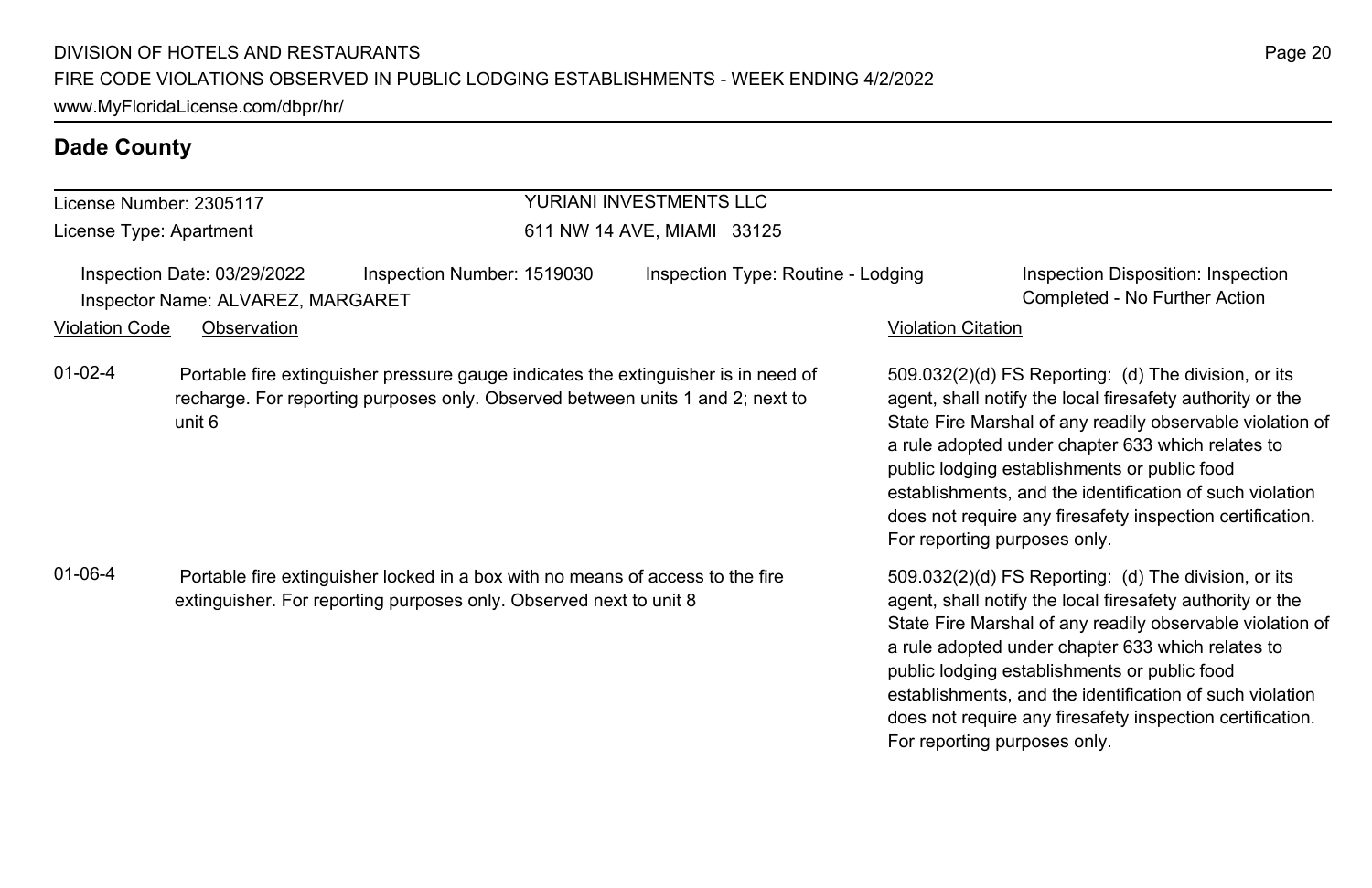| License Number: 2330222 |                                                               |                                                                                | <b>WAGNER CREEK</b>         |                                    |                           |                                                                                                                                                                                                                                                                                                                                                                                                                        |  |  |
|-------------------------|---------------------------------------------------------------|--------------------------------------------------------------------------------|-----------------------------|------------------------------------|---------------------------|------------------------------------------------------------------------------------------------------------------------------------------------------------------------------------------------------------------------------------------------------------------------------------------------------------------------------------------------------------------------------------------------------------------------|--|--|
| License Type: Apartment |                                                               |                                                                                | 1501 NW 13 CRT, MIAMI 33125 |                                    |                           |                                                                                                                                                                                                                                                                                                                                                                                                                        |  |  |
|                         | Inspection Date: 03/31/2022<br>Inspector Name: VILCHEZ, NABEL | Inspection Number: 1526654                                                     |                             | Inspection Type: Routine - Lodging |                           | Inspection Disposition: Inspection<br>Completed - No Further Action                                                                                                                                                                                                                                                                                                                                                    |  |  |
| <b>Violation Code</b>   | Observation                                                   |                                                                                |                             |                                    | <b>Violation Citation</b> |                                                                                                                                                                                                                                                                                                                                                                                                                        |  |  |
| $04 - 01 - 4$           | purposes only. **Repeat Violation**                           | Trouble/alarm light illuminated on the fire alarm control panel. For reporting |                             |                                    | purposes only.            | 509.032(2)(d) FS Reporting: The division, or its agent,<br>shall notify the local firesafety authority or the State<br>Fire Marshal of any readily observable violation of a<br>rule adopted under chapter 633 which relates to public<br>lodging establishments or public food establishments,<br>and the identification of such violation does not require<br>any firesafety inspection certification. For reporting |  |  |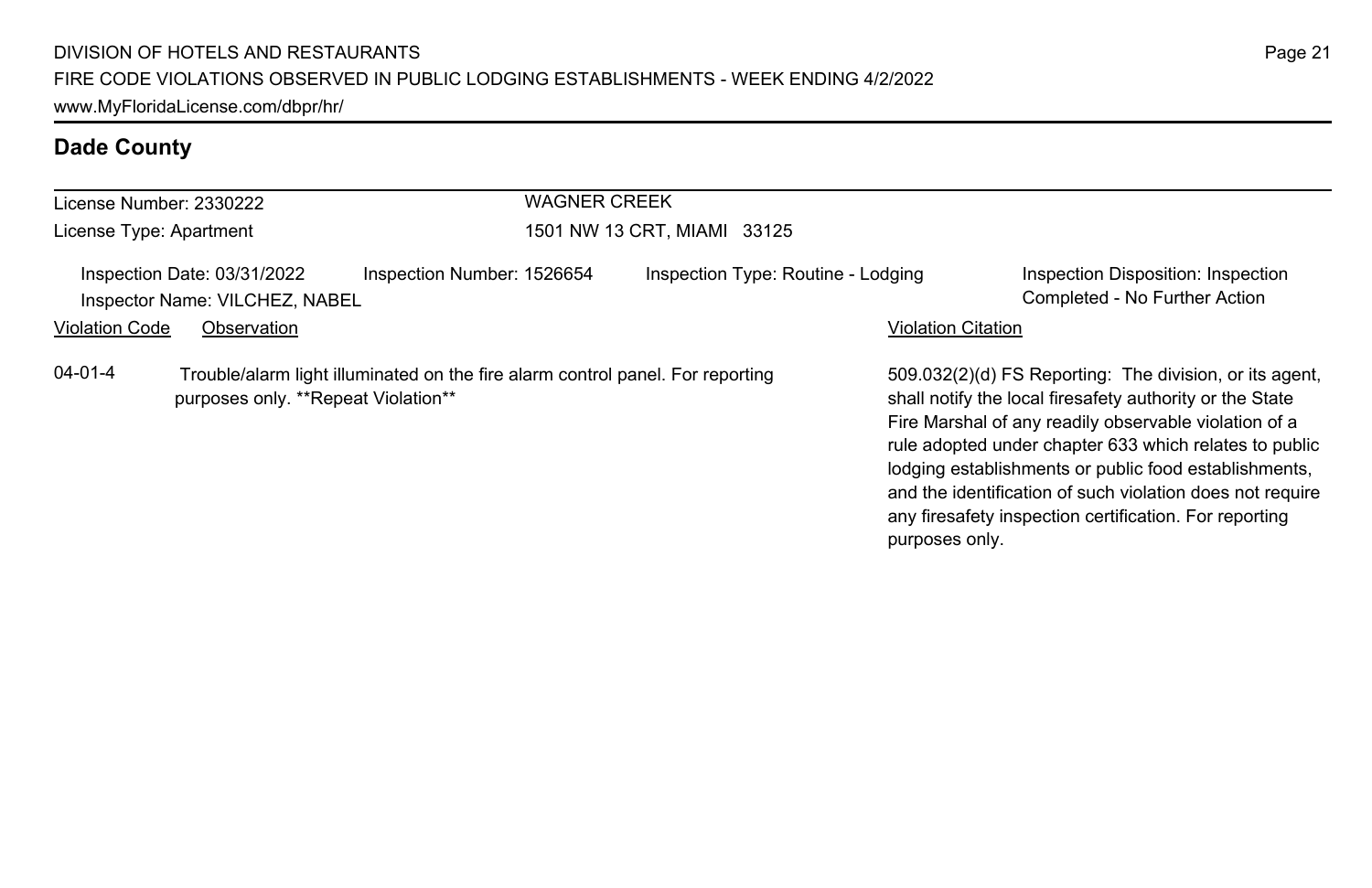| License Number: 2330560 |                                                                              |                            |                                 | LANTOWER RIVER LANDING                                                                |                    |                                                                                                                                                                                                                                                                                                                                                                                                                                                                                                                                                                                                                                                                                      |  |  |
|-------------------------|------------------------------------------------------------------------------|----------------------------|---------------------------------|---------------------------------------------------------------------------------------|--------------------|--------------------------------------------------------------------------------------------------------------------------------------------------------------------------------------------------------------------------------------------------------------------------------------------------------------------------------------------------------------------------------------------------------------------------------------------------------------------------------------------------------------------------------------------------------------------------------------------------------------------------------------------------------------------------------------|--|--|
| License Type: Apartment |                                                                              |                            | 1500 NW N RIVER DR, MIAMI 33125 |                                                                                       |                    |                                                                                                                                                                                                                                                                                                                                                                                                                                                                                                                                                                                                                                                                                      |  |  |
| <b>Violation Code</b>   | Inspection Date: 03/30/2022<br>Inspector Name: VILCHEZ, NABEL<br>Observation | Inspection Number: 1532054 |                                 | Inspection Type: Routine - Lodging                                                    | Violation Citation | Inspection Disposition: Inspection<br>Completed - No Further Action                                                                                                                                                                                                                                                                                                                                                                                                                                                                                                                                                                                                                  |  |  |
| 08-03-4                 | purposes only.                                                               |                            |                                 | No boiler certificate or insurance inspector's boiler report available. For reporting | purposes only.     | 61C-1.004(10) FAC and $509.032(2)$ (d) FS Reporting:<br>61C-1.004(10) The insurance inspector's boiler report<br>is required annually for power boilers and high<br>pressure/high temperature boilers and biannually for<br>low pressure steam or vapor heating boilers.<br>509.032(2)(d) The division, or its agent, shall notify the<br>local firesafety authority or the State Fire Marshal of<br>any readily observable violation of a rule adopted under<br>chapter 633 which relates to public lodging<br>establishments or public food establishments, and the<br>identification of such violation does not require any<br>firesafety inspection certification. For reporting |  |  |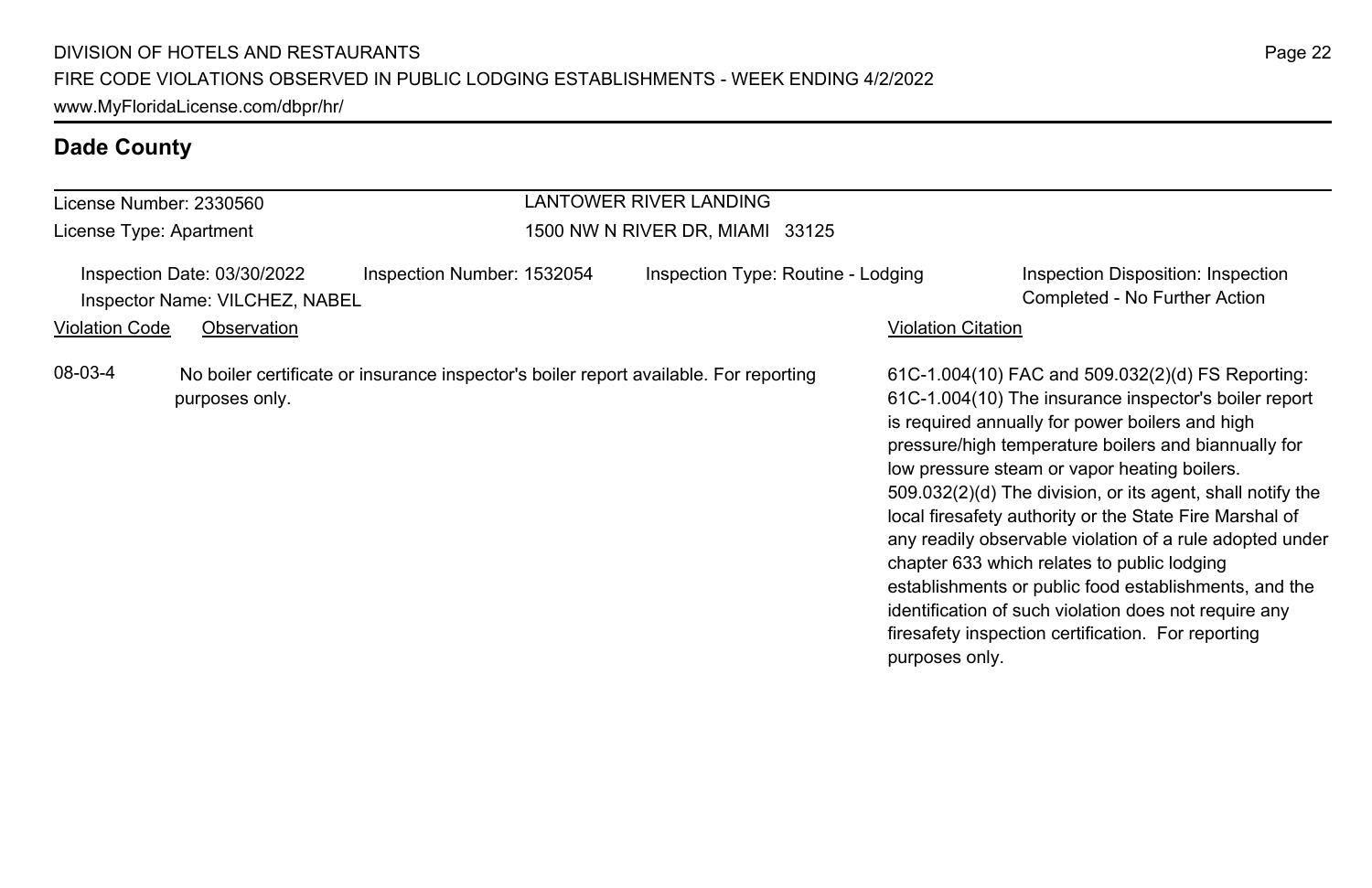## License Number: 2312995

License Type: Apartment

#### 1510 PROPERTIES LLC C/O CHARLES PEREZ 1558 NW 1 ST, MIAMI 331255536

Inspection Date: 03/29/2022 Inspection Number: 1531972 Inspection Type: Routine - Lodging Inspection Disposition: Inspection Inspector Name: SAENZ, HILDA Completed - No Further Action Violation Code Observation **Violation Code Observation** Violation Citation Citation Citation Citation Citation Citation Citation Citation Citation Citation Citation Citation Citation Citation Citation Citation Citation Cit

01-06-4 Portable fire extinguisher locked in a box with no means of access to the fire extinguisher. For reporting purposes only. Observed no breaking device between apt # 8 & 7.

509.032(2)(d) FS Reporting: (d) The division, or its agent, shall notify the local firesafety authority or the State Fire Marshal of any readily observable violation of a rule adopted under chapter 633 which relates to public lodging establishments or public food establishments, and the identification of such violation does not require any firesafety inspection certification. For reporting purposes only.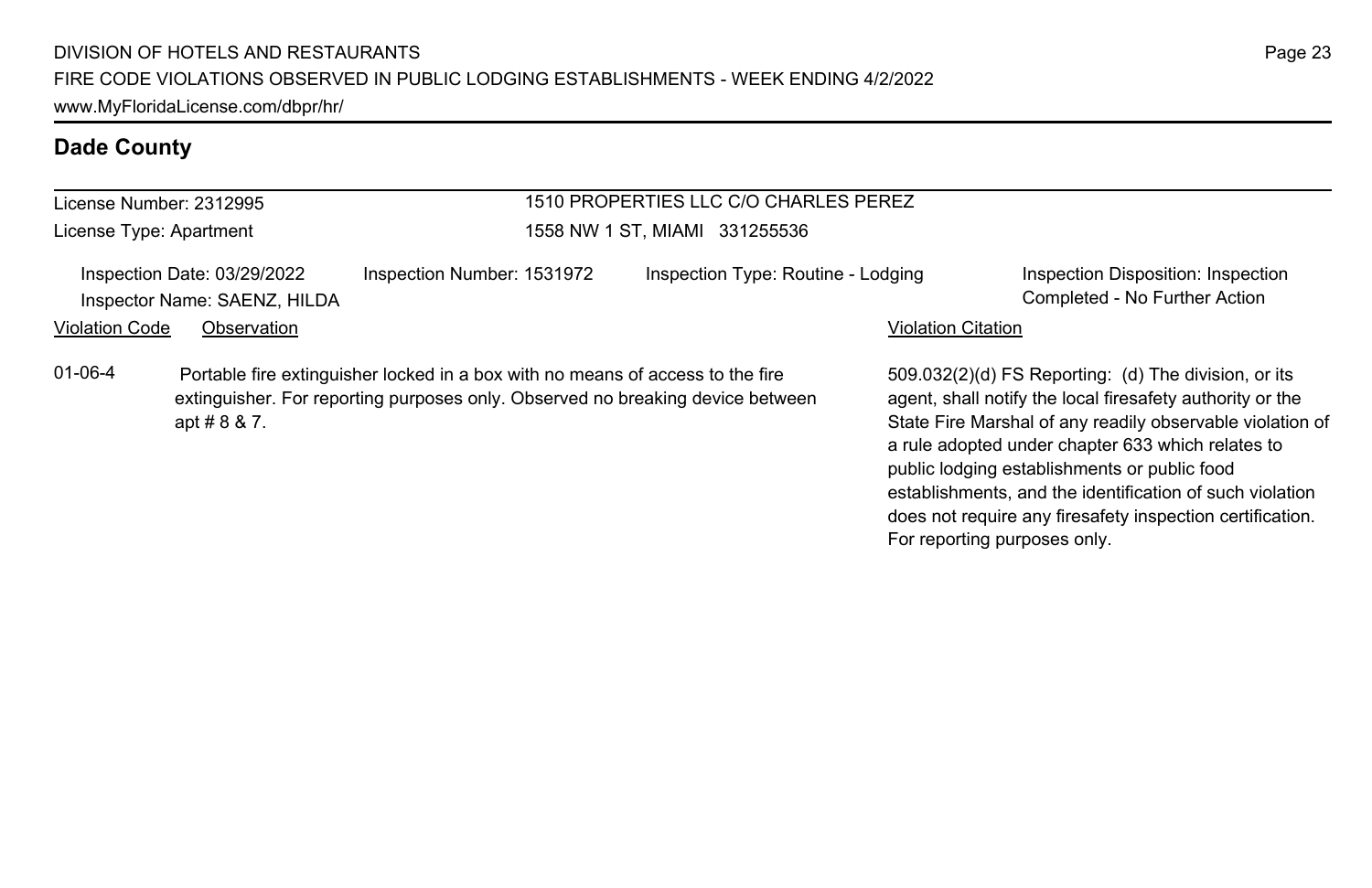| License Number: 2330780                                                                     |                |                                                                                | <b>GRAND STATION APARTMENTS</b> |                                                  |                           |                                                                                                                                                                                                                                                                                                                                                                                                                        |  |
|---------------------------------------------------------------------------------------------|----------------|--------------------------------------------------------------------------------|---------------------------------|--------------------------------------------------|---------------------------|------------------------------------------------------------------------------------------------------------------------------------------------------------------------------------------------------------------------------------------------------------------------------------------------------------------------------------------------------------------------------------------------------------------------|--|
| License Type: Apartment                                                                     |                |                                                                                |                                 | 240 N MIAMI AVE, MIAMI 33128                     |                           |                                                                                                                                                                                                                                                                                                                                                                                                                        |  |
| Inspection Date: 03/28/2022<br>Inspection Number: 1534706<br>Inspector Name: CUDEMOS, VIRNA |                |                                                                                |                                 | Inspection Type: Lodging-Licensing<br>Inspection |                           | Inspection Disposition: Inspection<br>Completed - No Further Action                                                                                                                                                                                                                                                                                                                                                    |  |
| <b>Violation Code</b>                                                                       | Observation    |                                                                                |                                 |                                                  | <b>Violation Citation</b> |                                                                                                                                                                                                                                                                                                                                                                                                                        |  |
| $04 - 01 - 4$                                                                               | purposes only. | Trouble/alarm light illuminated on the fire alarm control panel. For reporting |                                 |                                                  | purposes only.            | 509.032(2)(d) FS Reporting: The division, or its agent,<br>shall notify the local firesafety authority or the State<br>Fire Marshal of any readily observable violation of a<br>rule adopted under chapter 633 which relates to public<br>lodging establishments or public food establishments,<br>and the identification of such violation does not require<br>any firesafety inspection certification. For reporting |  |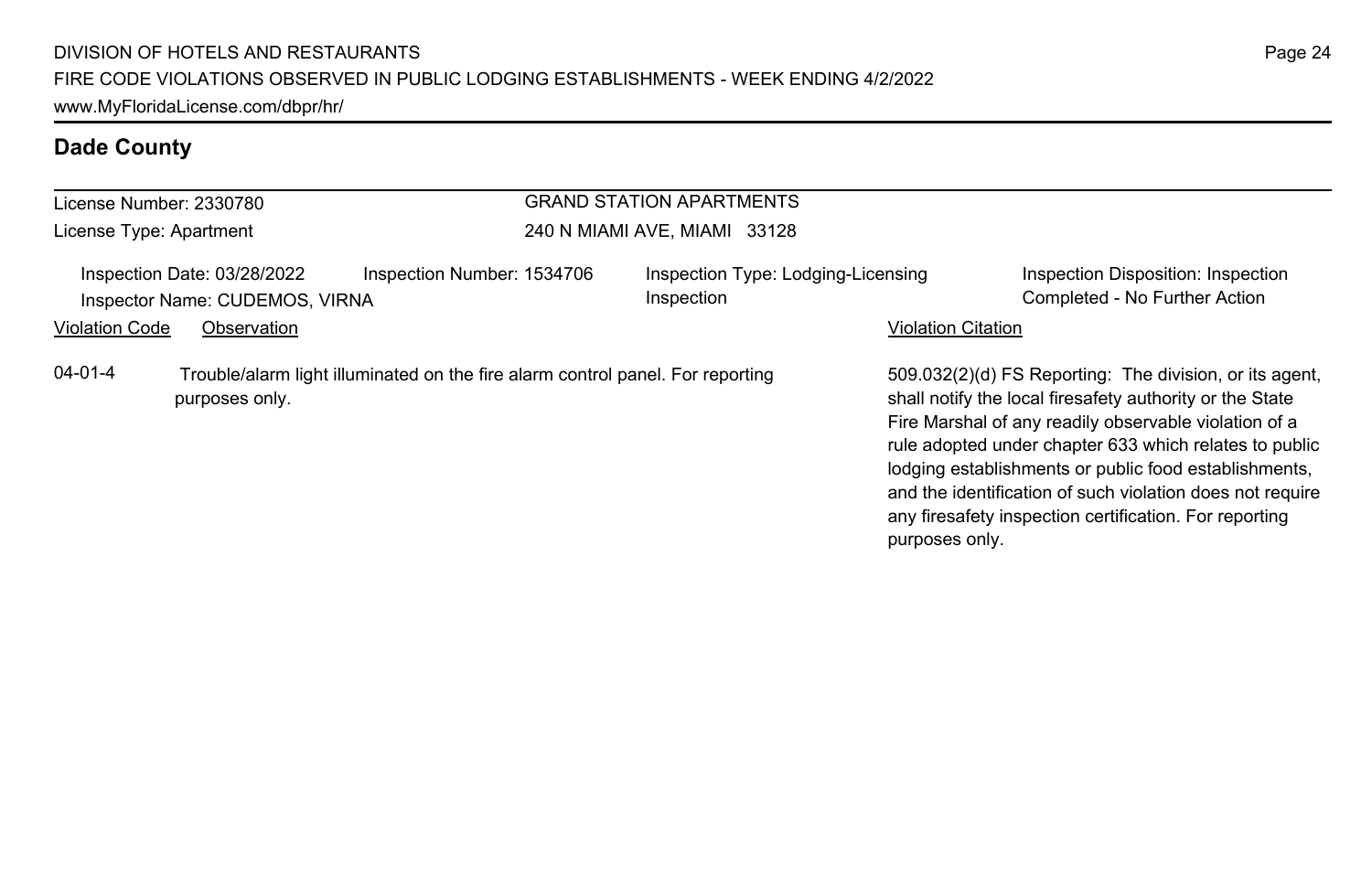| License Number: 2301611 |                                                                | <b>MERDA DO MONE APTS</b>                                                      |                                    |                           |                                                                                                                                                                                                                                                                                                                                                                                                                        |
|-------------------------|----------------------------------------------------------------|--------------------------------------------------------------------------------|------------------------------------|---------------------------|------------------------------------------------------------------------------------------------------------------------------------------------------------------------------------------------------------------------------------------------------------------------------------------------------------------------------------------------------------------------------------------------------------------------|
| License Type: Apartment |                                                                |                                                                                | 1552 SW 2 ST, MIAMI 33135          |                           |                                                                                                                                                                                                                                                                                                                                                                                                                        |
|                         | Inspection Date: 04/01/2022<br>Inspector Name: GARCIA, B OSCAR | Inspection Number: 1519255                                                     | Inspection Type: Routine - Lodging |                           | Inspection Disposition: Warning<br>Issued                                                                                                                                                                                                                                                                                                                                                                              |
| <b>Violation Code</b>   | Observation                                                    |                                                                                |                                    | <b>Violation Citation</b> |                                                                                                                                                                                                                                                                                                                                                                                                                        |
| 04-01-4                 | purposes only. **Warning**                                     | Trouble/alarm light illuminated on the fire alarm control panel. For reporting |                                    | purposes only.            | 509.032(2)(d) FS Reporting: The division, or its agent,<br>shall notify the local firesafety authority or the State<br>Fire Marshal of any readily observable violation of a<br>rule adopted under chapter 633 which relates to public<br>lodging establishments or public food establishments,<br>and the identification of such violation does not require<br>any firesafety inspection certification. For reporting |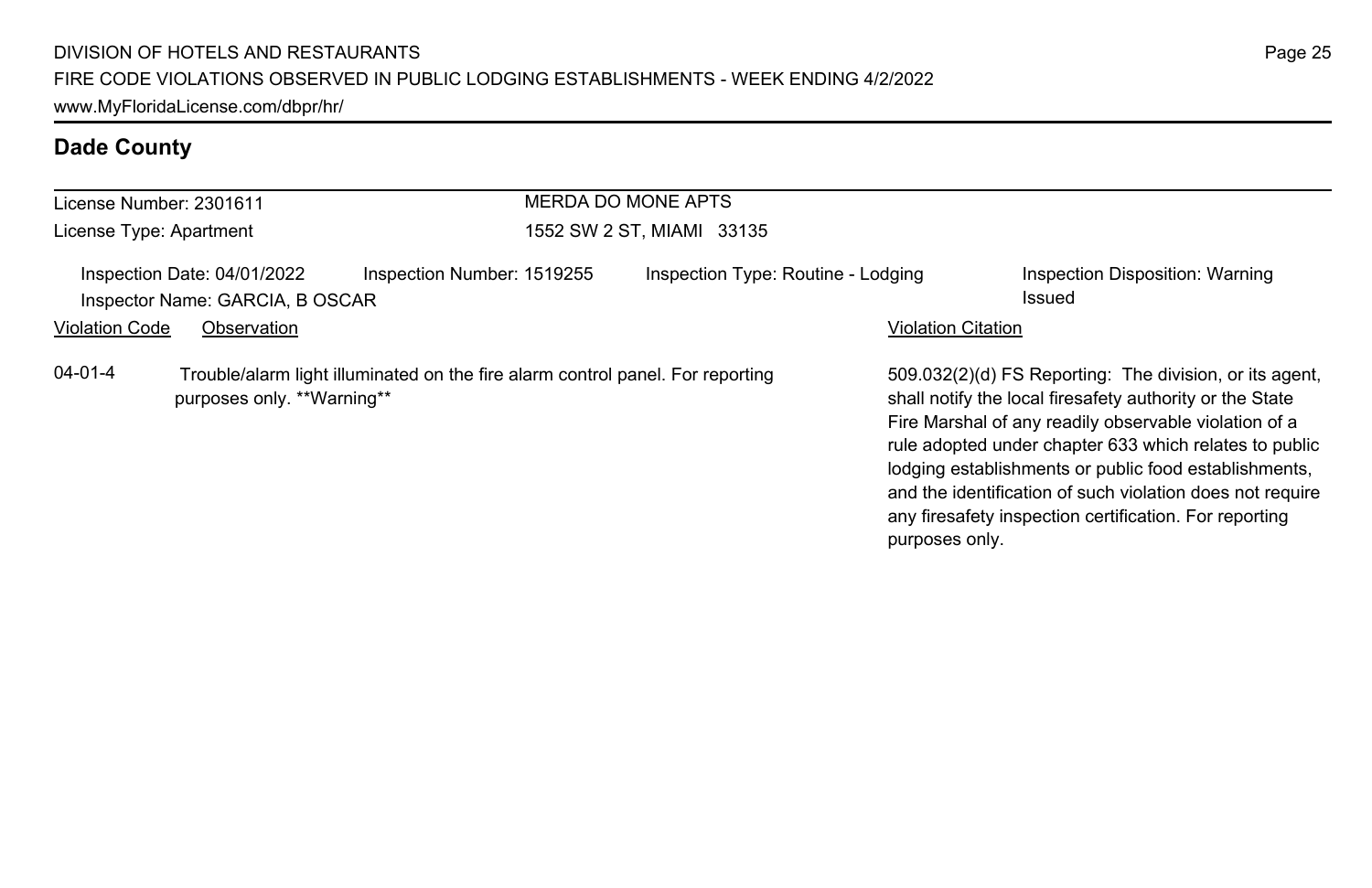| License Number: 2313458 |                                                                  |                                                                                                                                                | INSANOVA INVESTMENTS INC           |                           |                                                                                                                                                                                                                                                                                                                                                                                                                                              |
|-------------------------|------------------------------------------------------------------|------------------------------------------------------------------------------------------------------------------------------------------------|------------------------------------|---------------------------|----------------------------------------------------------------------------------------------------------------------------------------------------------------------------------------------------------------------------------------------------------------------------------------------------------------------------------------------------------------------------------------------------------------------------------------------|
| License Type: Apartment |                                                                  |                                                                                                                                                | 1418 SW 7 ST, MIAMI 33135          |                           |                                                                                                                                                                                                                                                                                                                                                                                                                                              |
|                         | Inspection Date: 04/01/2022<br>Inspector Name: ORDONEZ, CATALINA | Inspection Number: 1531962                                                                                                                     | Inspection Type: Routine - Lodging |                           | Inspection Disposition: Inspection<br>Completed - No Further Action                                                                                                                                                                                                                                                                                                                                                                          |
| <b>Violation Code</b>   | Observation                                                      |                                                                                                                                                |                                    | <b>Violation Citation</b> |                                                                                                                                                                                                                                                                                                                                                                                                                                              |
| $01 - 05 - 4$           |                                                                  | Portable fire extinguisher obstructed/not accessible. For reporting purposes only.<br>Fire extinguisher located on the second floor by unit 5. |                                    |                           | 509.032(2)(d) FS Reporting: (d) The division, or its<br>agent, shall notify the local firesafety authority or the<br>State Fire Marshal of any readily observable violation of<br>a rule adopted under chapter 633 which relates to<br>public lodging establishments or public food<br>establishments, and the identification of such violation<br>does not require any firesafety inspection certification.<br>For reporting purposes only. |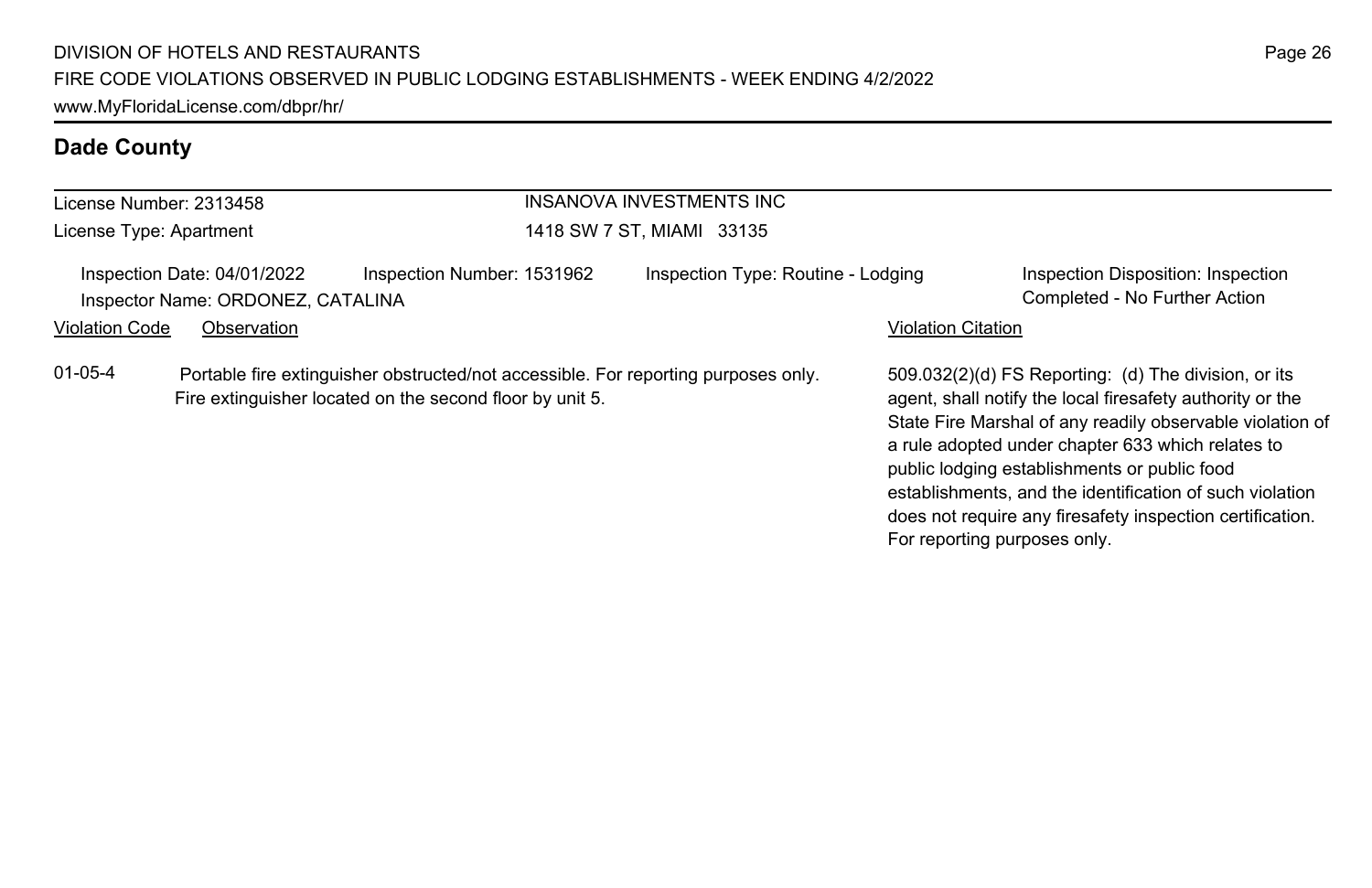| License Number: 2328431 |                                                                  | <b>SIXTO APTS</b>                                                                                                                     |                                    |                           |                                                                                                                                                                                                                                                                                                                                                                                                                                              |
|-------------------------|------------------------------------------------------------------|---------------------------------------------------------------------------------------------------------------------------------------|------------------------------------|---------------------------|----------------------------------------------------------------------------------------------------------------------------------------------------------------------------------------------------------------------------------------------------------------------------------------------------------------------------------------------------------------------------------------------------------------------------------------------|
| License Type: Apartment |                                                                  |                                                                                                                                       | 1322 SW 7 ST, MIAMI 33135          |                           |                                                                                                                                                                                                                                                                                                                                                                                                                                              |
|                         | Inspection Date: 03/30/2022<br>Inspector Name: ORDONEZ, CATALINA | Inspection Number: 1513626                                                                                                            | Inspection Type: Routine - Lodging |                           | Inspection Disposition: Inspection<br>Completed - No Further Action                                                                                                                                                                                                                                                                                                                                                                          |
| <b>Violation Code</b>   | Observation                                                      |                                                                                                                                       |                                    | <b>Violation Citation</b> |                                                                                                                                                                                                                                                                                                                                                                                                                                              |
| $01 - 05 - 4$           |                                                                  | Portable fire extinguisher obstructed/not accessible. For reporting purposes only.<br>Fire extinguisher located between unit 7 and 5. |                                    |                           | 509.032(2)(d) FS Reporting: (d) The division, or its<br>agent, shall notify the local firesafety authority or the<br>State Fire Marshal of any readily observable violation of<br>a rule adopted under chapter 633 which relates to<br>public lodging establishments or public food<br>establishments, and the identification of such violation<br>does not require any firesafety inspection certification.<br>For reporting purposes only. |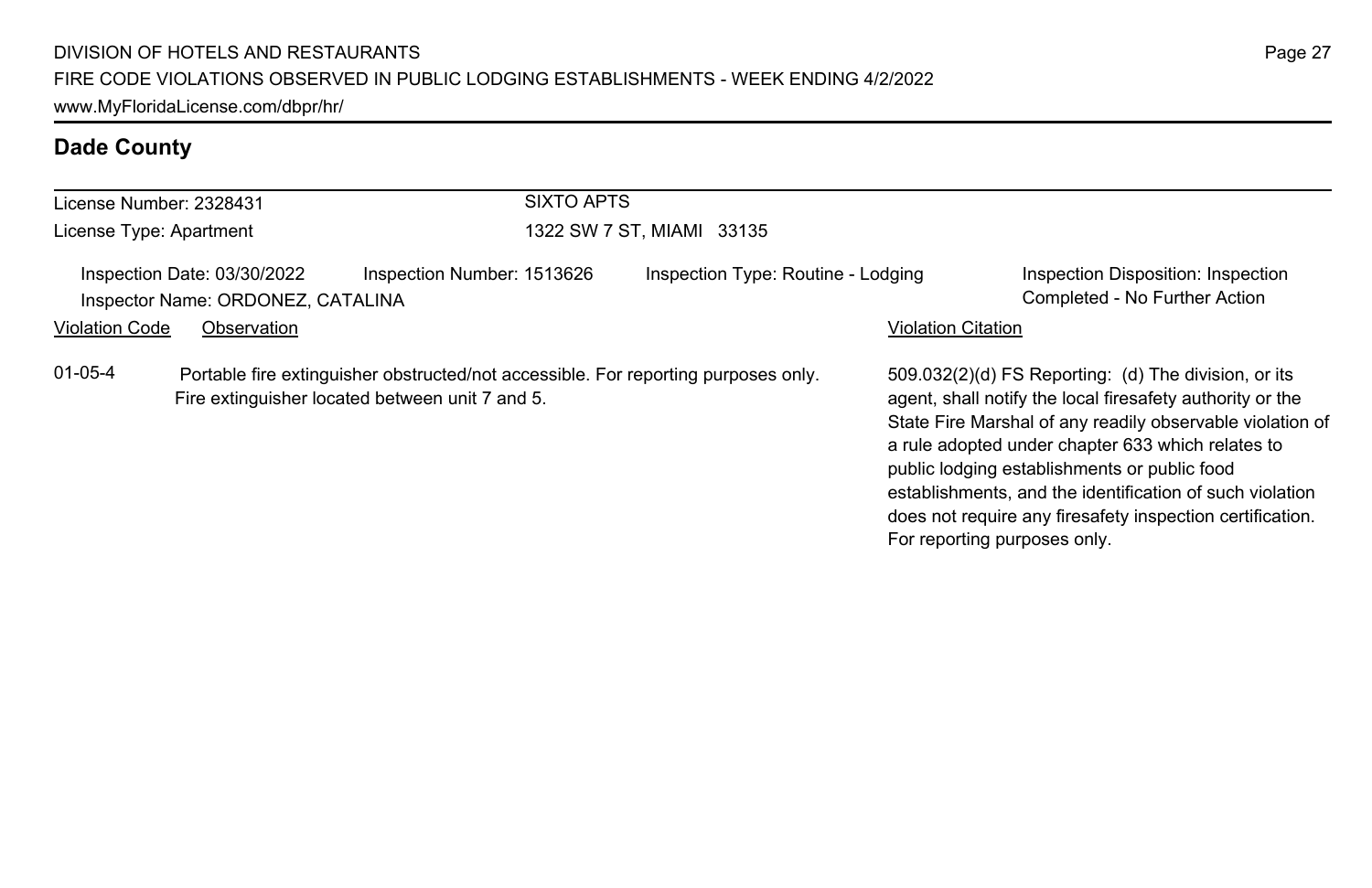| License Number: 2329715 |                                                                |                                                                                | <b>MEMEC USA LLC</b> |                                                         |                           |                                                                                                                                                                                                                                                                                                                                                                                                                        |
|-------------------------|----------------------------------------------------------------|--------------------------------------------------------------------------------|----------------------|---------------------------------------------------------|---------------------------|------------------------------------------------------------------------------------------------------------------------------------------------------------------------------------------------------------------------------------------------------------------------------------------------------------------------------------------------------------------------------------------------------------------------|
| License Type: Apartment |                                                                |                                                                                |                      | 1553 SW 2 ST, APTS 1,4,5,6,7,9,12,15,16,21, MIAMI 33135 |                           |                                                                                                                                                                                                                                                                                                                                                                                                                        |
|                         | Inspection Date: 04/01/2022<br>Inspector Name: GARCIA, B OSCAR | Inspection Number: 1514344                                                     |                      | Inspection Type: Routine - Lodging                      |                           | Inspection Disposition: Warning<br>Issued                                                                                                                                                                                                                                                                                                                                                                              |
| <b>Violation Code</b>   | Observation                                                    |                                                                                |                      |                                                         | <b>Violation Citation</b> |                                                                                                                                                                                                                                                                                                                                                                                                                        |
| $04 - 01 - 4$           | purposes only. **Warning**                                     | Trouble/alarm light illuminated on the fire alarm control panel. For reporting |                      |                                                         | purposes only.            | 509.032(2)(d) FS Reporting: The division, or its agent.<br>shall notify the local firesafety authority or the State<br>Fire Marshal of any readily observable violation of a<br>rule adopted under chapter 633 which relates to public<br>lodging establishments or public food establishments,<br>and the identification of such violation does not require<br>any firesafety inspection certification. For reporting |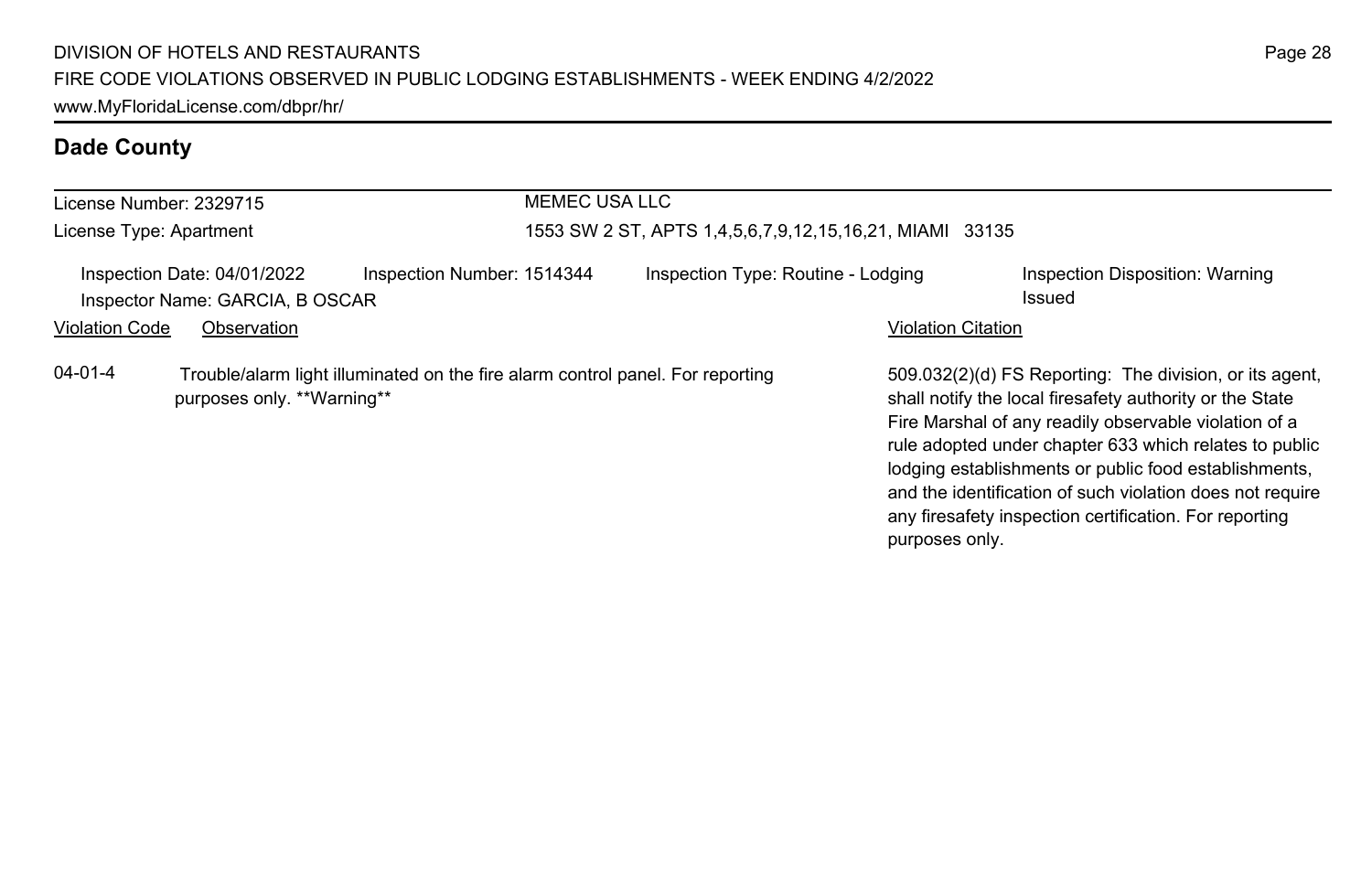| License Number: 2300670                                    |                | <b>MC FIG LLC</b>                                                              |                                    |                           |                                                                                                                                                                                                                                                                                                                                                                                                                        |
|------------------------------------------------------------|----------------|--------------------------------------------------------------------------------|------------------------------------|---------------------------|------------------------------------------------------------------------------------------------------------------------------------------------------------------------------------------------------------------------------------------------------------------------------------------------------------------------------------------------------------------------------------------------------------------------|
| License Type: Apartment                                    |                |                                                                                | 1623 LENNOX AVE, MIAMI BEACH 33139 |                           |                                                                                                                                                                                                                                                                                                                                                                                                                        |
| Inspection Date: 04/01/2022<br>Inspector Name: CRUZ, EDGAR |                | Inspection Number: 1534408                                                     | Inspection Type: Routine - Lodging |                           | Inspection Disposition: Inspection<br>Completed - No Further Action                                                                                                                                                                                                                                                                                                                                                    |
| <b>Violation Code</b>                                      | Observation    |                                                                                |                                    | <b>Violation Citation</b> |                                                                                                                                                                                                                                                                                                                                                                                                                        |
| $04 - 01 - 4$                                              | purposes only. | Trouble/alarm light illuminated on the fire alarm control panel. For reporting |                                    | purposes only.            | 509.032(2)(d) FS Reporting: The division, or its agent,<br>shall notify the local firesafety authority or the State<br>Fire Marshal of any readily observable violation of a<br>rule adopted under chapter 633 which relates to public<br>lodging establishments or public food establishments,<br>and the identification of such violation does not require<br>any firesafety inspection certification. For reporting |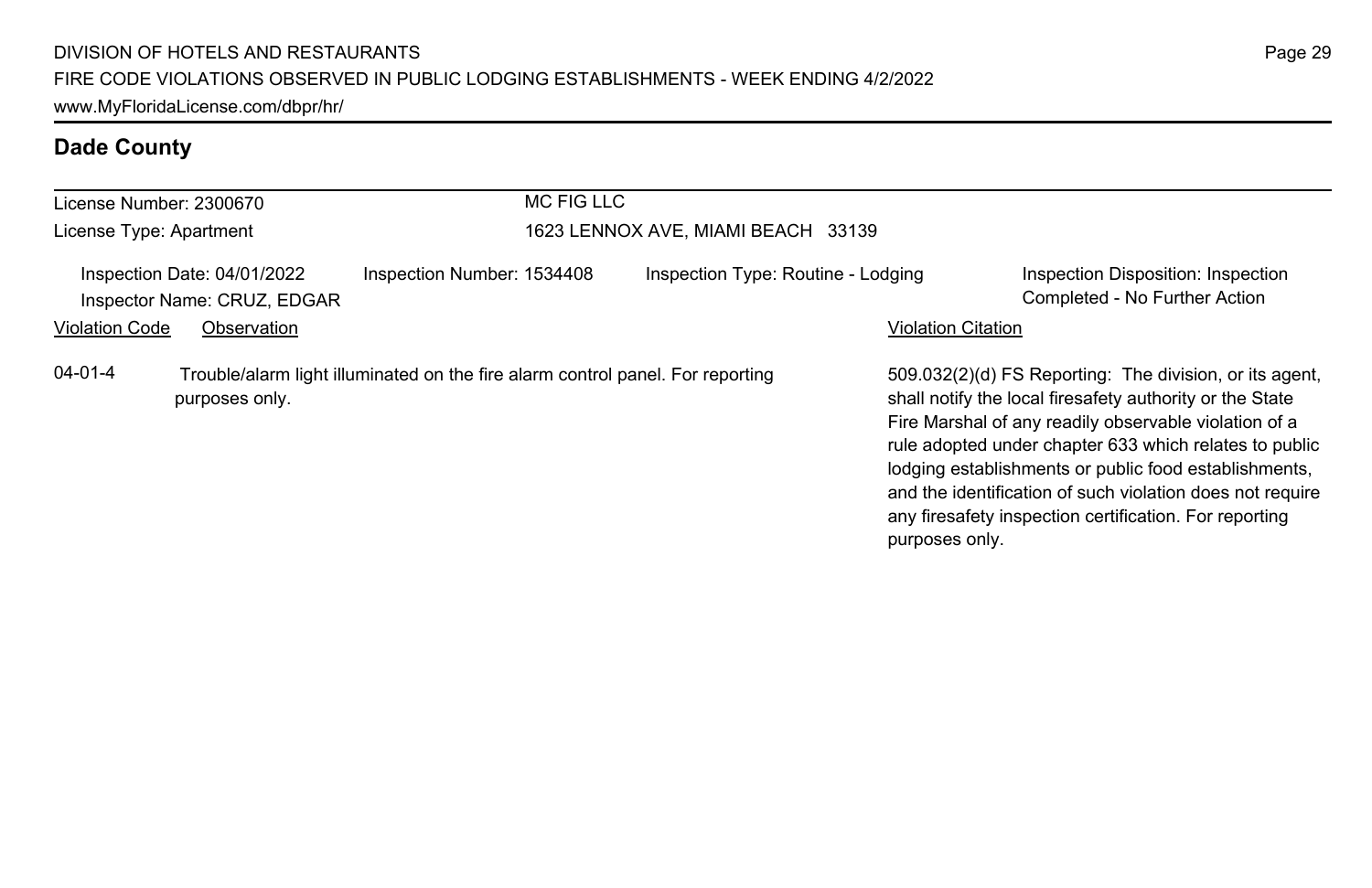| License Number: 2329231 |                                                                  | <b>BREAKWATER HOTEL</b>                                                        |                                       |                           |                                                                                                                                                                                                                                                                                                                                                                                                                        |
|-------------------------|------------------------------------------------------------------|--------------------------------------------------------------------------------|---------------------------------------|---------------------------|------------------------------------------------------------------------------------------------------------------------------------------------------------------------------------------------------------------------------------------------------------------------------------------------------------------------------------------------------------------------------------------------------------------------|
| License Type: Hotel     |                                                                  |                                                                                | 940 - 960 OCEAN DR, MIAMI BEACH 33139 |                           |                                                                                                                                                                                                                                                                                                                                                                                                                        |
|                         | Inspection Date: 04/01/2022<br>Inspector Name: WILLIAMS, ALFREDA | Inspection Number: 1162761                                                     | Inspection Type: Routine - Lodging    |                           | Inspection Disposition: Inspection<br>Completed - No Further Action                                                                                                                                                                                                                                                                                                                                                    |
| <b>Violation Code</b>   | Observation                                                      |                                                                                |                                       | <b>Violation Citation</b> |                                                                                                                                                                                                                                                                                                                                                                                                                        |
| $04 - 01 - 4$           | purposes only.                                                   | Trouble/alarm light illuminated on the fire alarm control panel. For reporting |                                       |                           | 509.032(2)(d) FS Reporting: The division, or its agent.<br>shall notify the local firesafety authority or the State<br>Fire Marshal of any readily observable violation of a<br>rule adopted under chapter 633 which relates to public<br>lodging establishments or public food establishments,<br>and the identification of such violation does not require<br>any firesafety inspection certification. For reporting |

purposes only.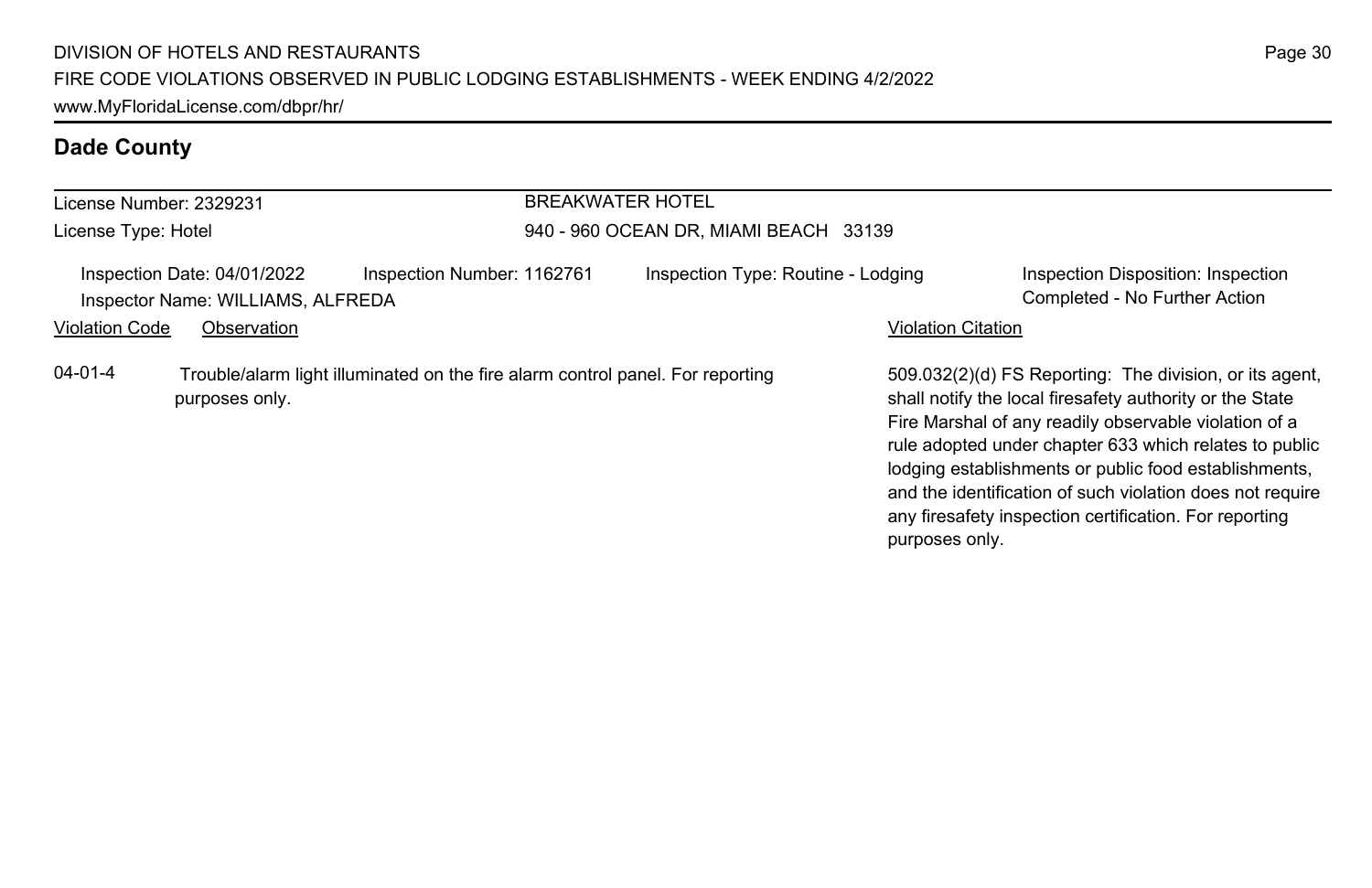#### License Number: 2329994 License Type: Apartment 5601 COLLINS AVE UNIT # 1402, MIAMI BEACH 33140-2412 Inspection Date: 04/01/2022 Inspection Number: 1528837 Inspection Type: Routine - Lodging Inspection Disposition: Inspection Inspector Name: UNZAGA, MILADYS Completed - No Further Action Violation Code Observation **Violation Code** Observation **Violation** Violation Citation Citation Citation Citation 61C-1.004(10) FAC and 509.032(2)(d) FS Reporting: 61C-1.004(10) The insurance inspector's boiler report is required annually for power boilers and high pressure/high temperature boilers and biannually for low pressure steam or vapor heating boilers. 509.032(2)(d) The division, or its agent, shall notify the local firesafety authority or the State Fire Marshal of any readily observable violation of a rule adopted under chapter 633 which relates to public lodging establishments or public food establishments, and the identification of such violation does not require any firesafety inspection certification. For reporting purposes only. 08-03-4 No boiler certificate or insurance inspector's boiler report available. For reporting purposes only. \*\*Repeat Violation\*\*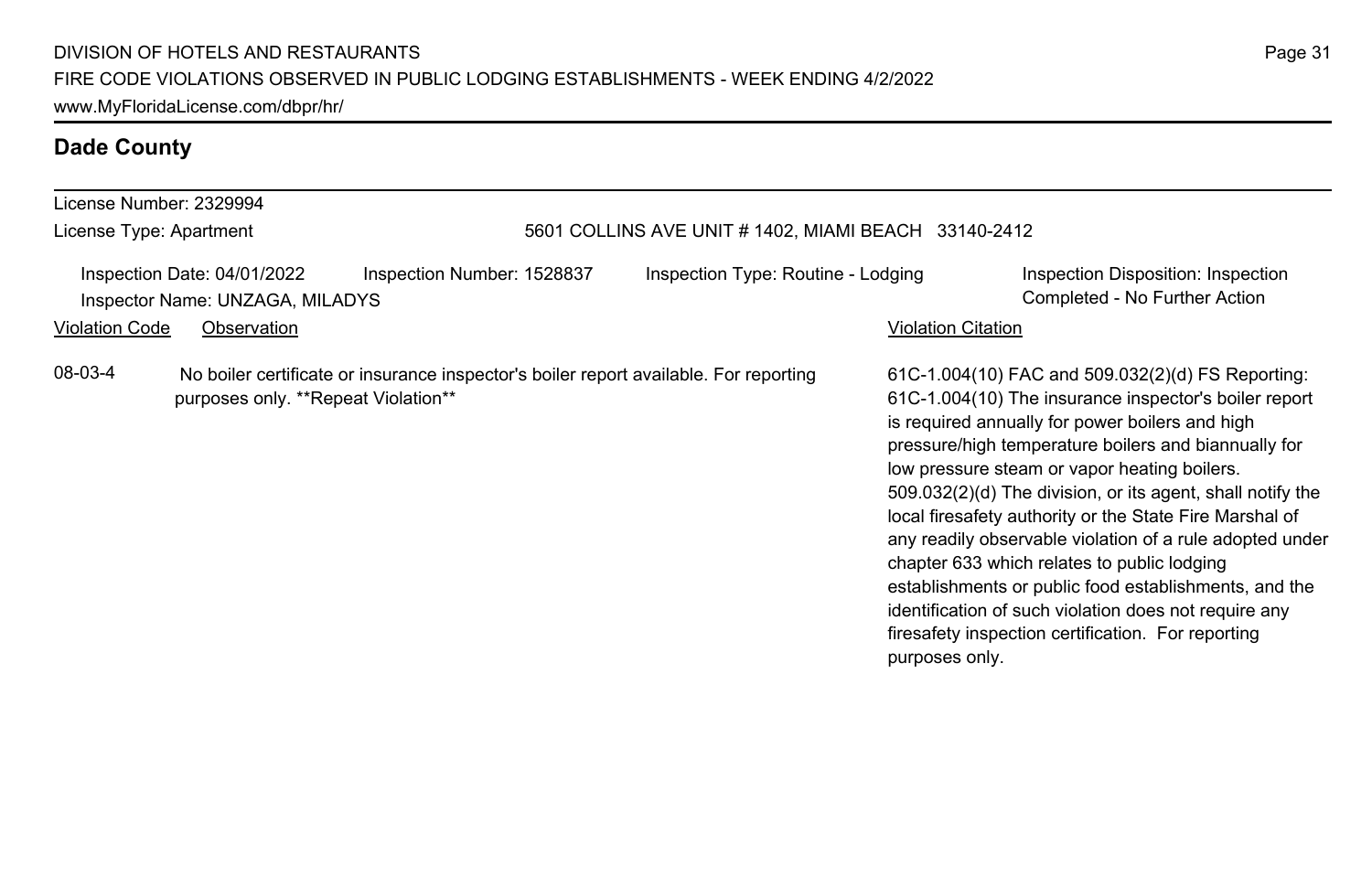# License Number: 2304224

#### M K APARTMENTS

#### License Type: Apartment

#### 7351 GARY AVE, MIAMI BEACH 331412530

Inspection Date: 03/28/2022 Inspection Number: 1525169 Inspection Type: Routine - Lodging Inspection Disposition: Inspection Inspector Name: PRIETO, VICENTE Completed - No Further Action

#### Violation Code Observation **Violation Code Observation** Violation Citation Citation Citation Citation Citation Citation Citation Citation Citation Citation Citation Citation Citation Citation Citation Citation Citation Cit

01-06-4 Portable fire extinguisher locked in a box with no means of access to the fire extinguisher. For reporting purposes only. Observed no breaking device in fire extinguisher box by unit 9. \*\*Repeat Violation\*\*

509.032(2)(d) FS Reporting: (d) The division, or its agent, shall notify the local firesafety authority or the State Fire Marshal of any readily observable violation of a rule adopted under chapter 633 which relates to public lodging establishments or public food establishments, and the identification of such violation does not require any firesafety inspection certification. For reporting purposes only.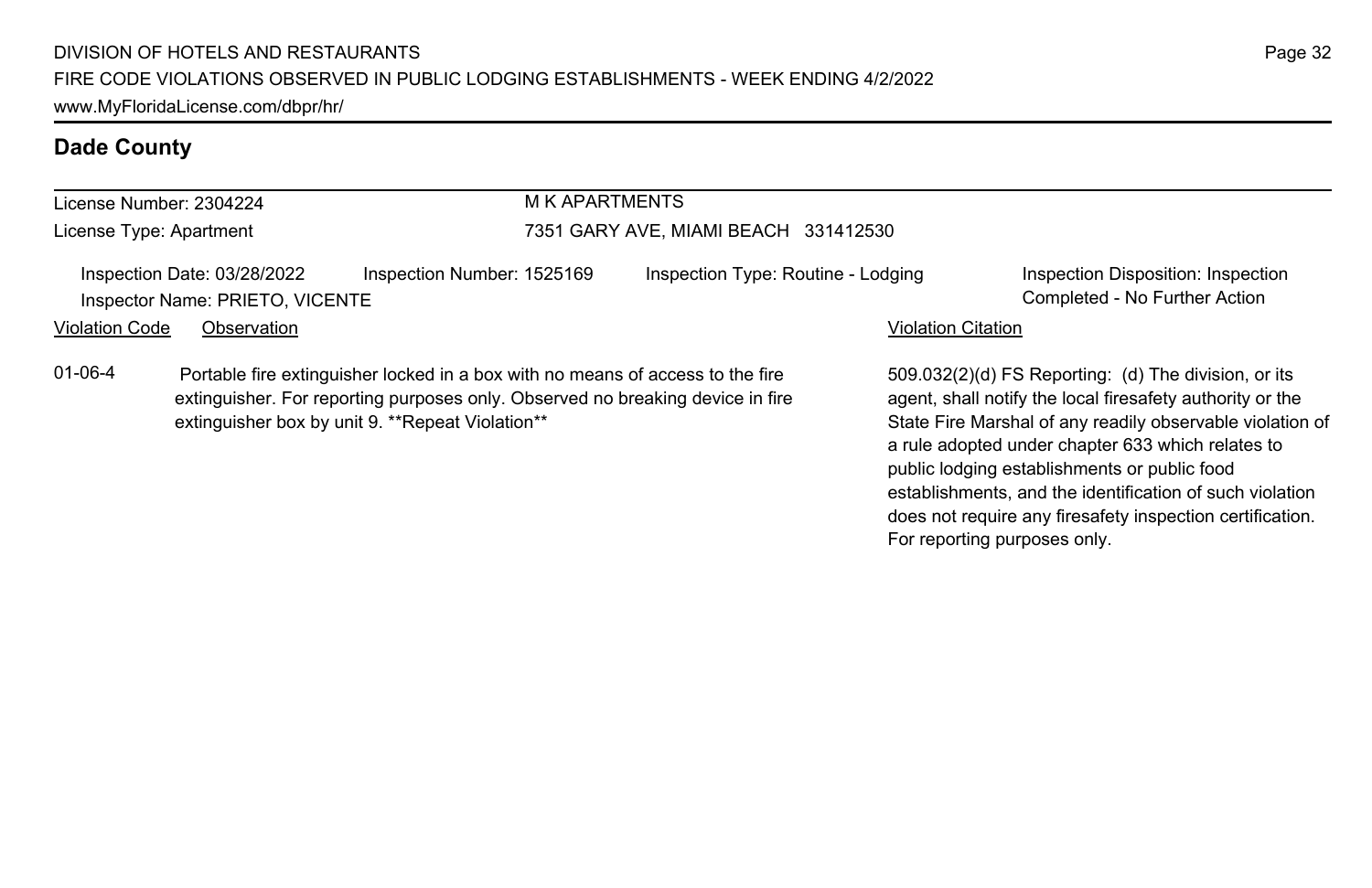| License Number: 2329441 |                                                                                                     |                            | <b>FRIENDSHIP TOWER APARTMENTS</b> |                              |                                                                                                                                                                                                                                                                                                                                                                                                              |
|-------------------------|-----------------------------------------------------------------------------------------------------|----------------------------|------------------------------------|------------------------------|--------------------------------------------------------------------------------------------------------------------------------------------------------------------------------------------------------------------------------------------------------------------------------------------------------------------------------------------------------------------------------------------------------------|
| License Type: Apartment |                                                                                                     |                            | 1551 NW 36 ST, MIAMI 33142         |                              |                                                                                                                                                                                                                                                                                                                                                                                                              |
| <b>Violation Code</b>   | Inspection Date: 03/29/2022<br>Inspector Name: BROWN, JARON<br>Observation                          | Inspection Number: 1514864 | Inspection Type: Routine - Lodging | <b>Violation Citation</b>    | Inspection Disposition: Inspection<br>Completed - No Further Action                                                                                                                                                                                                                                                                                                                                          |
| $01 - 05 - 4$           | Portable fire extinguisher obstructed/not accessible. For reporting purposes only.<br>Observed 1010 |                            |                                    | For reporting purposes only. | 509.032(2)(d) FS Reporting: (d) The division, or its<br>agent, shall notify the local firesafety authority or the<br>State Fire Marshal of any readily observable violation of<br>a rule adopted under chapter 633 which relates to<br>public lodging establishments or public food<br>establishments, and the identification of such violation<br>does not require any firesafety inspection certification. |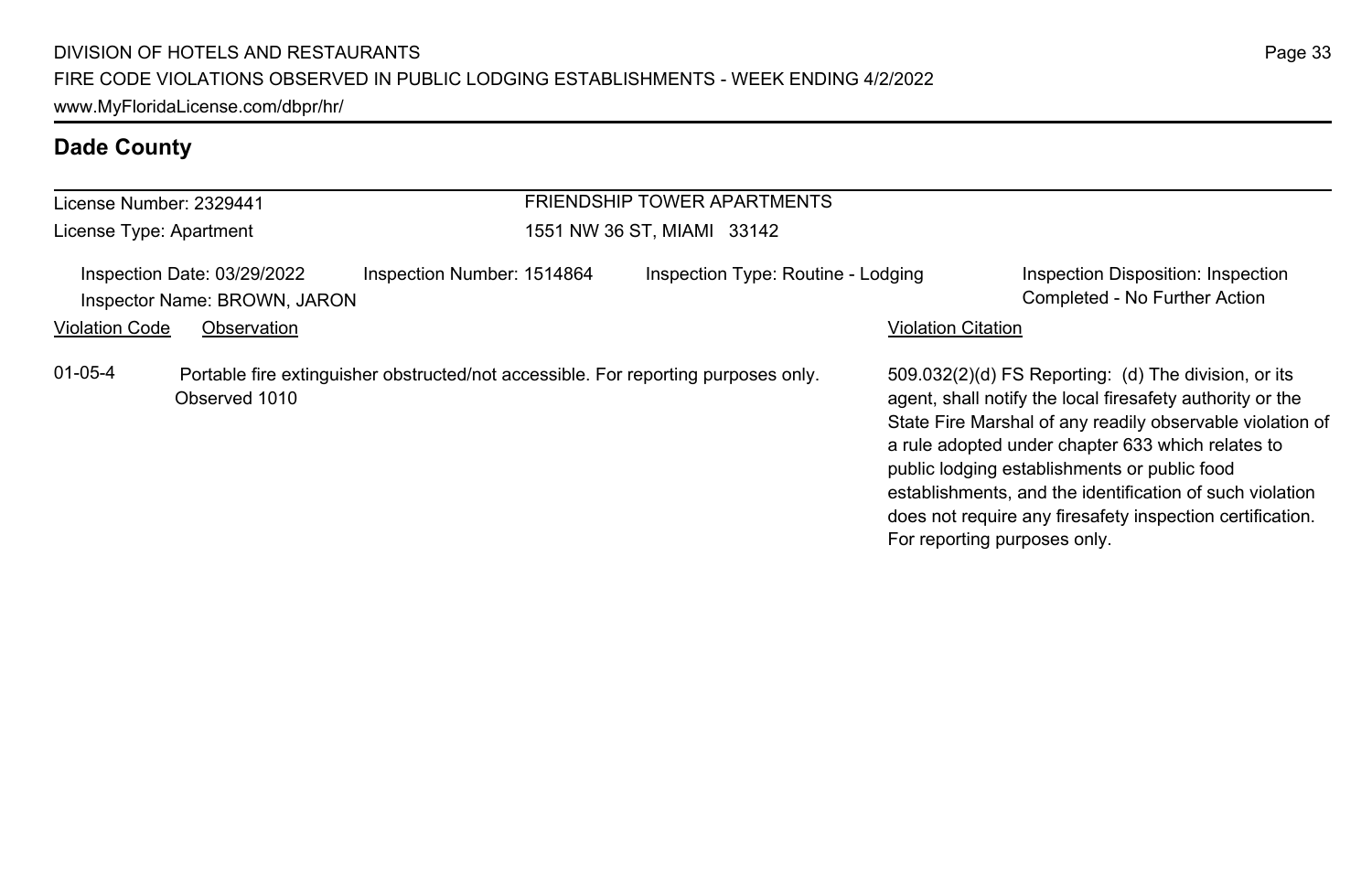#### License Number: 2310895 License Type: Apartment 3180 SW 17 ST APARTMENTS 3180 SW 17 ST, MIAMI 331451800 Inspection Date: 04/01/2022 Inspection Number: 1518103 Inspection Type: Routine - Lodging Inspection Disposition: Inspection Inspector Name: SANCHEZ, JAVIER Completed - No Further Action Violation Code Observation **Violation Code** Observation **Violation** Violation Citation Citation Citation Citation 509.032(2)(d) FS Reporting: (d) The division, or its agent, shall notify the local firesafety authority or the State Fire Marshal of any readily observable violation of a rule adopted under chapter 633 which relates to public lodging establishments or public food establishments, and the identification of such violation does not require any firesafety inspection certification. For reporting purposes only. 01-02-4 Portable fire extinguisher pressure gauge indicates the extinguisher is in need of recharge. For reporting purposes only. Next to unit 4. 509.032(2)(d) FS Reporting: The division, or its agent, shall notify the local firesafety authority or the State Fire Marshal of any readily observable violation of a rule adopted under chapter 633 which relates to public lodging establishments or public food establishments, and the identification of such violation does not require any firesafety inspection certification. For reporting purposes only. 04-01-4 Trouble/alarm light illuminated on the fire alarm control panel. For reporting purposes only.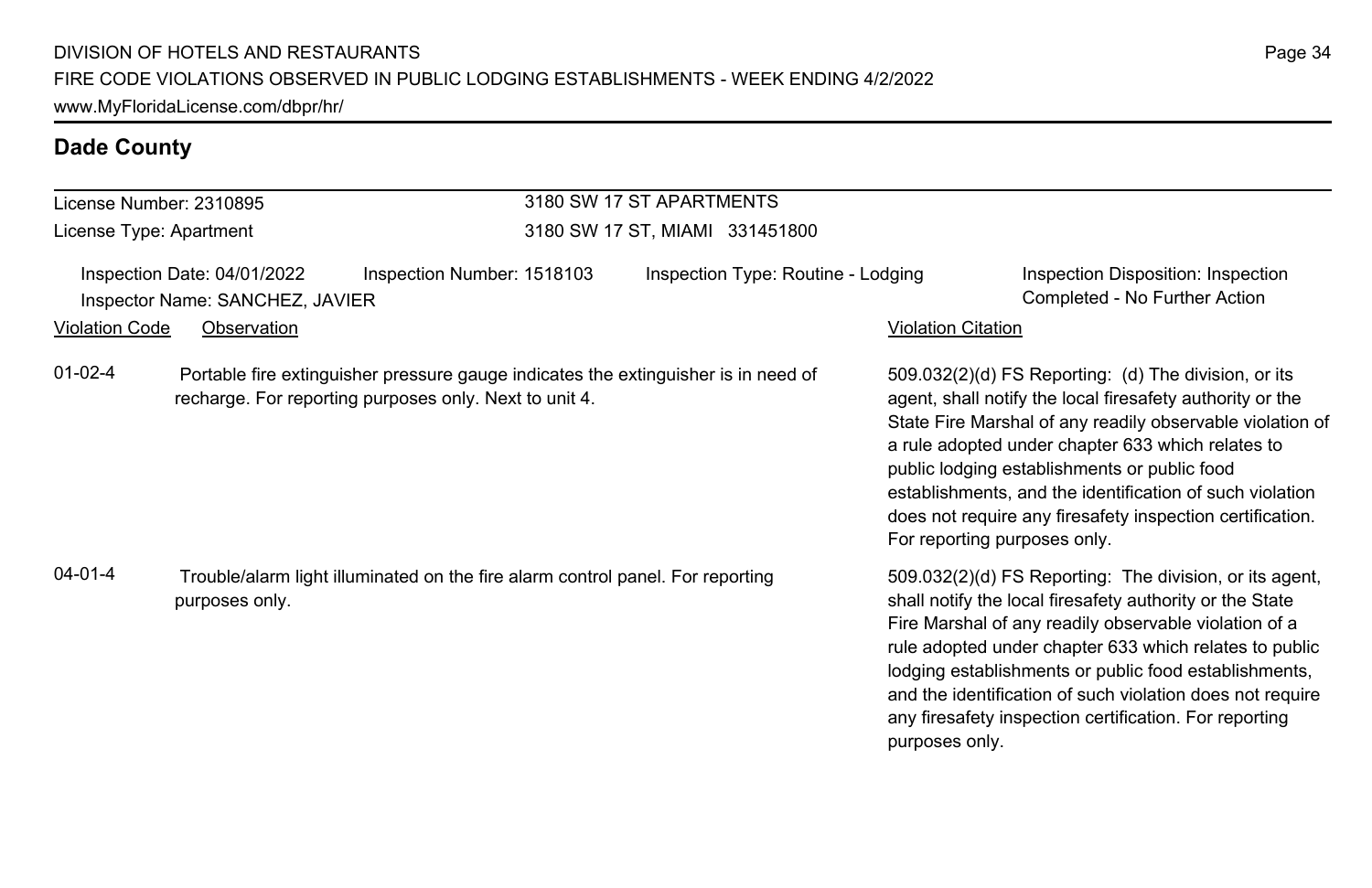| License Number: 2329376<br>License Type: Hotel |                                                                      |                                                                                                                                                                                                            | WOODSPRING SUITES MIAMI SOUTHWEST<br>16055 SW 117 AVE, MIAMI 33177 |                           |                                                                                                                                                                                                                                                                                                                                                              |
|------------------------------------------------|----------------------------------------------------------------------|------------------------------------------------------------------------------------------------------------------------------------------------------------------------------------------------------------|--------------------------------------------------------------------|---------------------------|--------------------------------------------------------------------------------------------------------------------------------------------------------------------------------------------------------------------------------------------------------------------------------------------------------------------------------------------------------------|
|                                                | Inspection Date: 03/29/2022<br>Inspector Name: LODENQUAI, BARRINGTON | Inspection Number: 1162881                                                                                                                                                                                 | Inspection Type: Routine - Lodging                                 |                           | Inspection Disposition: Call Back -<br>Complied                                                                                                                                                                                                                                                                                                              |
| <b>Violation Code</b>                          | Observation                                                          |                                                                                                                                                                                                            |                                                                    | <b>Violation Citation</b> |                                                                                                                                                                                                                                                                                                                                                              |
| $04 - 01 - 4$                                  | panel. For reporting purposes only.                                  | - From initial inspection: Trouble/alarm light illuminated on the fire alarm control<br>Observed system trouble light illuminated. **Repeat Violation**<br>inspection 2022-03-29: At the time of the inspe | - From follow-up                                                   |                           | 509.032(2)(d) FS Reporting: The division, or its agent,<br>shall notify the local firesafety authority or the State<br>Fire Marshal of any readily observable violation of a<br>rule adopted under chapter 633 which relates to public<br>lodging establishments or public food establishments,<br>and the identification of such violation does not require |

any firesafety inspection certification. For reporting

purposes only.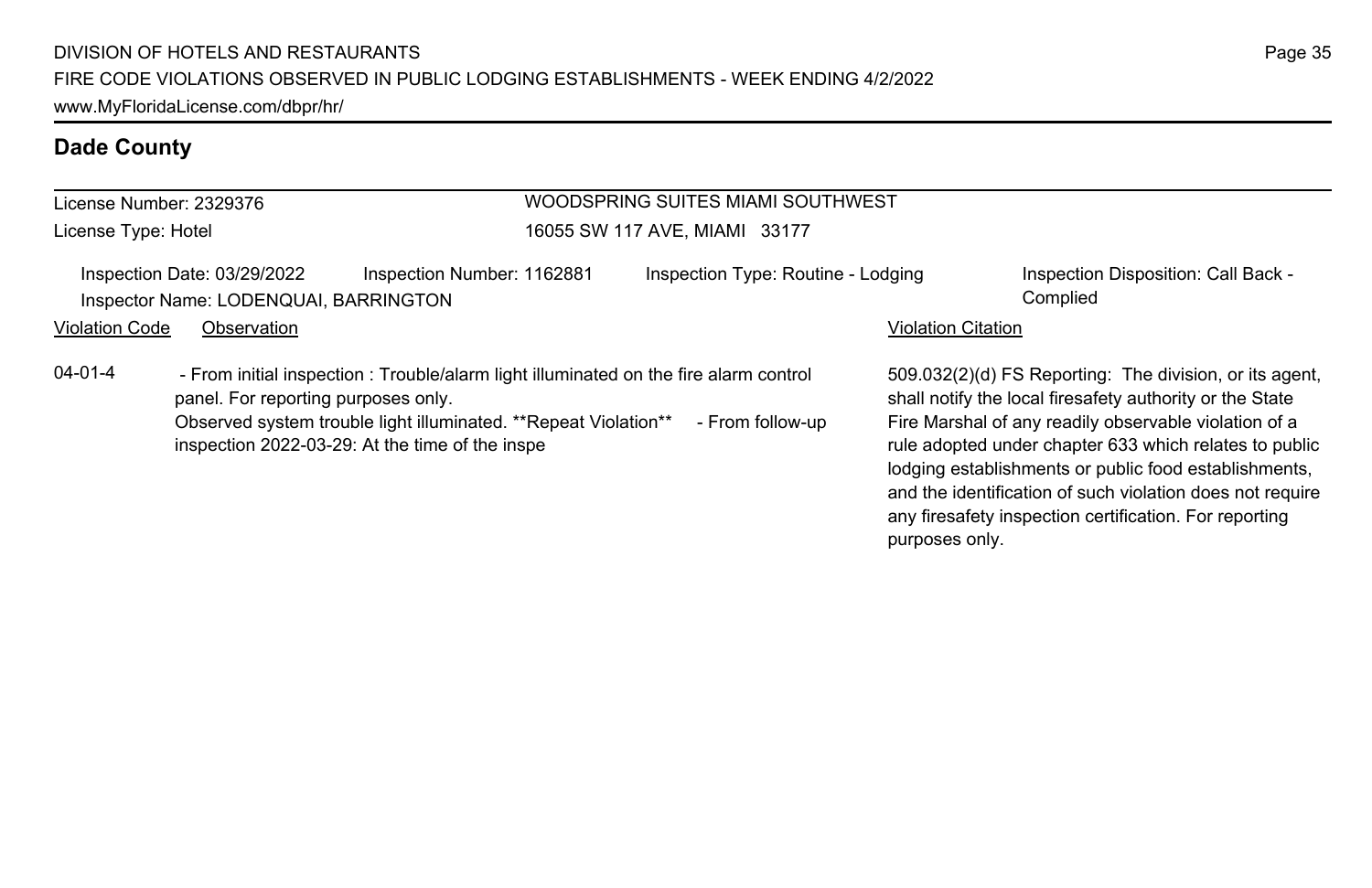| License Number: 2327833 |                                                                                                                       |                            | MIAMI AIRPORT WEST/DORAL TOWNEPLACE SUITES<br>10505 NW 36 ST, MIAMI 33178 |                           |                                                                                                                                                                                                                                                                                                 |  |
|-------------------------|-----------------------------------------------------------------------------------------------------------------------|----------------------------|---------------------------------------------------------------------------|---------------------------|-------------------------------------------------------------------------------------------------------------------------------------------------------------------------------------------------------------------------------------------------------------------------------------------------|--|
| License Type: Hotel     |                                                                                                                       |                            |                                                                           |                           |                                                                                                                                                                                                                                                                                                 |  |
|                         | Inspection Date: 04/01/2022<br>Inspector Name: CURRAS, YANLEE                                                         | Inspection Number: 1164338 | Inspection Type: Complaint Full                                           |                           | Inspection Disposition: Inspection<br>Completed - No Further Action                                                                                                                                                                                                                             |  |
| <b>Violation Code</b>   | Observation                                                                                                           |                            |                                                                           | <b>Violation Citation</b> |                                                                                                                                                                                                                                                                                                 |  |
| $04 - 01 - 4$           | Trouble/alarm light illuminated on the fire alarm control panel. For reporting<br>purposes only. **Repeat Violation** |                            |                                                                           |                           | 509.032(2)(d) FS Reporting: The division, or its agent.<br>shall notify the local firesafety authority or the State<br>Fire Marshal of any readily observable violation of a<br>rule adopted under chapter 633 which relates to public<br>lodging establishments or public food establishments, |  |

and the identification of such violation does not require any firesafety inspection certification. For reporting

purposes only.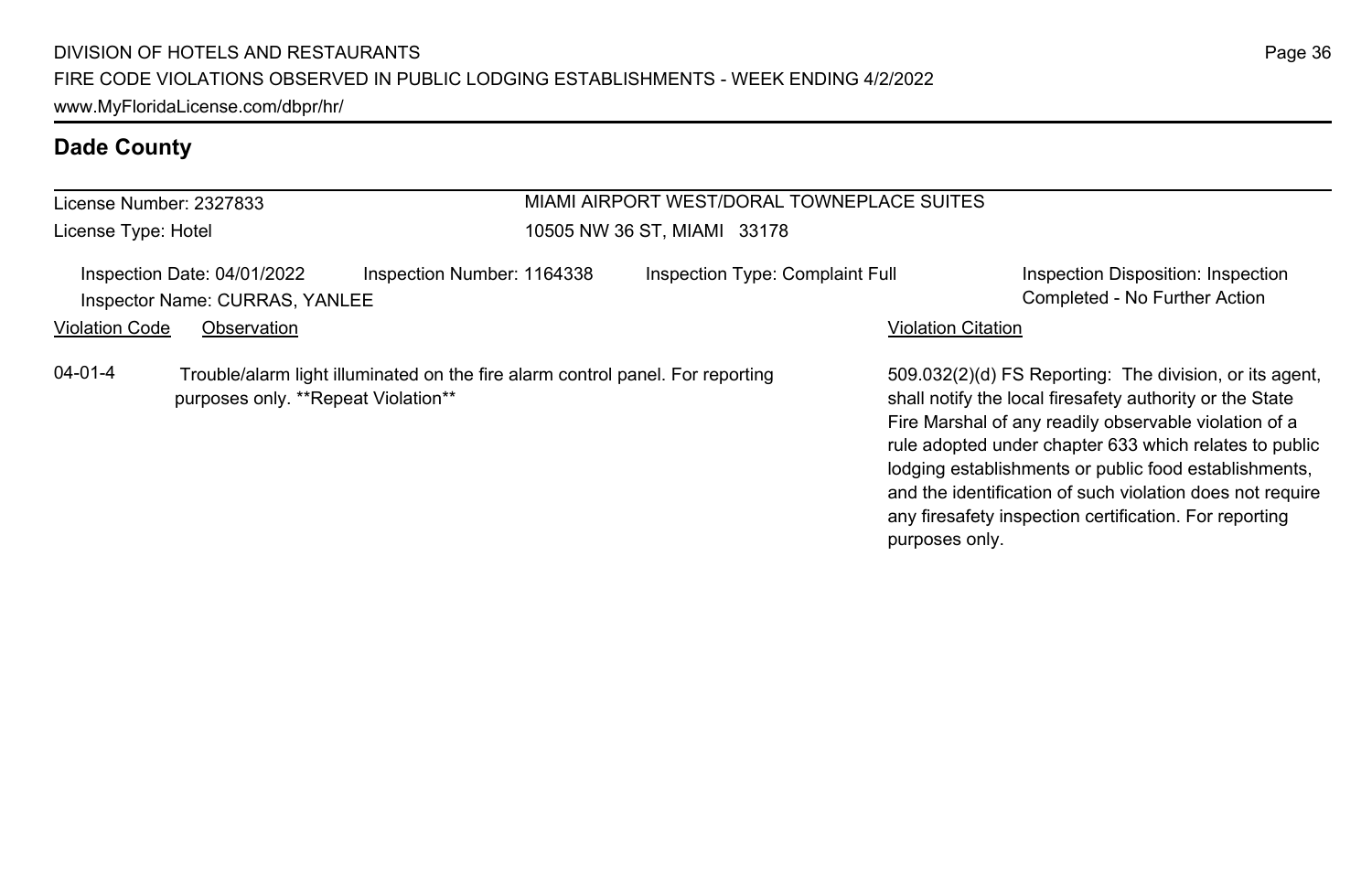# **Duval County**

|                         | License Number: 2611854                                                                   |                                                                                                                                                                          | OAK HAMMOCK APARTMENTS                           |                                                                                                                  |                                                                 |  |  |
|-------------------------|-------------------------------------------------------------------------------------------|--------------------------------------------------------------------------------------------------------------------------------------------------------------------------|--------------------------------------------------|------------------------------------------------------------------------------------------------------------------|-----------------------------------------------------------------|--|--|
| License Type: Apartment |                                                                                           |                                                                                                                                                                          | 500 ACME ST, JACKSONVILLE 32211                  |                                                                                                                  |                                                                 |  |  |
|                         | Inspection Date: 04/01/2022<br>Inspector Name: THOMAS, PHILIP                             | Inspection Number: 1533425                                                                                                                                               | Inspection Type: Lodging-Licensing<br>Inspection |                                                                                                                  | Inspection Disposition: Call Back -<br>Extension given, pending |  |  |
| Violation Code          | Observation                                                                               |                                                                                                                                                                          |                                                  | <b>Violation Citation</b>                                                                                        |                                                                 |  |  |
| $12 - 04 - 4$           | - From initial inspection : High Priority - Balcony/starway/platform collapsed.<br>with 6 | Building 6 has collapsed landing between first and second floor. Entire landing has<br>fallen 6 feet and is resting on ground. Stairs leading down from second floor end | good repair.                                     | 61C-1.004(5) FAC High Priority: All building structural<br>components, attachments and fixtures shall be kept in |                                                                 |  |  |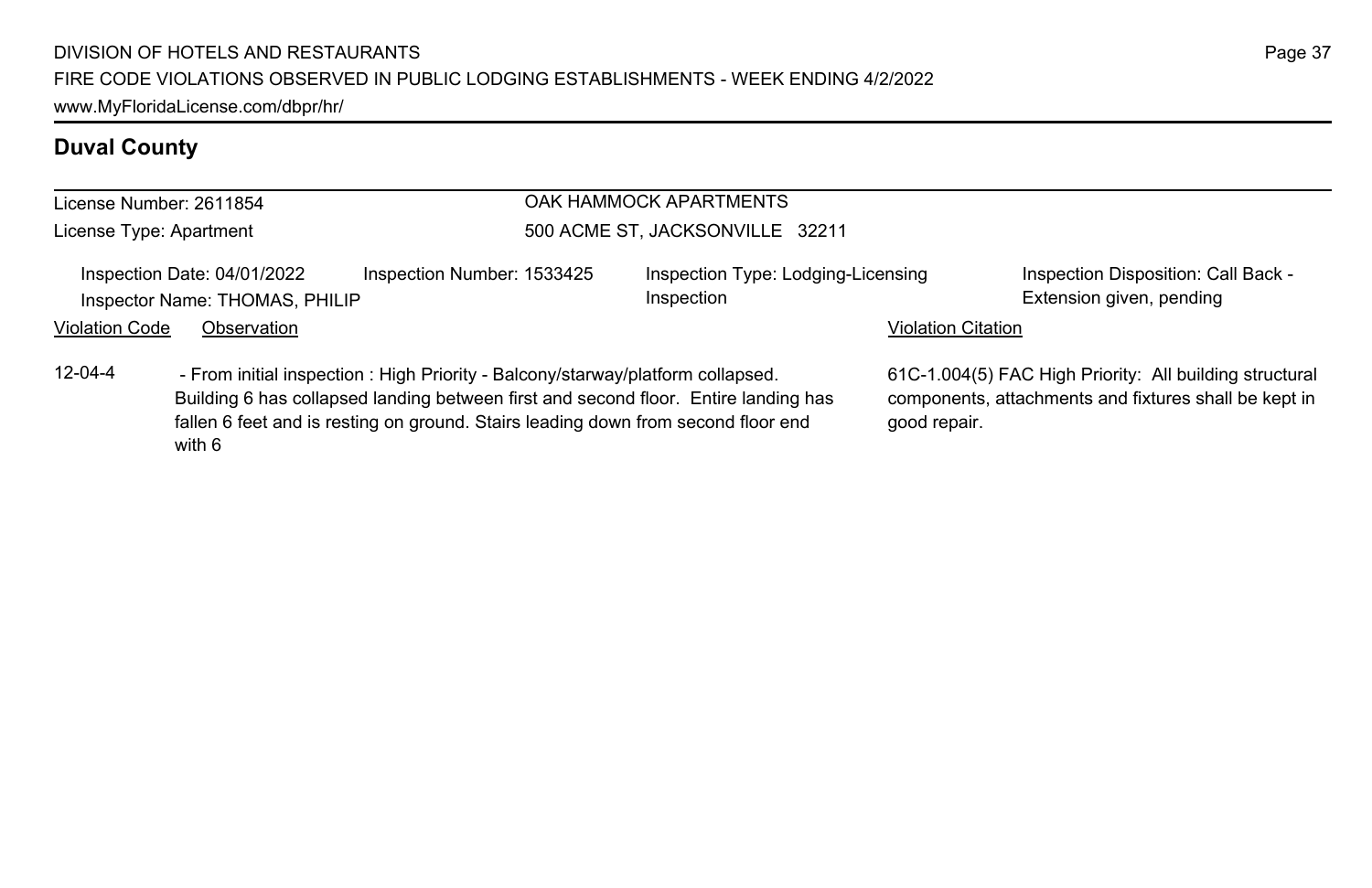# **Duval County**

| License Number: 2609493<br>License Type: Apartment |                                                                                                                                                                  |                            | <b>ISLAND POINTE APARTMENTS LLC</b><br>1000 BROWARD RD. JACKSONVILLE 32218 |                                                                                                                                                                                                                                                                                                                                                                                                                                              |                                           |  |
|----------------------------------------------------|------------------------------------------------------------------------------------------------------------------------------------------------------------------|----------------------------|----------------------------------------------------------------------------|----------------------------------------------------------------------------------------------------------------------------------------------------------------------------------------------------------------------------------------------------------------------------------------------------------------------------------------------------------------------------------------------------------------------------------------------|-------------------------------------------|--|
|                                                    | Inspection Date: 03/30/2022<br>Inspector Name: ESPINOSA-BECKERT, ILIANA                                                                                          | Inspection Number: 1534748 | Inspection Type: Complaint Full                                            |                                                                                                                                                                                                                                                                                                                                                                                                                                              | Inspection Disposition: Warning<br>Issued |  |
|                                                    | Observation                                                                                                                                                      |                            |                                                                            | <b>Violation Citation</b>                                                                                                                                                                                                                                                                                                                                                                                                                    |                                           |  |
| $01-02-4$                                          | <b>Violation Code</b><br>Portable fire extinguisher pressure gauge indicates the extinguisher is in need of<br>recharge. For reporting purposes only. In apt 903 |                            |                                                                            | 509.032(2)(d) FS Reporting: (d) The division, or its<br>agent, shall notify the local firesafety authority or the<br>State Fire Marshal of any readily observable violation of<br>a rule adopted under chapter 633 which relates to<br>public lodging establishments or public food<br>establishments, and the identification of such violation<br>does not require any firesafety inspection certification.<br>For reporting purposes only. |                                           |  |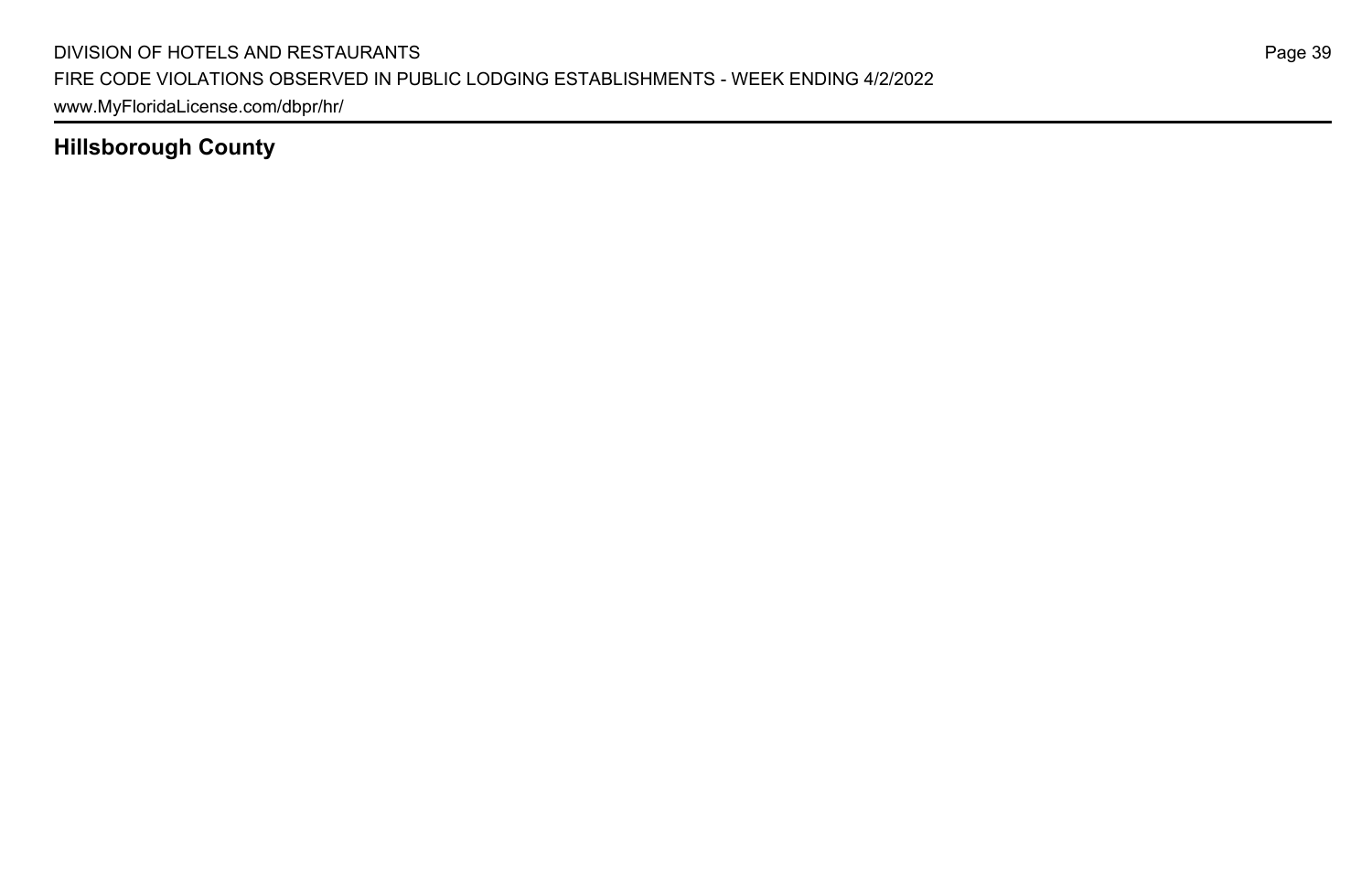License Number: 3911434 License Type: Hotel

FAIRFIELD INN & SUITES BY MARRIOTT 10150 PALM RIVER RD, TAMPA 33619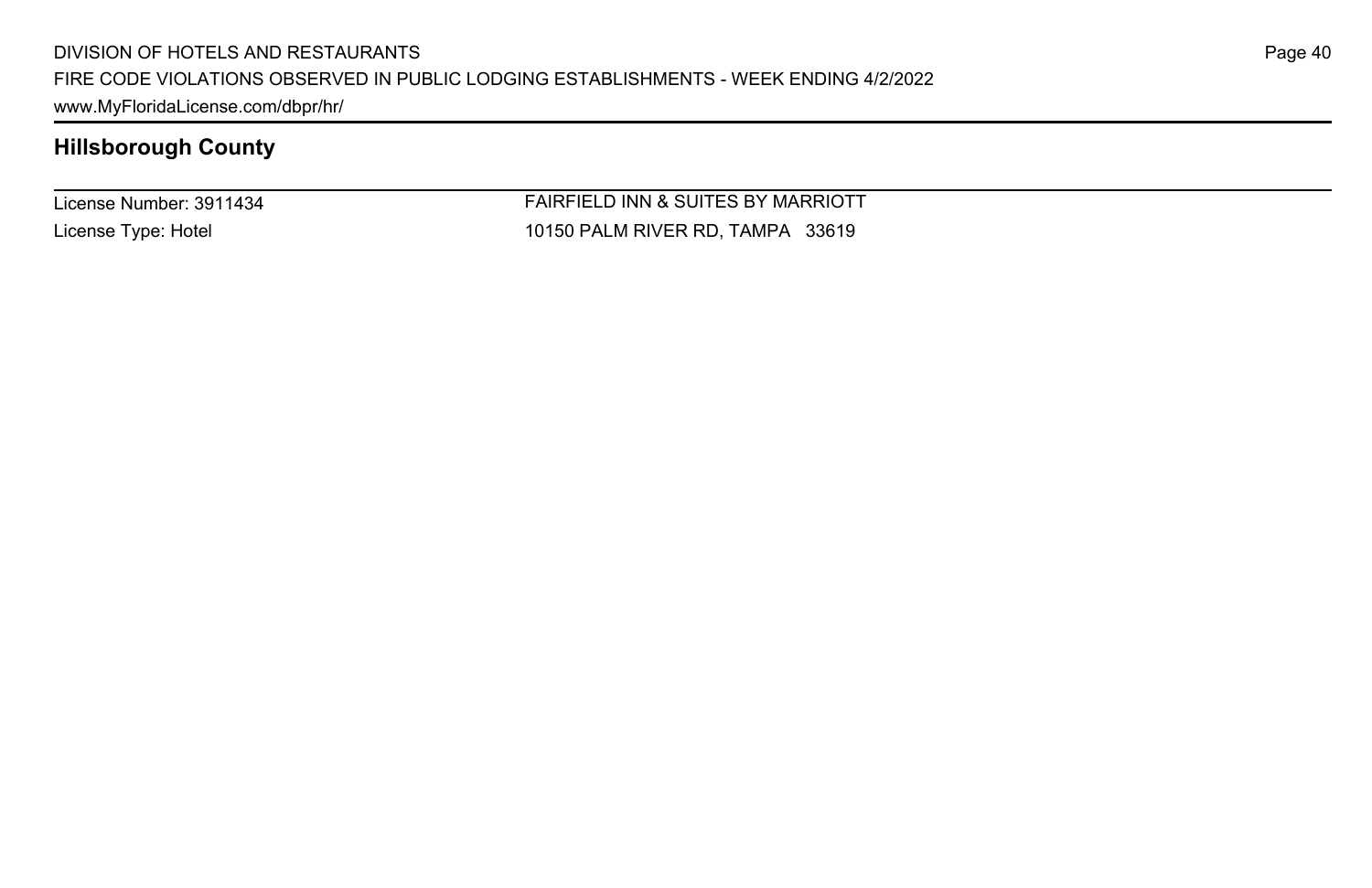|                       | Inspection Date: 03/29/2022<br>Inspector Name: KLUSENDORF, JEANNE | Inspection Number: 1161050                                                            | Inspection Type: Routine - Lodging |                           | Inspection Disposition: Warning<br>Issued                                                                                                                                                                                                                                                                                                                                                                                                                                                                                                                                                                                                                                         |
|-----------------------|-------------------------------------------------------------------|---------------------------------------------------------------------------------------|------------------------------------|---------------------------|-----------------------------------------------------------------------------------------------------------------------------------------------------------------------------------------------------------------------------------------------------------------------------------------------------------------------------------------------------------------------------------------------------------------------------------------------------------------------------------------------------------------------------------------------------------------------------------------------------------------------------------------------------------------------------------|
| <b>Violation Code</b> | Observation                                                       |                                                                                       |                                    | <b>Violation Citation</b> |                                                                                                                                                                                                                                                                                                                                                                                                                                                                                                                                                                                                                                                                                   |
| 08-03-4               | purposes only.<br><b>Boiler 122068</b>                            | No boiler certificate or insurance inspector's boiler report available. For reporting |                                    | purposes only.            | 61C-1.004(10) FAC and 509.032(2)(d) FS Reporting:<br>61C-1.004(10) The insurance inspector's boiler report<br>is required annually for power boilers and high<br>pressure/high temperature boilers and biannually for<br>low pressure steam or vapor heating boilers.<br>509.032(2)(d) The division, or its agent, shall notify the<br>local firesafety authority or the State Fire Marshal of<br>any readily observable violation of a rule adopted under<br>chapter 633 which relates to public lodging<br>establishments or public food establishments, and the<br>identification of such violation does not require any<br>firesafety inspection certification. For reporting |
| 08-04-4               |                                                                   | Boiler certificate not posted in the boiler room. For reporting purposes only.        |                                    |                           | 61C-1.004(10) FAC and 509.032(2)(d) FS Reporting:<br>61C-1.004(10) The insurance inspector's boiler report<br>shall be posted in the boiler room. 509.032(2)(d) The<br>division, or its agent, shall notify the local firesafety<br>authority or the State Fire Marshal of any readily<br>observable violation of a rule adopted under chapter<br>633 which relates to public lodging establishments or<br>public food establishments, and the identification of<br>such violation does not require any firesafety                                                                                                                                                                |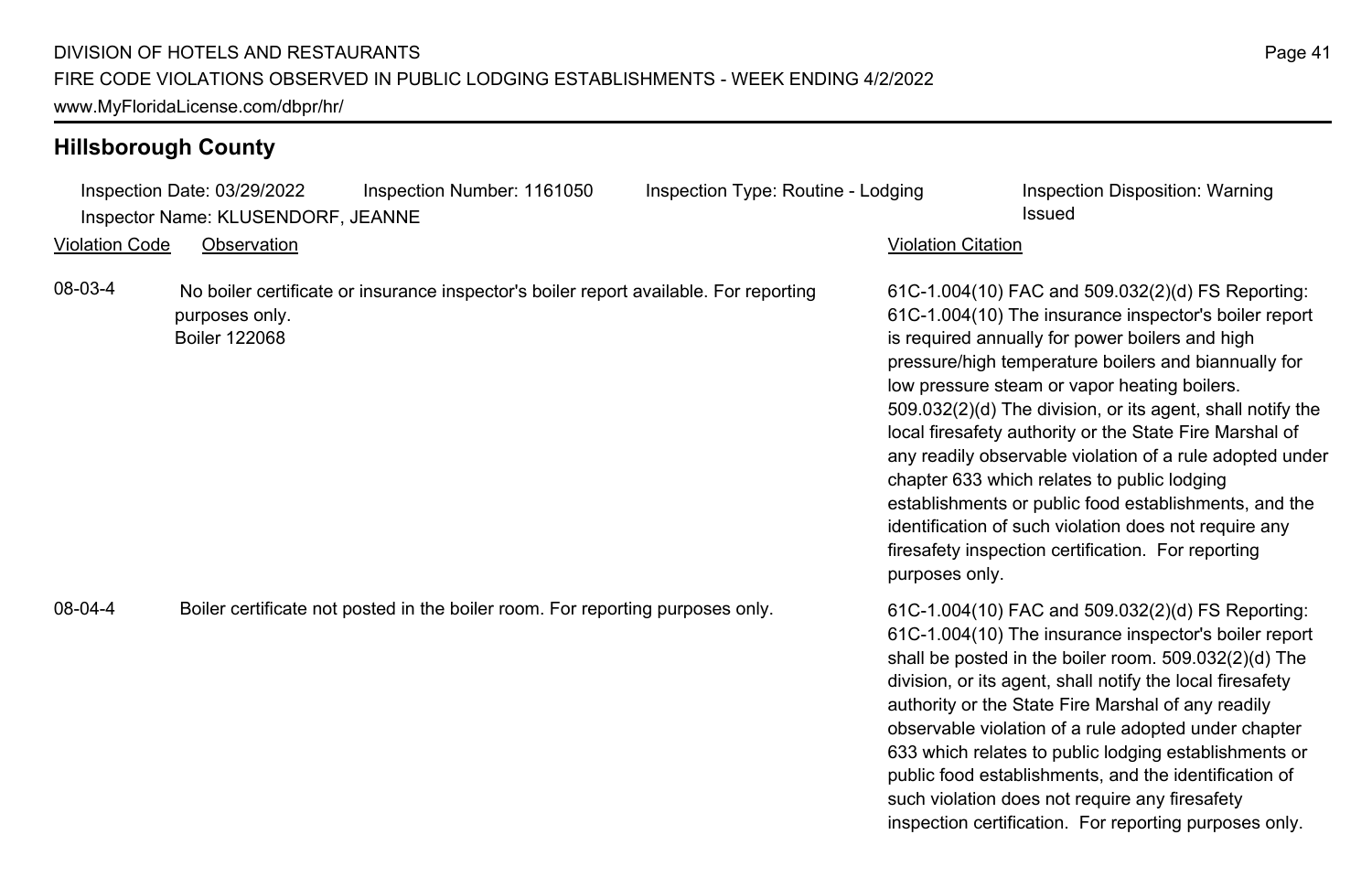#### License Number: 3912329 License Type: Hotel HILTON GARDEN INN TAMPA NORTH 13305 TAMPA OAKS BLVD, TEMPLE TERRACE 33637 Inspection Date: 03/31/2022 Inspection Number: 1163182 Inspection Type: Routine - Lodging Inspection Disposition: Warning Inspector Name: REGAS, ANTHONY **Issued** Violation Code Observation **Violation Code** Observation **Violation** Violation Citation Citation Citation Citation 61C-1.004(10) FAC and 509.032(2)(d) FS Reporting: 61C-1.004(10) The insurance inspector's boiler report is required annually for power boilers and high pressure/high temperature boilers and biannually for low pressure steam or vapor heating boilers. 509.032(2)(d) The division, or its agent, shall notify the local firesafety authority or the State Fire Marshal of any readily observable violation of a rule adopted under chapter 633 which relates to public lodging 08-01-4 Boiler certificate or insurance inspector's boiler report expired. For reporting purposes only. Observed the boiler certificate expired 3-17-22, Jurisdiction 12450.

establishments or public food establishments, and the identification of such violation does not require any firesafety inspection certification. For reporting

purposes only.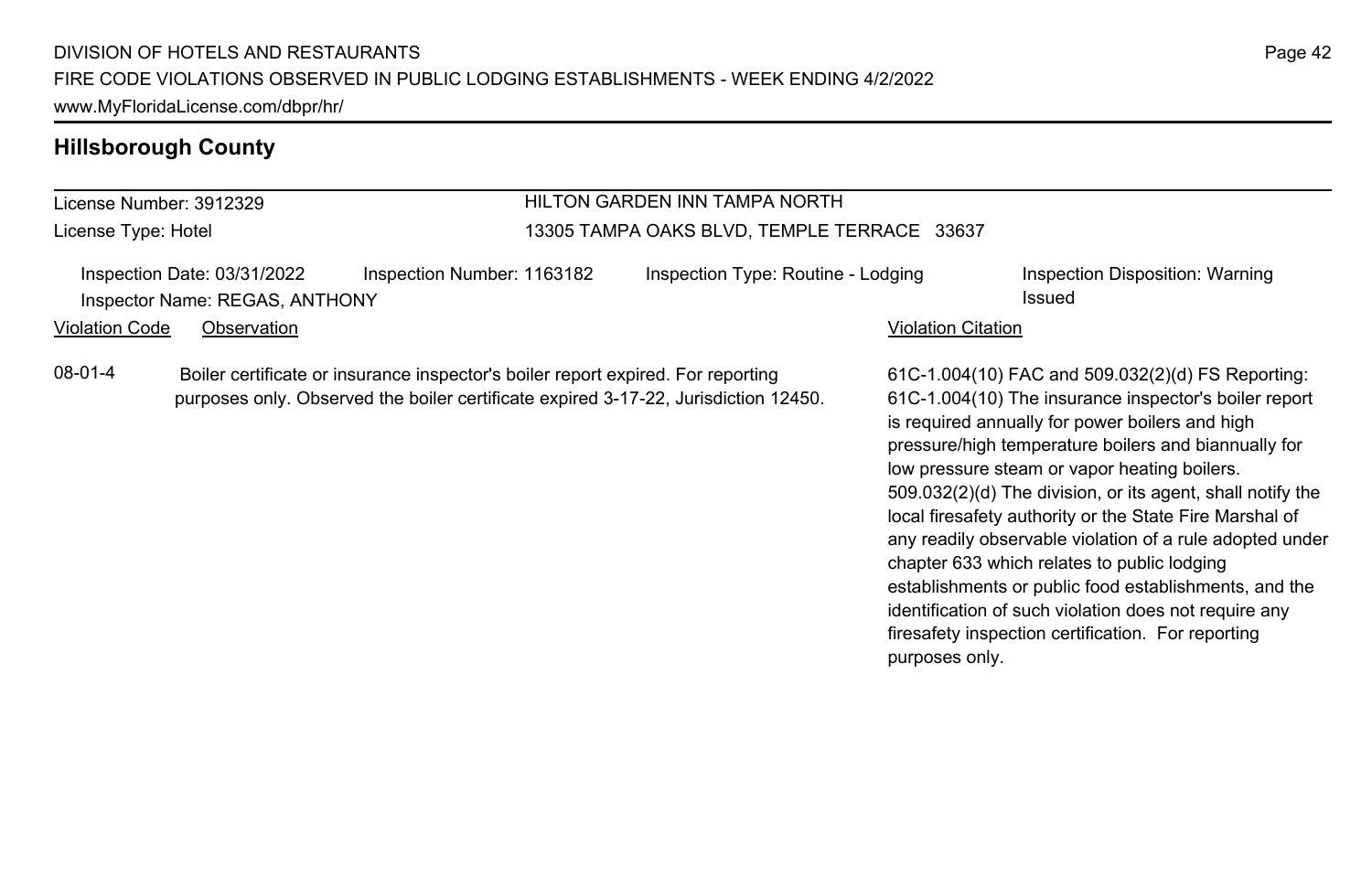# **Leon County**

| License Number: 4700019 |                                                               |                                                                            | SABAL COURT PARTNERS LLC                 |                           |                                                                                                                                                                                                                                                                                                                                                 |  |
|-------------------------|---------------------------------------------------------------|----------------------------------------------------------------------------|------------------------------------------|---------------------------|-------------------------------------------------------------------------------------------------------------------------------------------------------------------------------------------------------------------------------------------------------------------------------------------------------------------------------------------------|--|
| License Type: Apartment |                                                               |                                                                            | 2125 JACKSON BLUFF RD, TALLAHASSEE 32304 |                           |                                                                                                                                                                                                                                                                                                                                                 |  |
|                         | Inspection Date: 03/28/2022<br>Inspector Name: DAVILA, NELSON | Inspection Number: 1534718                                                 | Inspection Type: Complaint Full          |                           | Inspection Disposition: Inspection<br>Completed - No Further Action                                                                                                                                                                                                                                                                             |  |
| <b>Violation Code</b>   | Observation                                                   |                                                                            |                                          | <b>Violation Citation</b> |                                                                                                                                                                                                                                                                                                                                                 |  |
| $07-04-4$               | ground.                                                       | Exposed wiring on AC unit by w203. Panel removed from unit and left on the |                                          |                           | 509.032(2)(d) FS Reporting: (d) The division, or its<br>agent, shall notify the local firesafety authority or the<br>State Fire Marshal of any readily observable violation of<br>a rule adopted under chapter 633 which relates to<br>public lodging establishments or public food<br>establishments, and the identification of such violation |  |

does not require any firesafety inspection certification.

For reporting purposes only.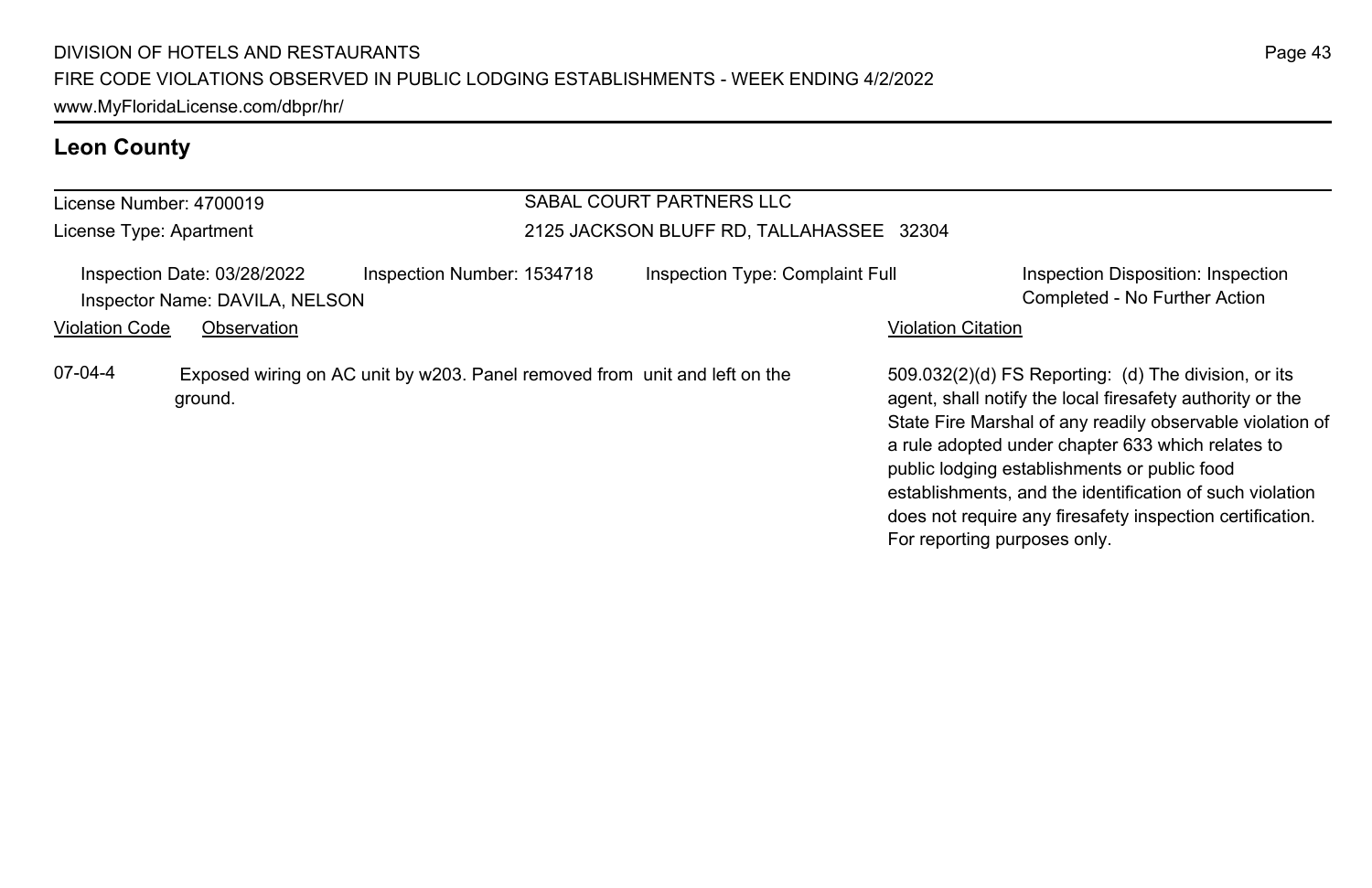## **Leon County**

## THE URBANA APARTMENTS LLC 319 HAYDEN RD, TALLAHASSEE 32304

| Inspection Date: 03/30/2022    | Inspection Number: 1534089 |
|--------------------------------|----------------------------|
| Inspector Name: DAVILA, NELSON |                            |

Inspection Type: Lodging-Licensing Inspection

Inspection Disposition: Inspection Completed - No Further Action

#### Violation Code Observation **Violation Code Observation** Violation Citation Citation Citation Citation Citation Citation Citation Citation Citation Citation Citation Citation Citation Citation Citation Citation Citation Cit

License Number: 4700044 License Type: Apartment

07-01-4 Damaged electrical wire(s). For reporting purposes only. Observed outside wires exposed due to cover damage.

509.032(2)(d) FS Reporting: (d) The division, or its agent, shall notify the local firesafety authority or the State Fire Marshal of any readily observable violation of a rule adopted under chapter 633 which relates to public lodging establishments or public food establishments, and the identification of such violation does not require any firesafety inspection certification. For reporting purposes only.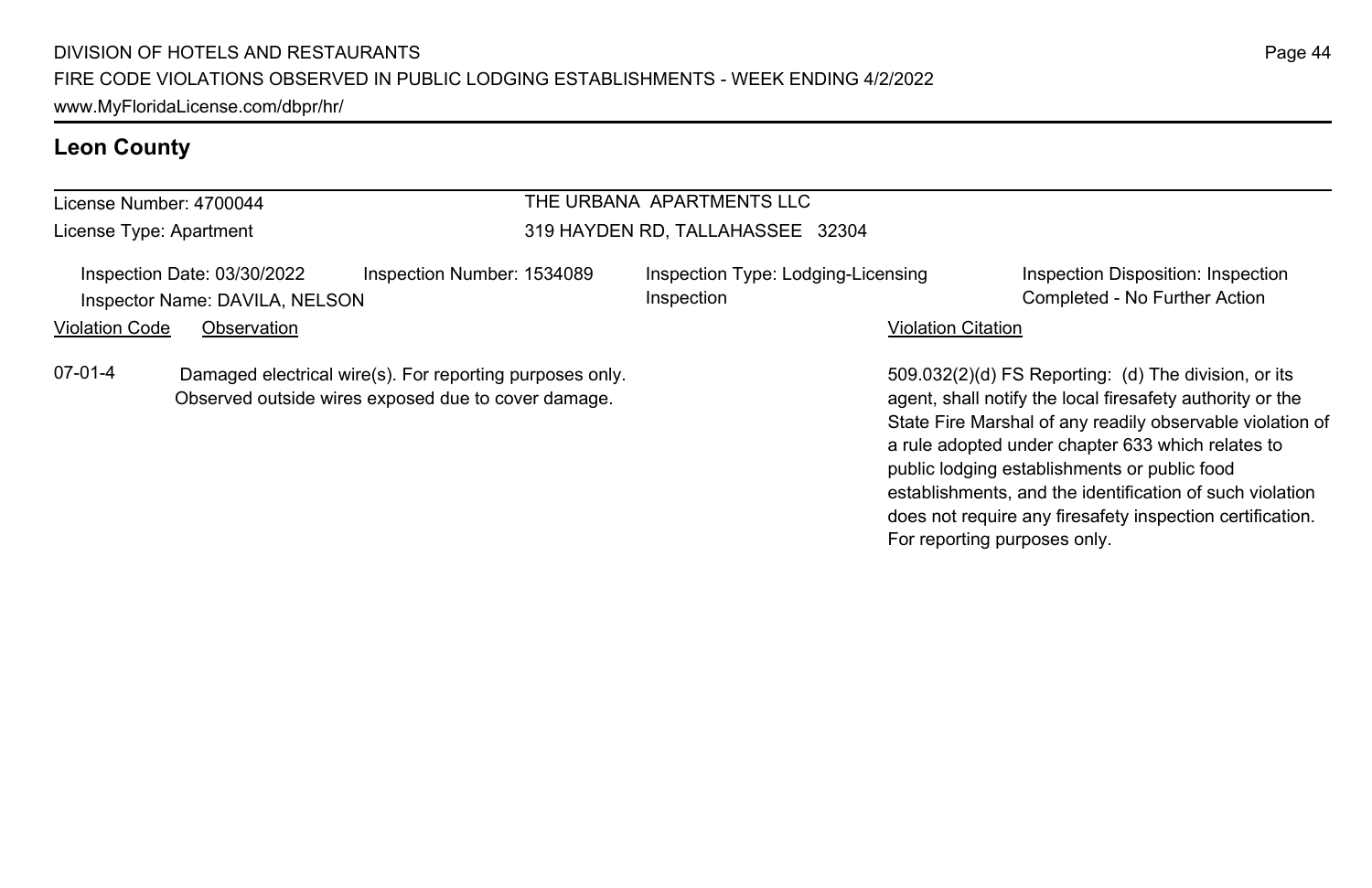| License Number: 5803452                                                                                                              |                | DAYS INN AT CIVIC CENTER                                        |  |                                                                                       |                |                                                                                                                                                                                                                                                                                                                                                                                                                                                                                                                                                                                                                                                                                   |
|--------------------------------------------------------------------------------------------------------------------------------------|----------------|-----------------------------------------------------------------|--|---------------------------------------------------------------------------------------|----------------|-----------------------------------------------------------------------------------------------------------------------------------------------------------------------------------------------------------------------------------------------------------------------------------------------------------------------------------------------------------------------------------------------------------------------------------------------------------------------------------------------------------------------------------------------------------------------------------------------------------------------------------------------------------------------------------|
| License Type: Motel                                                                                                                  |                |                                                                 |  | 9990 INTERNATIONAL DR, ORLANDO 32819                                                  |                |                                                                                                                                                                                                                                                                                                                                                                                                                                                                                                                                                                                                                                                                                   |
| Inspection Date: 03/29/2022<br>Inspection Number: 1222562<br>Inspector Name: BACHOO, SAVITRI<br><b>Violation Code</b><br>Observation |                | Inspection Type: Complaint Full<br>Issued<br>Violation Citation |  | Inspection Disposition: Warning                                                       |                |                                                                                                                                                                                                                                                                                                                                                                                                                                                                                                                                                                                                                                                                                   |
| 08-03-4                                                                                                                              | purposes only. |                                                                 |  | No boiler certificate or insurance inspector's boiler report available. For reporting | purposes only. | 61C-1.004(10) FAC and 509.032(2)(d) FS Reporting:<br>61C-1.004(10) The insurance inspector's boiler report<br>is required annually for power boilers and high<br>pressure/high temperature boilers and biannually for<br>low pressure steam or vapor heating boilers.<br>509.032(2)(d) The division, or its agent, shall notify the<br>local firesafety authority or the State Fire Marshal of<br>any readily observable violation of a rule adopted under<br>chapter 633 which relates to public lodging<br>establishments or public food establishments, and the<br>identification of such violation does not require any<br>firesafety inspection certification. For reporting |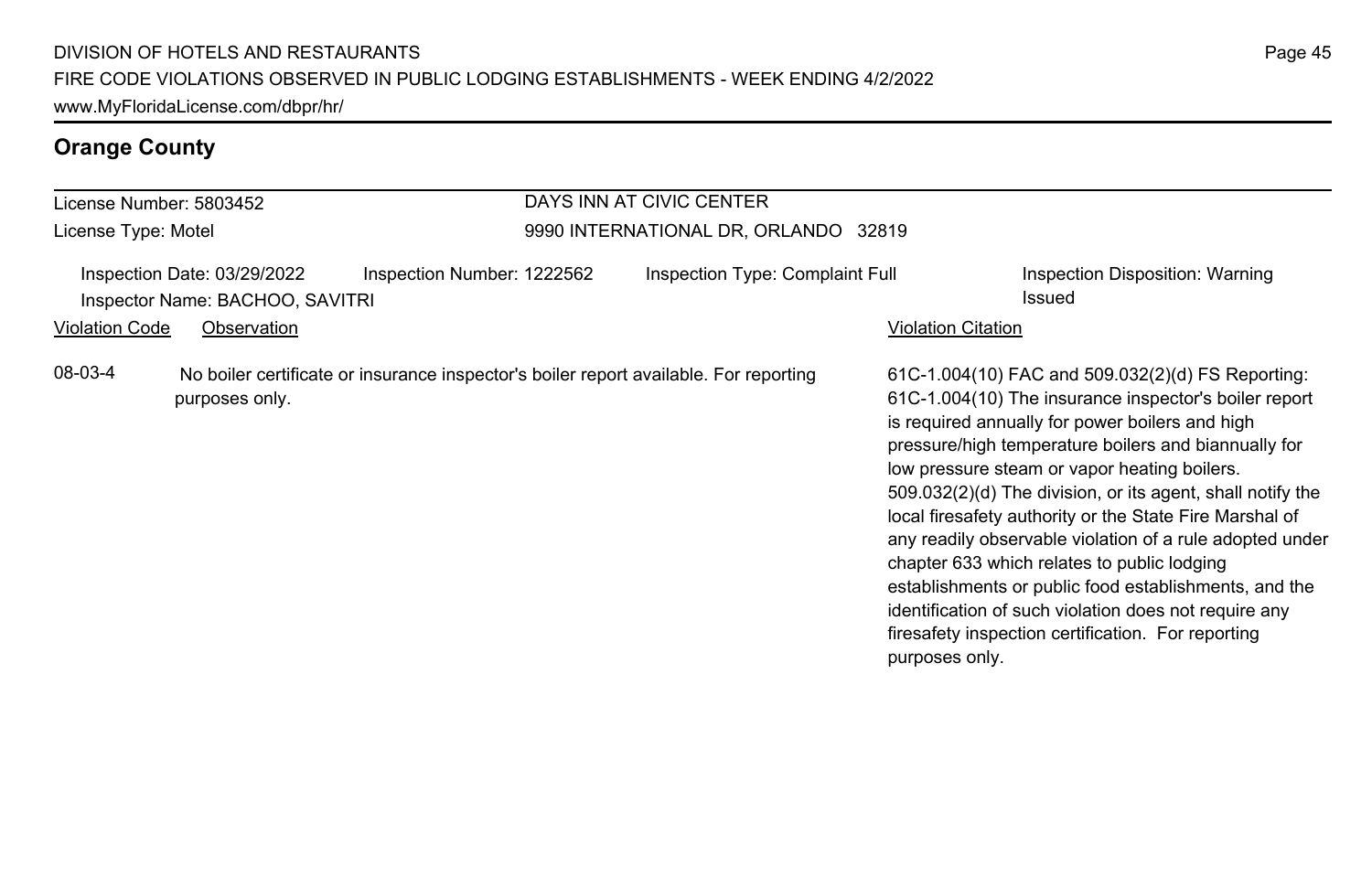#### License Number: 5809006 License Type: Hotel EXTENDED STAY AMERICA #9809 8687 COMMODITY CIR, ORLANDO 32819 Inspection Date: 03/29/2022 Inspection Number: 1163143 Inspection Type: Routine - Lodging Inspection Disposition: Inspection Inspector Name: BACHOO, SAVITRI Completed - No Further Action Violation Code Observation **Violation Code** Observation **Violation** Violation Citation Citation Citation Citation 61C-1.004(10) FAC and 509.032(2)(d) FS Reporting: 61C-1.004(10) The insurance inspector's boiler report is required annually for power boilers and high pressure/high temperature boilers and biannually for low pressure steam or vapor heating boilers. 509.032(2)(d) The division, or its agent, shall notify the local firesafety authority or the State Fire Marshal of any readily observable violation of a rule adopted under chapter 633 which relates to public lodging establishments or public food establishments, and the identification of such violation does not require any firesafety inspection certification. For reporting purposes only. 08-01-4 Boiler certificate or insurance inspector's boiler report expired. For reporting purposes only.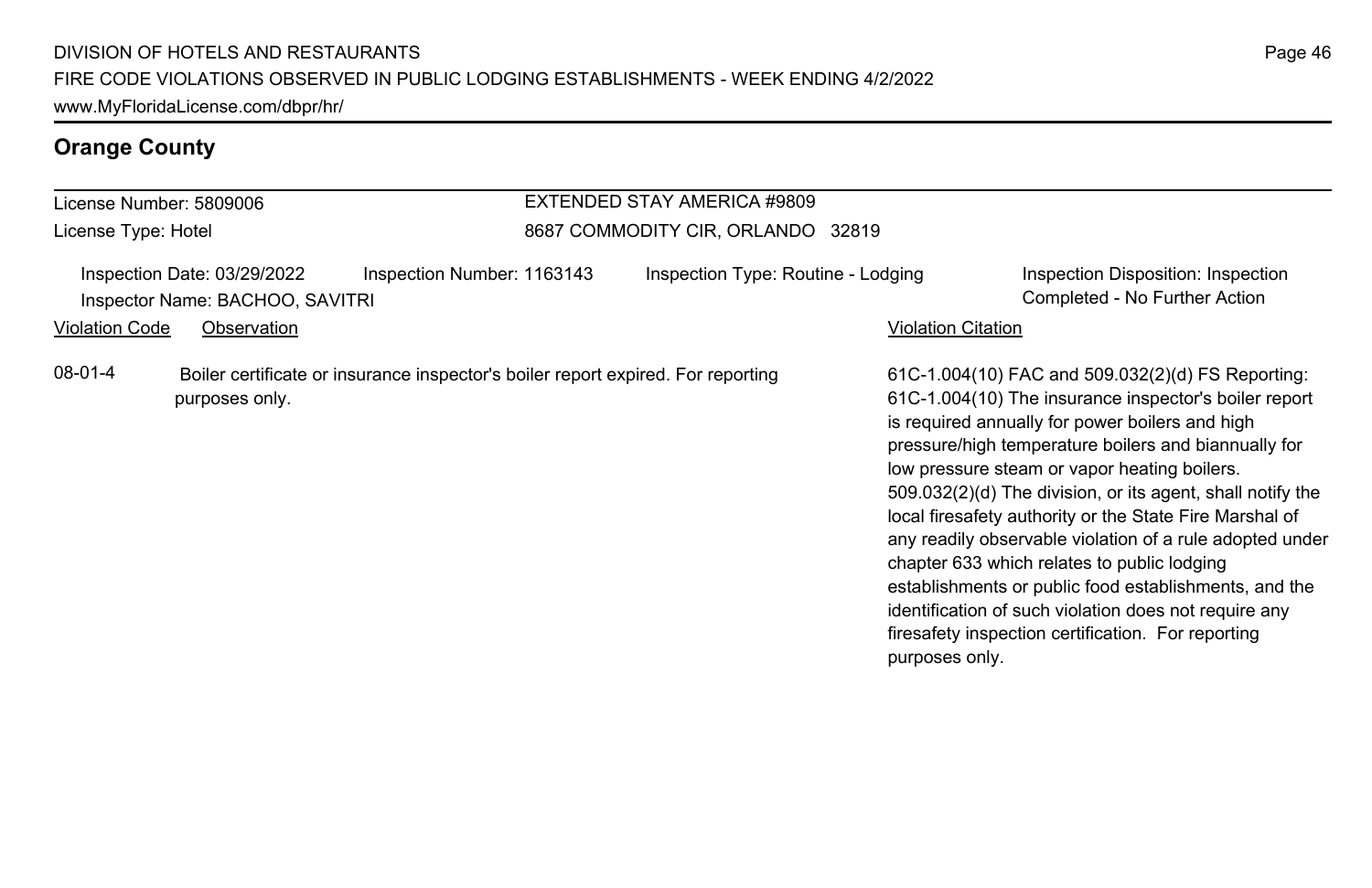|                                                               | License Number: 5811120 | <b>HILTON ORLANDO</b>                                                          |                                      |                                                                                                                                                                                                                                                                                                                                                                                                                                          |
|---------------------------------------------------------------|-------------------------|--------------------------------------------------------------------------------|--------------------------------------|------------------------------------------------------------------------------------------------------------------------------------------------------------------------------------------------------------------------------------------------------------------------------------------------------------------------------------------------------------------------------------------------------------------------------------------|
| License Type: Hotel                                           |                         |                                                                                | 6001 DESTINATION PWKY, ORLANDO 32819 |                                                                                                                                                                                                                                                                                                                                                                                                                                          |
| Inspection Date: 03/31/2022<br>Inspector Name: MANTI, KATHRYN |                         | Inspection Number: 1163622                                                     | Inspection Type: Routine - Lodging   | Inspection Disposition: Inspection<br>Completed - No Further Action                                                                                                                                                                                                                                                                                                                                                                      |
| <b>Violation Code</b>                                         | Observation             |                                                                                |                                      | <b>Violation Citation</b>                                                                                                                                                                                                                                                                                                                                                                                                                |
| $04 - 01 - 4$                                                 | purposes only.          | Trouble/alarm light illuminated on the fire alarm control panel. For reporting |                                      | 509.032(2)(d) FS Reporting: The division, or its agent,<br>shall notify the local firesafety authority or the State<br>Fire Marshal of any readily observable violation of a<br>rule adopted under chapter 633 which relates to public<br>lodging establishments or public food establishments,<br>and the identification of such violation does not require<br>any firesafety inspection certification. For reporting<br>purposes only. |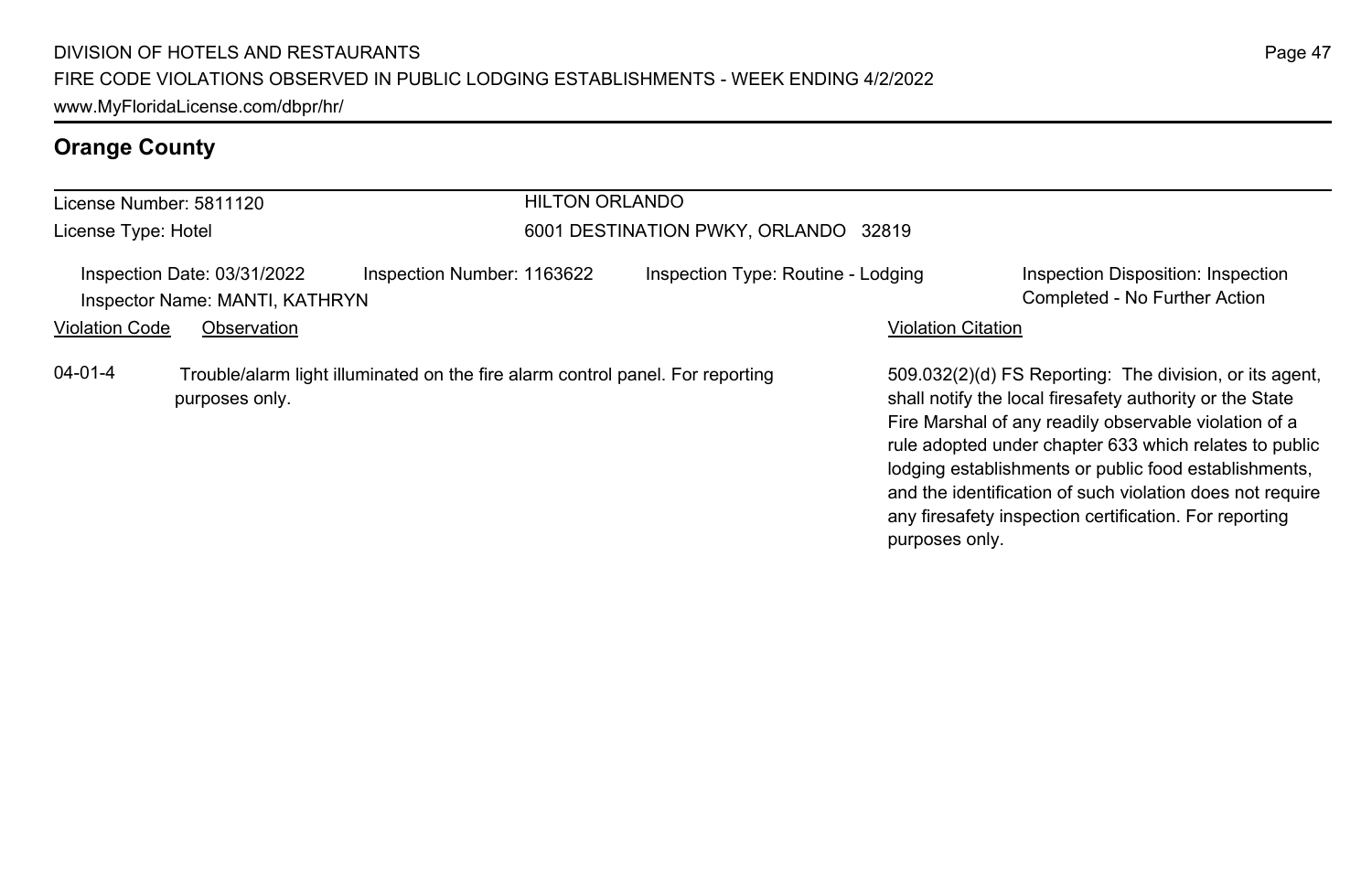| License Number: 5803843                                        |                                                                                | CLARION INN INTERNATIONAL DRIVE           |                                                                                                                                                                                                                                                                                                                                                                                                                                                                                                                    |
|----------------------------------------------------------------|--------------------------------------------------------------------------------|-------------------------------------------|--------------------------------------------------------------------------------------------------------------------------------------------------------------------------------------------------------------------------------------------------------------------------------------------------------------------------------------------------------------------------------------------------------------------------------------------------------------------------------------------------------------------|
| License Type: Hotel                                            |                                                                                | 8444 INTERNATIONAL DR, ORLANDO 32819-9329 |                                                                                                                                                                                                                                                                                                                                                                                                                                                                                                                    |
| Inspection Date: 04/01/2022<br>Inspector Name: BACHOO, SAVITRI | Inspection Number: 1164286                                                     | Inspection Type: Complaint Full           | Inspection Disposition: Warning<br>Issued                                                                                                                                                                                                                                                                                                                                                                                                                                                                          |
| <b>Violation Code</b><br>Observation                           |                                                                                |                                           | <b>Violation Citation</b>                                                                                                                                                                                                                                                                                                                                                                                                                                                                                          |
| 08-04-4                                                        | Boiler certificate not posted in the boiler room. For reporting purposes only. |                                           | 61C-1.004(10) FAC and 509.032(2)(d) FS Reporting:<br>61C-1.004(10) The insurance inspector's boiler report<br>shall be posted in the boiler room. 509.032(2)(d) The<br>division, or its agent, shall notify the local firesafety<br>authority or the State Fire Marshal of any readily<br>observable violation of a rule adopted under chapter<br>633 which relates to public lodging establishments or<br>public food establishments, and the identification of<br>such violation does not require any firesafety |

inspection certification. For reporting purposes only.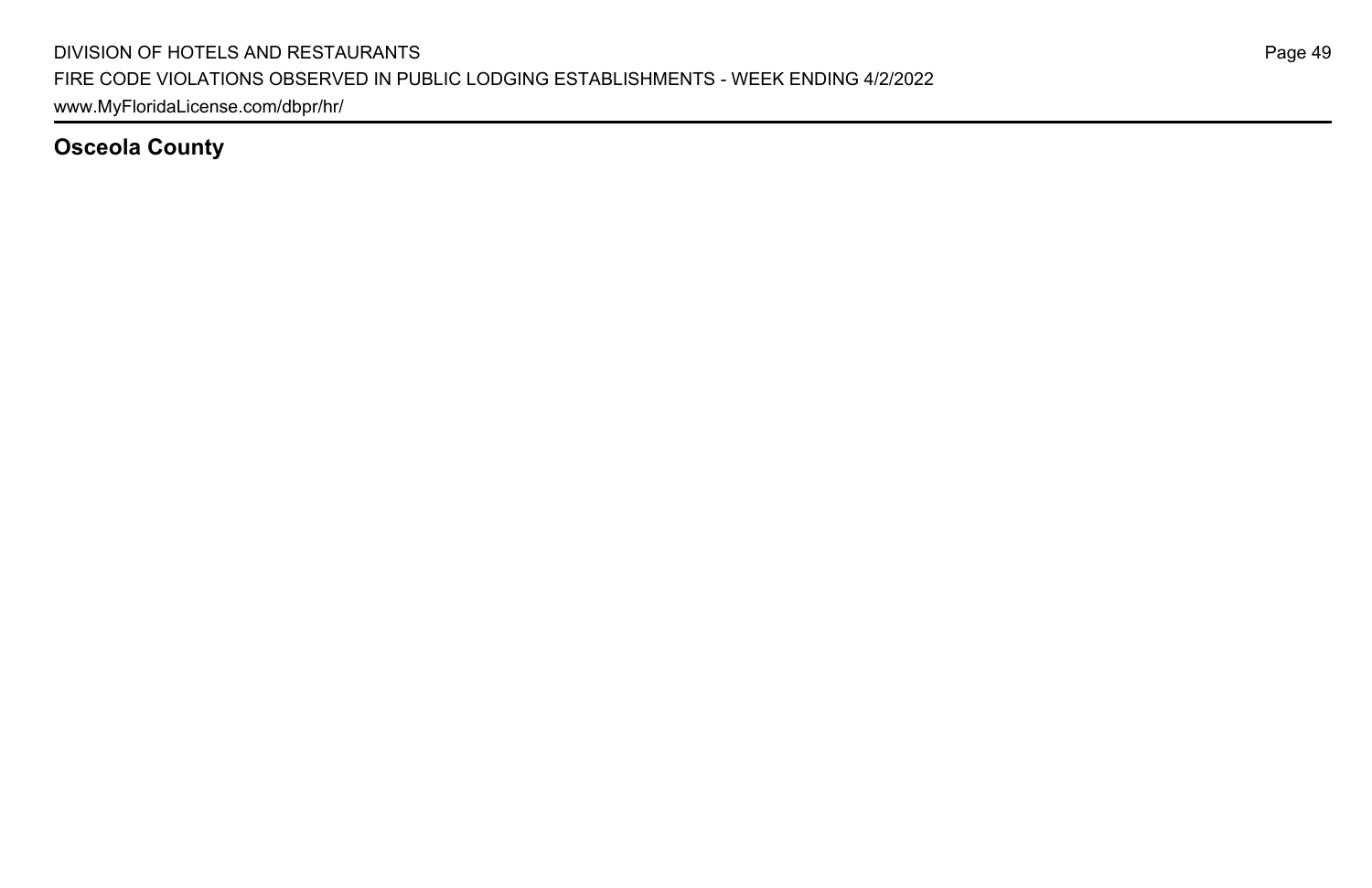License Number: 5900233 License Type: Hotel

MAINGATE LAKESIDE RESORT 7769 W. IRLO BRONSON MEMORIAL HWY., KISSIMMEE 34747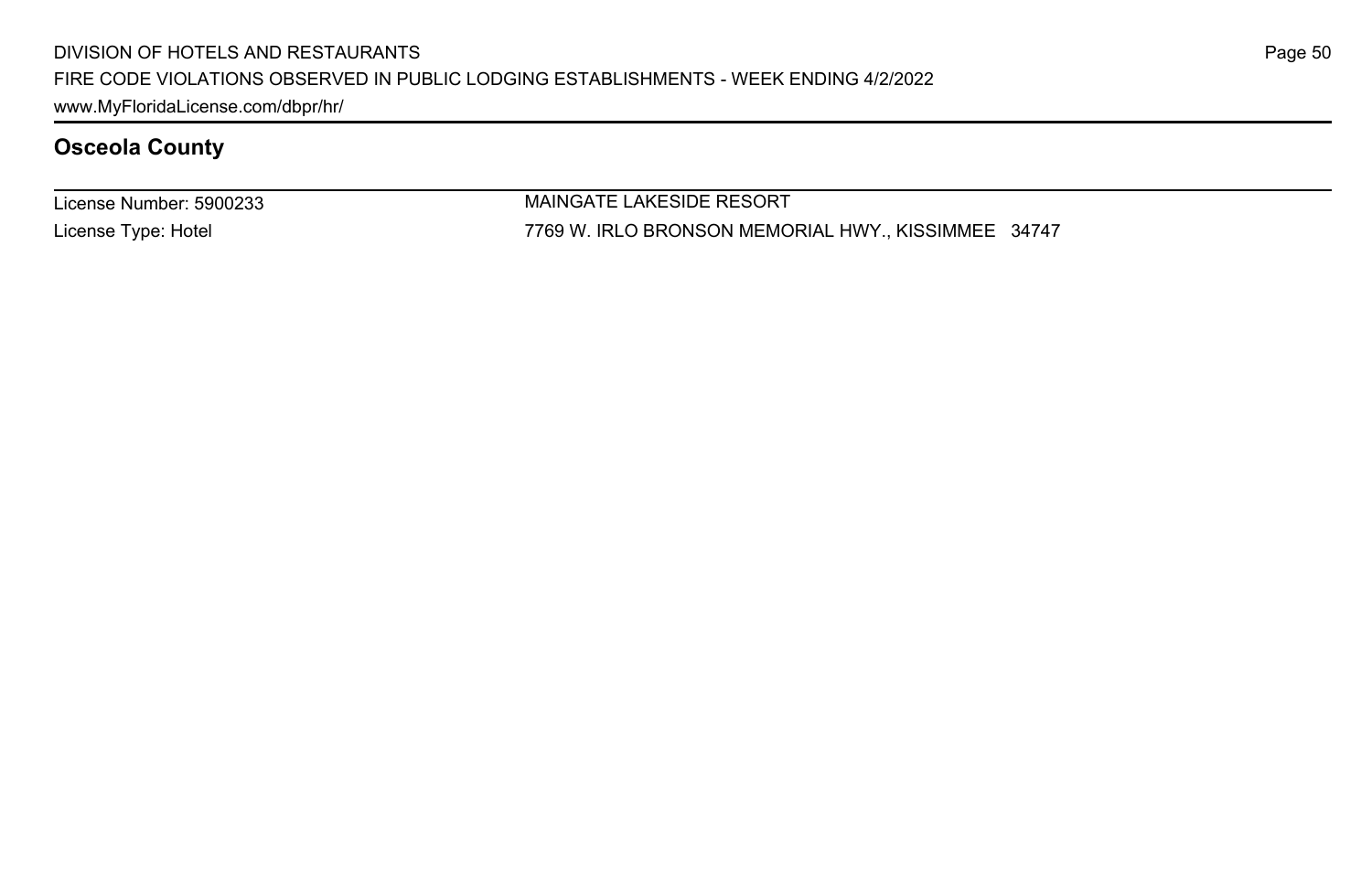Inspection Date: 03/31/2022 Inspection Number: 1164325 Inspection Type: Complaint Full Inspection Disposition: Call Back - Inspector Name: IRVEN, RYAN Complied Violation Code Observation Violation Citation 01-03-4 - From initial inspection : Portable fire extinguisher missing from it's designated location (sign present indicating designated location). For reporting purposes only. By room 557 - From follow-up inspection 2022-03-31: \*\*Time Extended\*\*

01-03-4 Portable fire extinguisher missing from it's designated location (sign present indicating designated location). For reporting purposes only. By room 557

509.032(2)(d) FS Reporting: (d) The division, or its agent, shall notify the local firesafety authority or the State Fire Marshal of any readily observable violation of a rule adopted under chapter 633 which relates to public lodging establishments or public food establishments, and the identification of such violation does not require any firesafety inspection certification. For reporting purposes only.

509.032(2)(d) FS Reporting: (d) The division, or its agent, shall notify the local firesafety authority or the State Fire Marshal of any readily observable violation of a rule adopted under chapter 633 which relates to public lodging establishments or public food establishments, and the identification of such violation does not require any firesafety inspection certification. For reporting purposes only.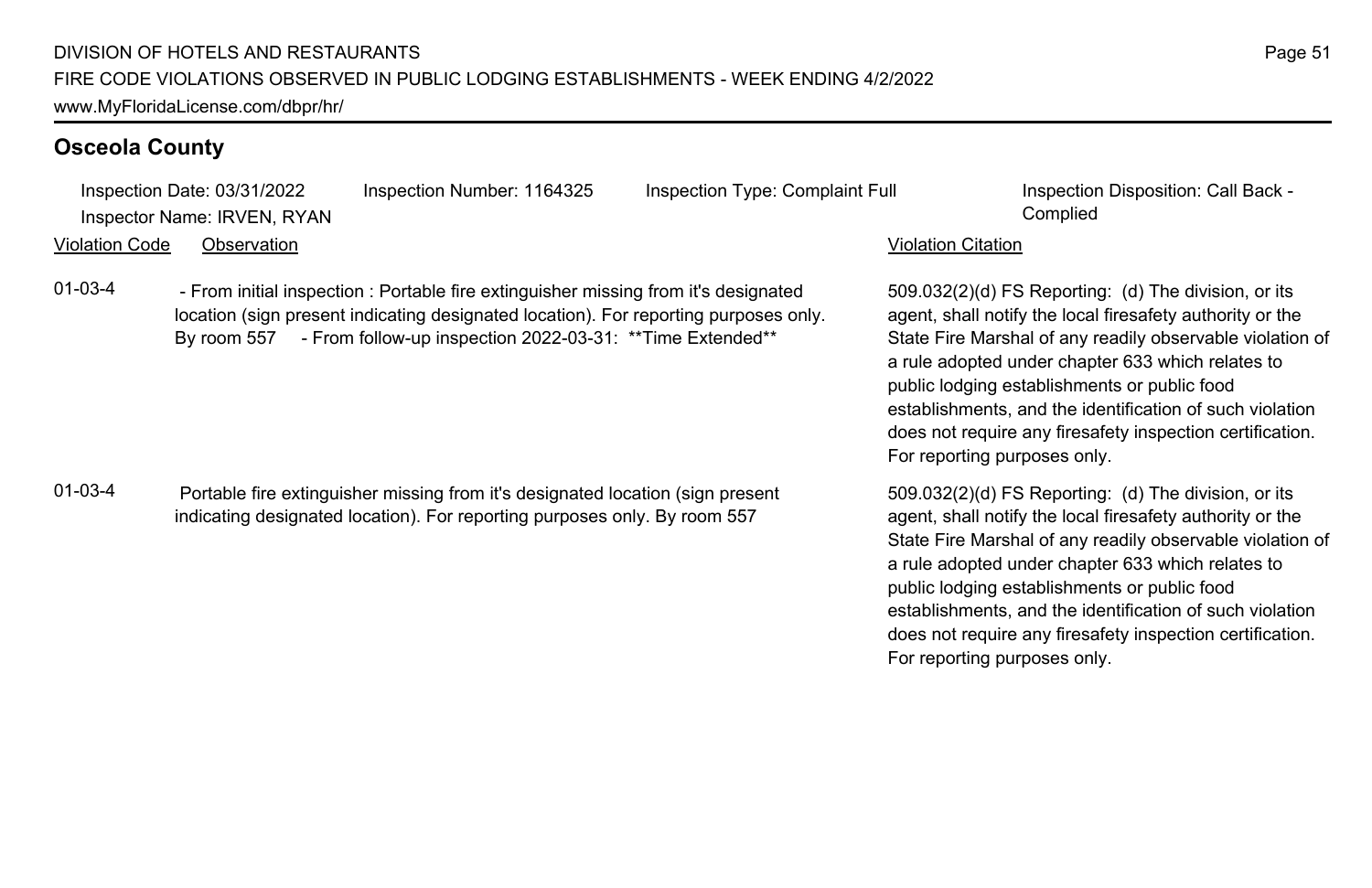01-06-4 Portable fire extinguisher locked in a box with no means of access to the fire extinguisher. For reporting purposes only. Missing striker by 349 \*\*Repeat Violation\*\*

01-06-4 - From initial inspection : Portable fire extinguisher locked in a box with no means of access to the fire extinguisher. For reporting purposes only. Missing striker by 349 \*\*Repeat Violation\*\* - From follow-up inspection 2022-03-31: \*\*Time Extended

04-01-4 - From initial inspection : Trouble/alarm light illuminated on the fire alarm control panel. For reporting purposes only. - From follow-up inspection 2022-03-31: \*\*Time Extended\*\*

509.032(2)(d) FS Reporting: (d) The division, or its agent, shall notify the local firesafety authority or the State Fire Marshal of any readily observable violation of a rule adopted under chapter 633 which relates to public lodging establishments or public food establishments, and the identification of such violation does not require any firesafety inspection certification. For reporting purposes only.

509.032(2)(d) FS Reporting: (d) The division, or its agent, shall notify the local firesafety authority or the State Fire Marshal of any readily observable violation of a rule adopted under chapter 633 which relates to public lodging establishments or public food establishments, and the identification of such violation does not require any firesafety inspection certification. For reporting purposes only.

509.032(2)(d) FS Reporting: The division, or its agent, shall notify the local firesafety authority or the State Fire Marshal of any readily observable violation of a rule adopted under chapter 633 which relates to public lodging establishments or public food establishments, and the identification of such violation does not require any firesafety inspection certification. For reporting purposes only.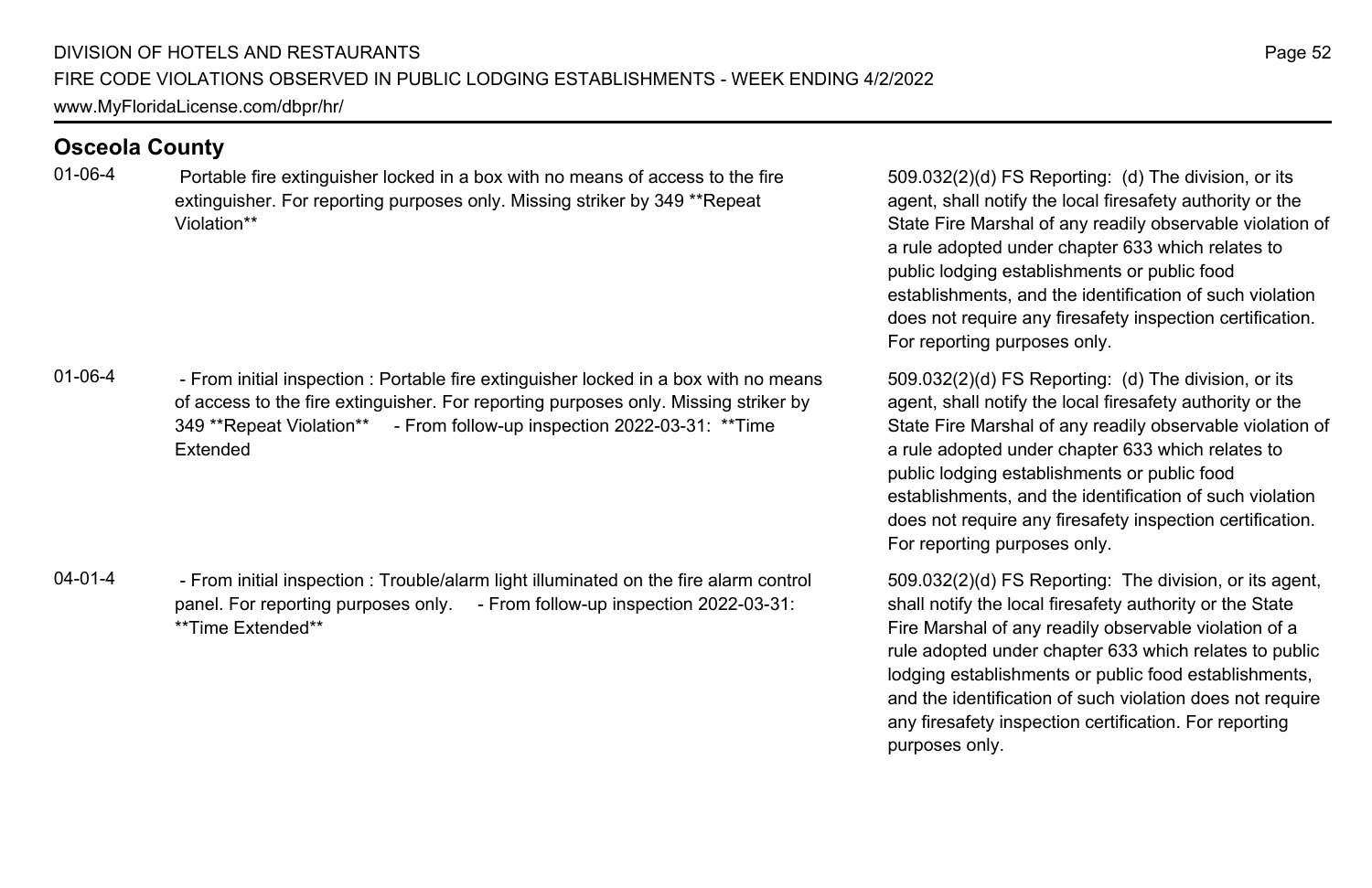04-01-4 Trouble/alarm light illuminated on the fire alarm control panel. For reporting purposes only. \*\*Repeat Violation\*\*

04-01-4 Trouble/alarm light illuminated on the fire alarm control panel. For reporting purposes only.

509.032(2)(d) FS Reporting: The division, or its agent, shall notify the local firesafety authority or the State Fire Marshal of any readily observable violation of a rule adopted under chapter 633 which relates to public lodging establishments or public food establishments, and the identification of such violation does not require any firesafety inspection certification. For reporting purposes only.

509.032(2)(d) FS Reporting: The division, or its agent, shall notify the local firesafety authority or the State Fire Marshal of any readily observable violation of a rule adopted under chapter 633 which relates to public lodging establishments or public food establishments, and the identification of such violation does not require any firesafety inspection certification. For reporting purposes only.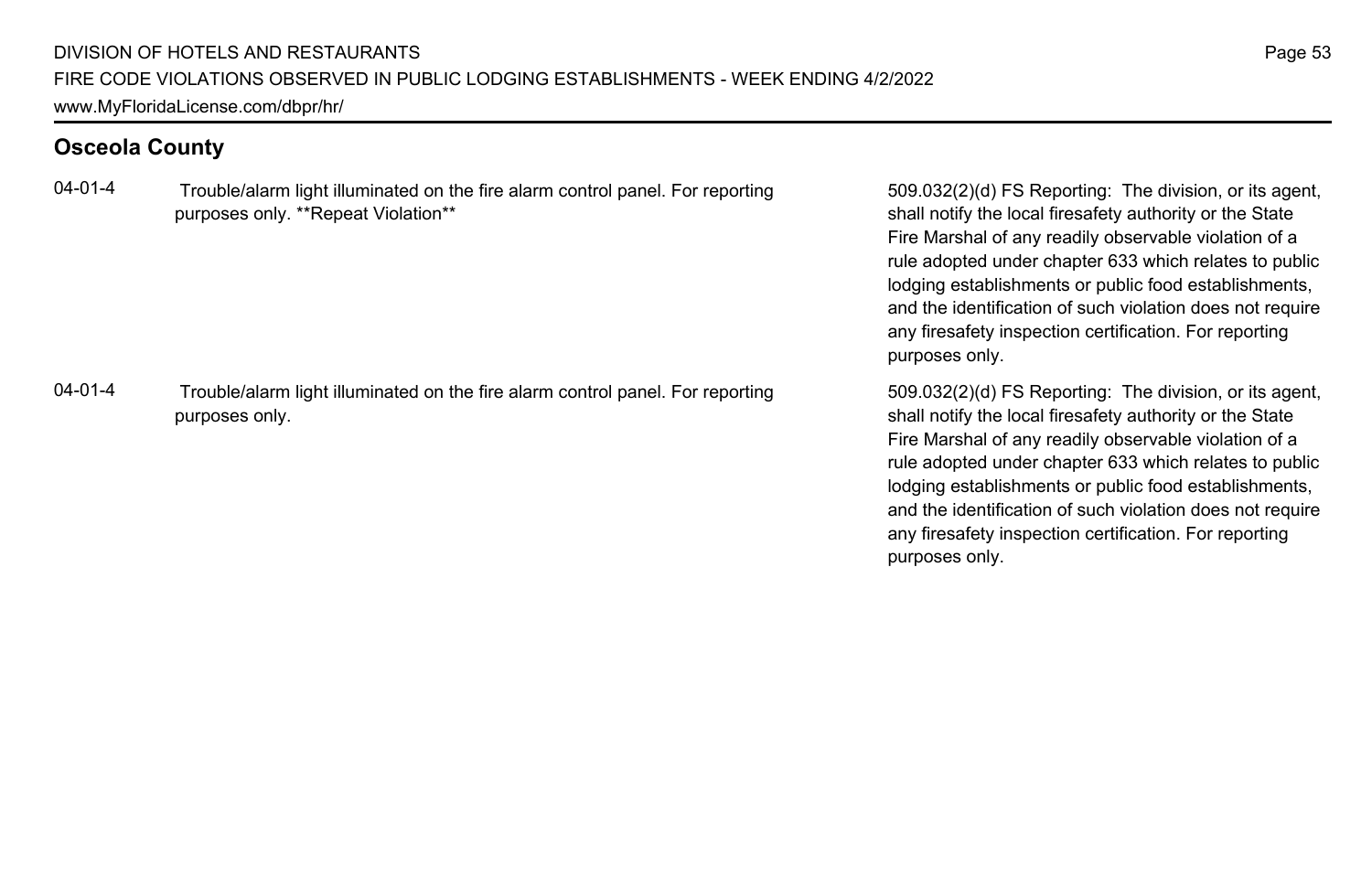08-01-4 Boiler certificate or insurance inspector's boiler report expired. For reporting purposes only. \*\*Repeat Violation\*\*

08-01-4 Boiler certificate or insurance inspector's boiler report expired. For reporting purposes only.

61C-1.004(10) FAC and 509.032(2)(d) FS Reporting: 61C-1.004(10) The insurance inspector's boiler report is required annually for power boilers and high pressure/high temperature boilers and biannually for low pressure steam or vapor heating boilers. 509.032(2)(d) The division, or its agent, shall notify the local firesafety authority or the State Fire Marshal of any readily observable violation of a rule adopted under chapter 633 which relates to public lodging establishments or public food establishments, and the identification of such violation does not require any firesafety inspection certification. For reporting purposes only.

61C-1.004(10) FAC and 509.032(2)(d) FS Reporting: 61C-1.004(10) The insurance inspector's boiler report is required annually for power boilers and high pressure/high temperature boilers and biannually for low pressure steam or vapor heating boilers. 509.032(2)(d) The division, or its agent, shall notify the local firesafety authority or the State Fire Marshal of any readily observable violation of a rule adopted under chapter 633 which relates to public lodging establishments or public food establishments, and the identification of such violation does not require any firesafety inspection certification. For reporting purposes only.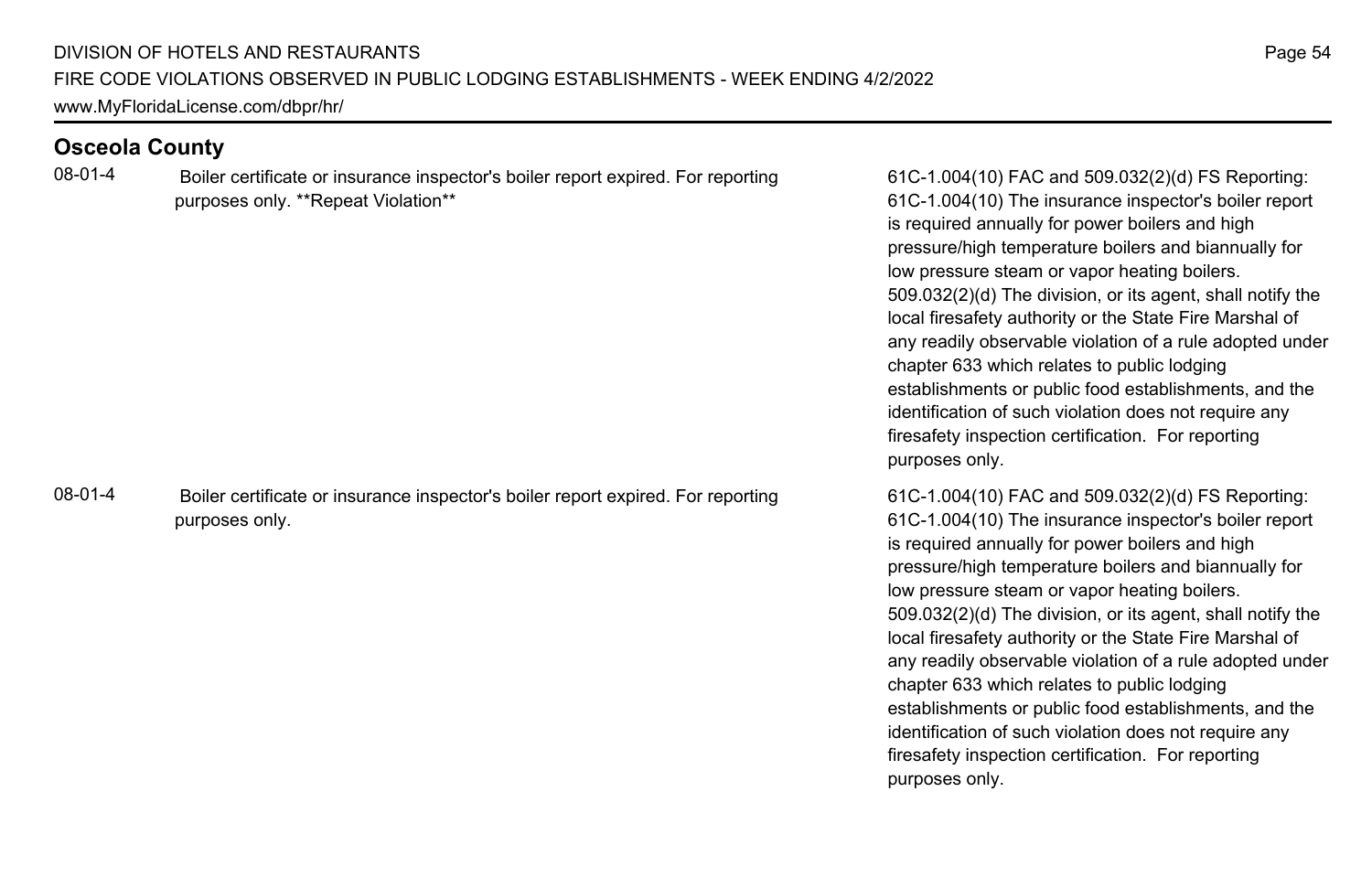08-01-4 - From initial inspection : Boiler certificate or insurance inspector's boiler report expired. For reporting purposes only. - From follow-up inspection 2022-03-31: \*\*Time Extended\*\*

61C-1.004(10) FAC and 509.032(2)(d) FS Reporting: 61C-1.004(10) The insurance inspector's boiler report is required annually for power boilers and high pressure/high temperature boilers and biannually for low pressure steam or vapor heating boilers. 509.032(2)(d) The division, or its agent, shall notify the local firesafety authority or the State Fire Marshal of any readily observable violation of a rule adopted under chapter 633 which relates to public lodging establishments or public food establishments, and the identification of such violation does not require any firesafety inspection certification. For reporting purposes only.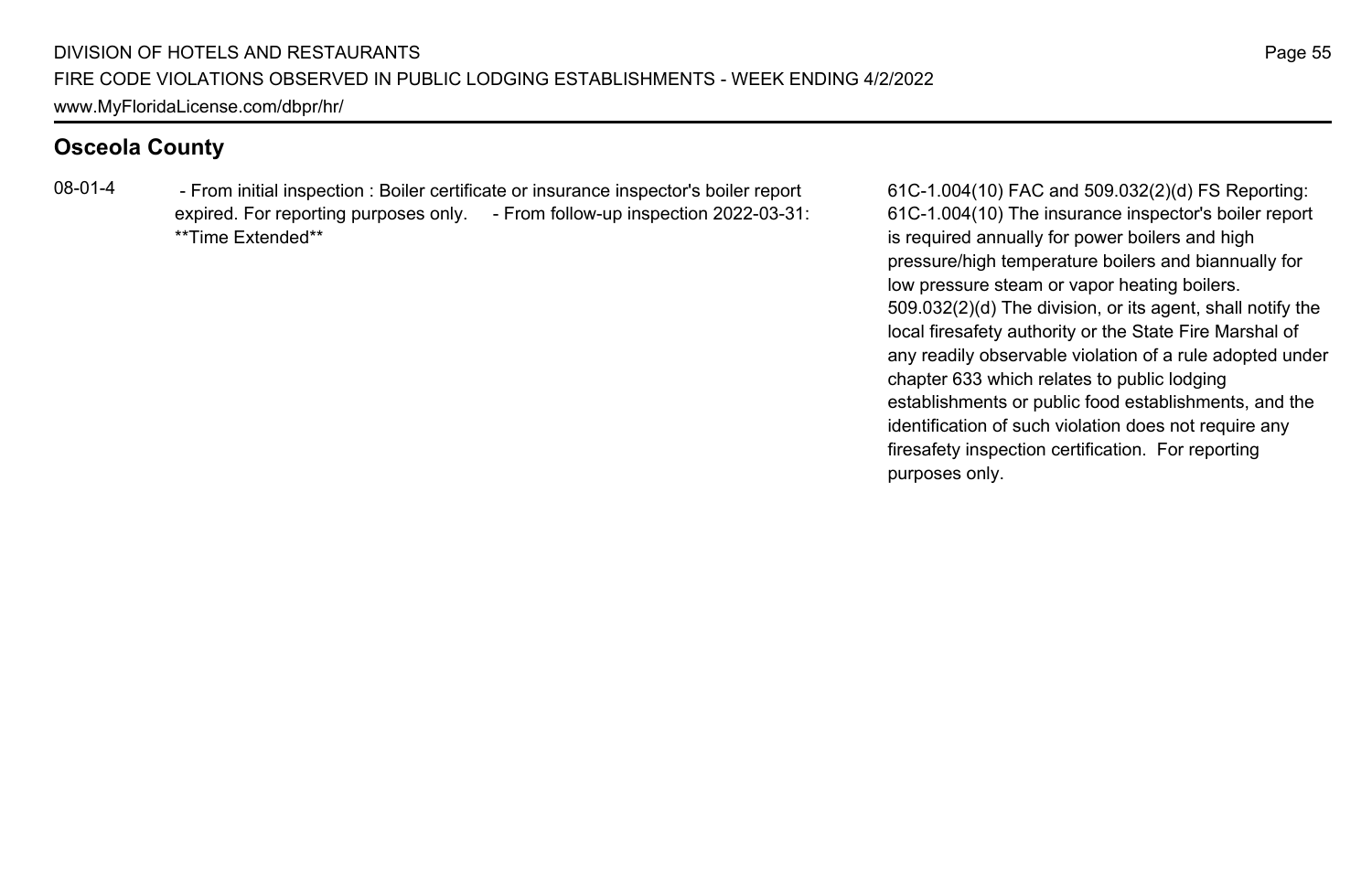| <b>HAWTHORN SUITES WEST PALM BEACH</b><br>License Number: 6014044<br>301 LAMBERTON DR, WEST PALM BEACH 33401<br>License Type: Hotel |                                                                              |                                                                                  |                                    |                    |                                                                                                                                                                                                                                                                                                                                                                                                                                                                                                                                                                                                                                                                                   |
|-------------------------------------------------------------------------------------------------------------------------------------|------------------------------------------------------------------------------|----------------------------------------------------------------------------------|------------------------------------|--------------------|-----------------------------------------------------------------------------------------------------------------------------------------------------------------------------------------------------------------------------------------------------------------------------------------------------------------------------------------------------------------------------------------------------------------------------------------------------------------------------------------------------------------------------------------------------------------------------------------------------------------------------------------------------------------------------------|
| <b>Violation Code</b>                                                                                                               | Inspection Date: 03/29/2022<br>Inspector Name: FRANCO, BROOKE<br>Observation | Inspection Number: 1163181                                                       | Inspection Type: Routine - Lodging | Violation Citation | Inspection Disposition: Warning<br>Issued                                                                                                                                                                                                                                                                                                                                                                                                                                                                                                                                                                                                                                         |
| 08-01-4                                                                                                                             | purposes only.                                                               | Boiler certificate or insurance inspector's boiler report expired. For reporting |                                    | purposes only.     | 61C-1.004(10) FAC and 509.032(2)(d) FS Reporting:<br>61C-1.004(10) The insurance inspector's boiler report<br>is required annually for power boilers and high<br>pressure/high temperature boilers and biannually for<br>low pressure steam or vapor heating boilers.<br>509.032(2)(d) The division, or its agent, shall notify the<br>local firesafety authority or the State Fire Marshal of<br>any readily observable violation of a rule adopted under<br>chapter 633 which relates to public lodging<br>establishments or public food establishments, and the<br>identification of such violation does not require any<br>firesafety inspection certification. For reporting |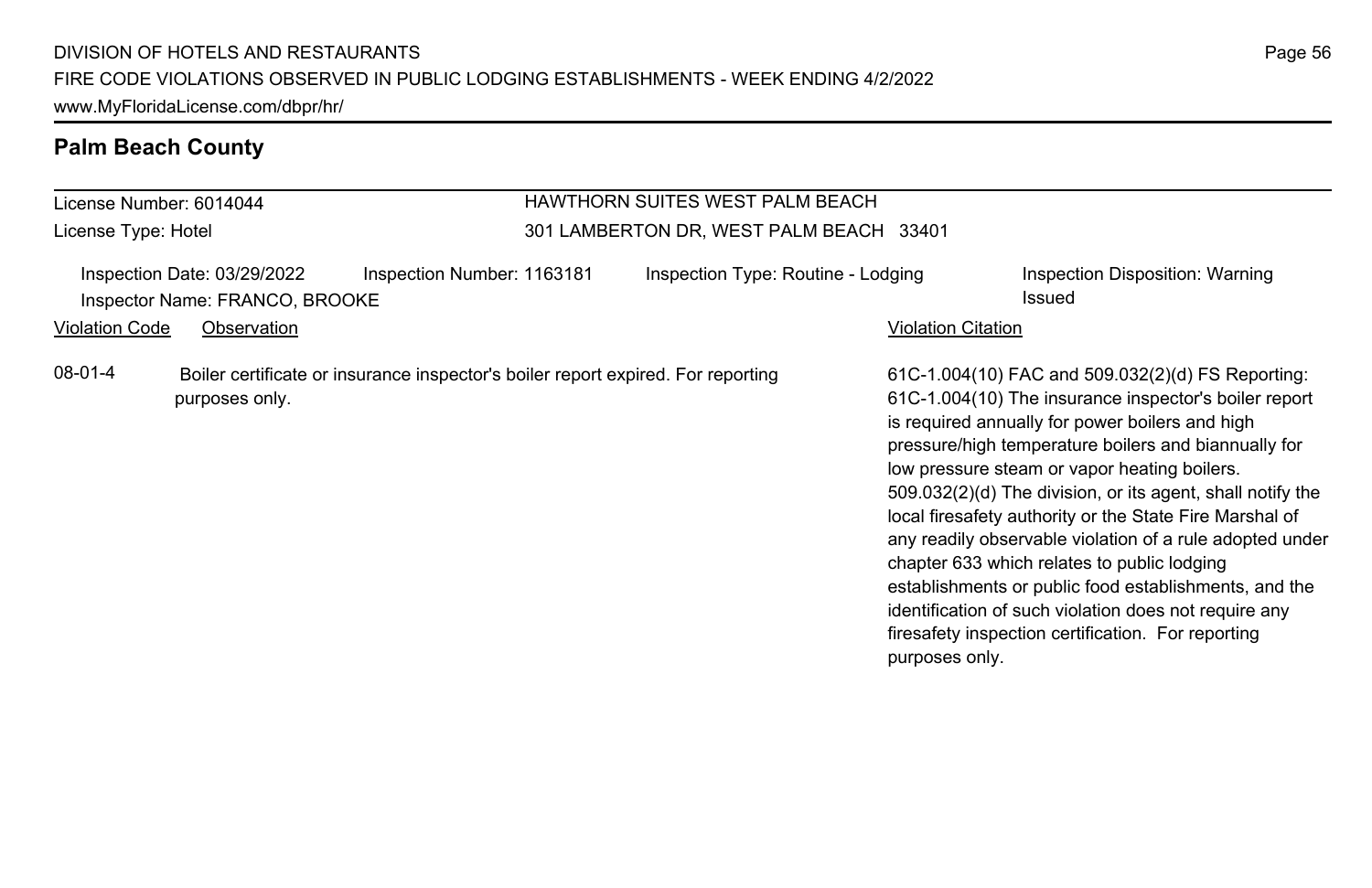#### License Number: 6011863 License Type: Apartment SANCTUARY COVE APARTMENT 700 SANCTUARY COVE DR, NORTH PALM BEACH 33410 Inspection Date: 03/31/2022 Inspection Number: 1521156 Inspection Type: Routine - Lodging Inspection Disposition: Inspection Inspector Name: GOLDMAN, BARRY Completed - No Further Action Violation Code Observation **Violation Code Observation** Violation Citation Citation Citation Citation Citation Citation Citation Citation Citation Citation Citation Citation Citation Citation Citation Citation Citation Cit 509.032(2)(d) FS Reporting: (d) The division, or its agent, shall notify the local firesafety authority or the State Fire Marshal of any readily observable violation of a rule adopted under chapter 633 which relates to public lodging establishments or public food 02-08-4 Propane (LP gas) tank having a water capacity greater than 2.7 lbs. stored under a stairwell. For reporting purposes only. Building 992-1003, 928-939 - gas Grill under first floor stairwell. \*\*Repeat Violation\*\*

Page 57

establishments, and the identification of such violation does not require any firesafety inspection certification.

For reporting purposes only.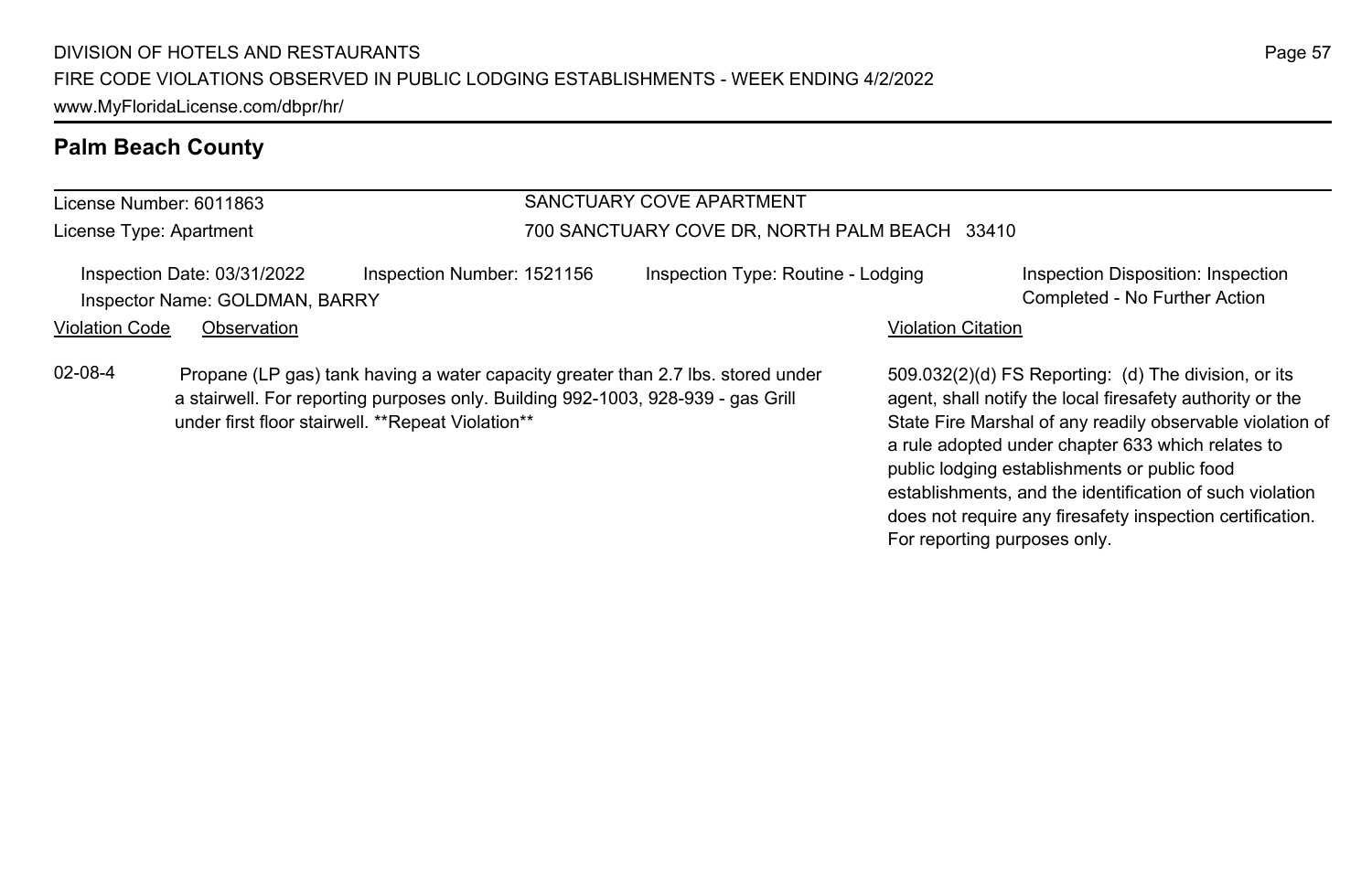License Number: 6012381 License Type: Hotel

### HAMPTON INN & SUITES PALM BEACH GARDENS 4001 RCA BLVD, PALM BEACH GARDENS 33410

|                | Inspection Date: 03/31/2022    | Inspection Number: 1162257                                                       | Inspection Type: Routine - Lodging |                           | Inspection Disposition: Inspection                    |
|----------------|--------------------------------|----------------------------------------------------------------------------------|------------------------------------|---------------------------|-------------------------------------------------------|
|                | Inspector Name: GOLDMAN, BARRY |                                                                                  |                                    |                           | Completed - No Further Action                         |
| Violation Code | Observation                    |                                                                                  |                                    | <b>Violation Citation</b> |                                                       |
| 08-01-4        |                                | Boiler certificate or insurance inspector's boiler report expired. For reporting |                                    |                           | 61C-1.004(10) FAC and 509.032(2)(d) FS Reporting      |
|                |                                | purposes only. J# 092399, 092398 - 12/18/21                                      |                                    |                           | 61C-1.004(10) The insurance inspector's boiler report |

61C-1.004(10) FAC and 509.032(2)(d) FS Reporting: 61C-1.004(10) The insurance inspector's boiler report is required annually for power boilers and high pressure/high temperature boilers and biannually for low pressure steam or vapor heating boilers. 509.032(2)(d) The division, or its agent, shall notify the local firesafety authority or the State Fire Marshal of any readily observable violation of a rule adopted under chapter 633 which relates to public lodging establishments or public food establishments, and the identification of such violation does not require any firesafety inspection certification. For reporting purposes only.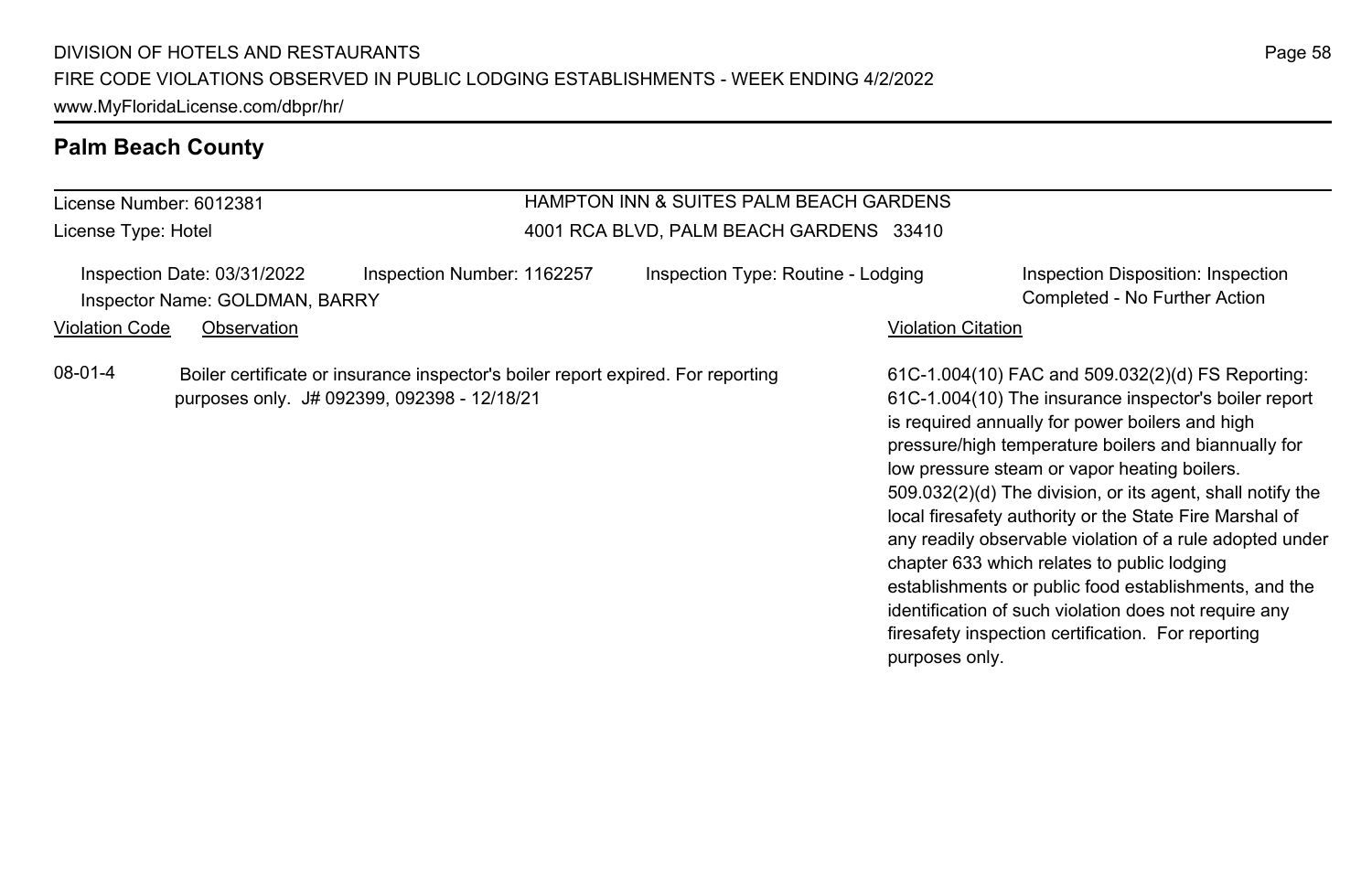#### License Number: 6004162 License Type: Apartment E K L APARTMENTS 133 NW AVE B, BELLE GLADE 33430-2643 Inspection Date: 03/28/2022 Inspection Number: 1518856 Inspection Type: Routine - Lodging Inspection Disposition: Inspection Inspector Name: SEVILLA, FREDDY Completed - No Further Action Violation Code Observation **Violation Code Observation** Violation Citation Citation Citation Citation Citation Citation Citation Citation Citation Citation Citation Citation Citation Citation Citation Citation Citation Cit 509.032(2)(d) FS Reporting: (d) The division, or its agent, shall notify the local firesafety authority or the State Fire Marshal of any readily observable violation of a rule adopted under chapter 633 which relates to 01-03-4 Portable fire extinguisher missing from it's designated location (sign present indicating designated location). For reporting purposes only. Throughout the property

public lodging establishments or public food

For reporting purposes only.

establishments, and the identification of such violation does not require any firesafety inspection certification.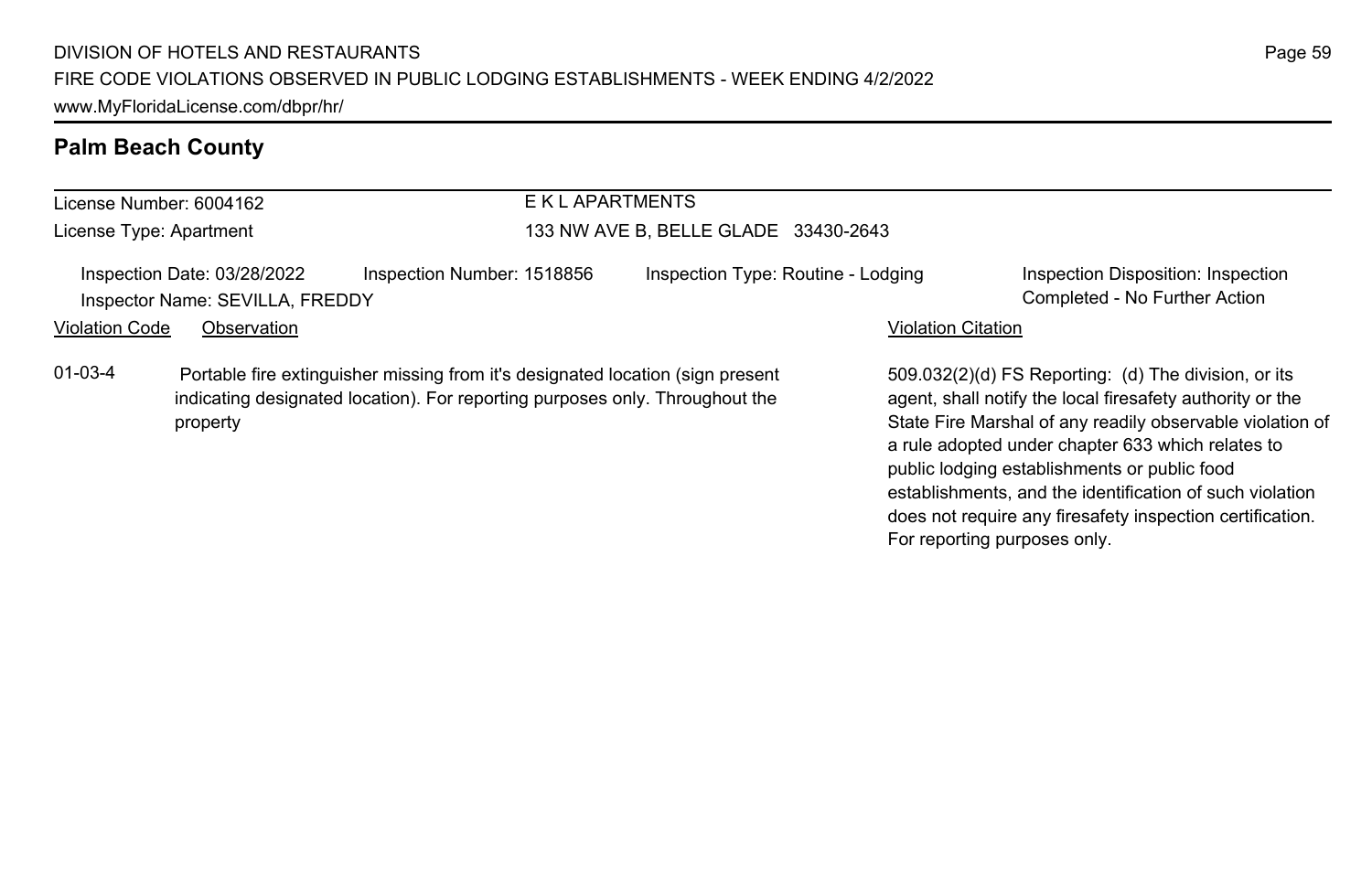## **Pinellas County**

#### License Number: 6205545 License Type: Apartment MARISOL VISTA APARTMENTS 1280 N 102 AVE, ST. PETERSBURG 33716 Inspection Date: 03/30/2022 Inspection Number: 1534654 Inspection Type: Complaint Full Inspection Disposition: Inspection Inspector Name: LOZANO, KELVIN Completed - No Further Action Violation Code Observation **Violation Code Observation** Violation Citation Citation Citation Citation Citation Citation Citation Citation Citation Citation Citation Citation Citation Citation Citation Citation Citation Cit 509.032(2)(d) FS Reporting: The division, or its agent, shall notify the local firesafety authority or the State Fire Marshal of any readily observable violation of a rule adopted under chapter 633 which relates to public lodging establishments or public food establishments, and the identification of such violation does not require any firesafety inspection certification. For reporting 04-01-4 Trouble/alarm light illuminated on the fire alarm control panel. For reporting purposes only. Breezeway leading up to 18-111 \*\*Repeat Violation\*\*

purposes only.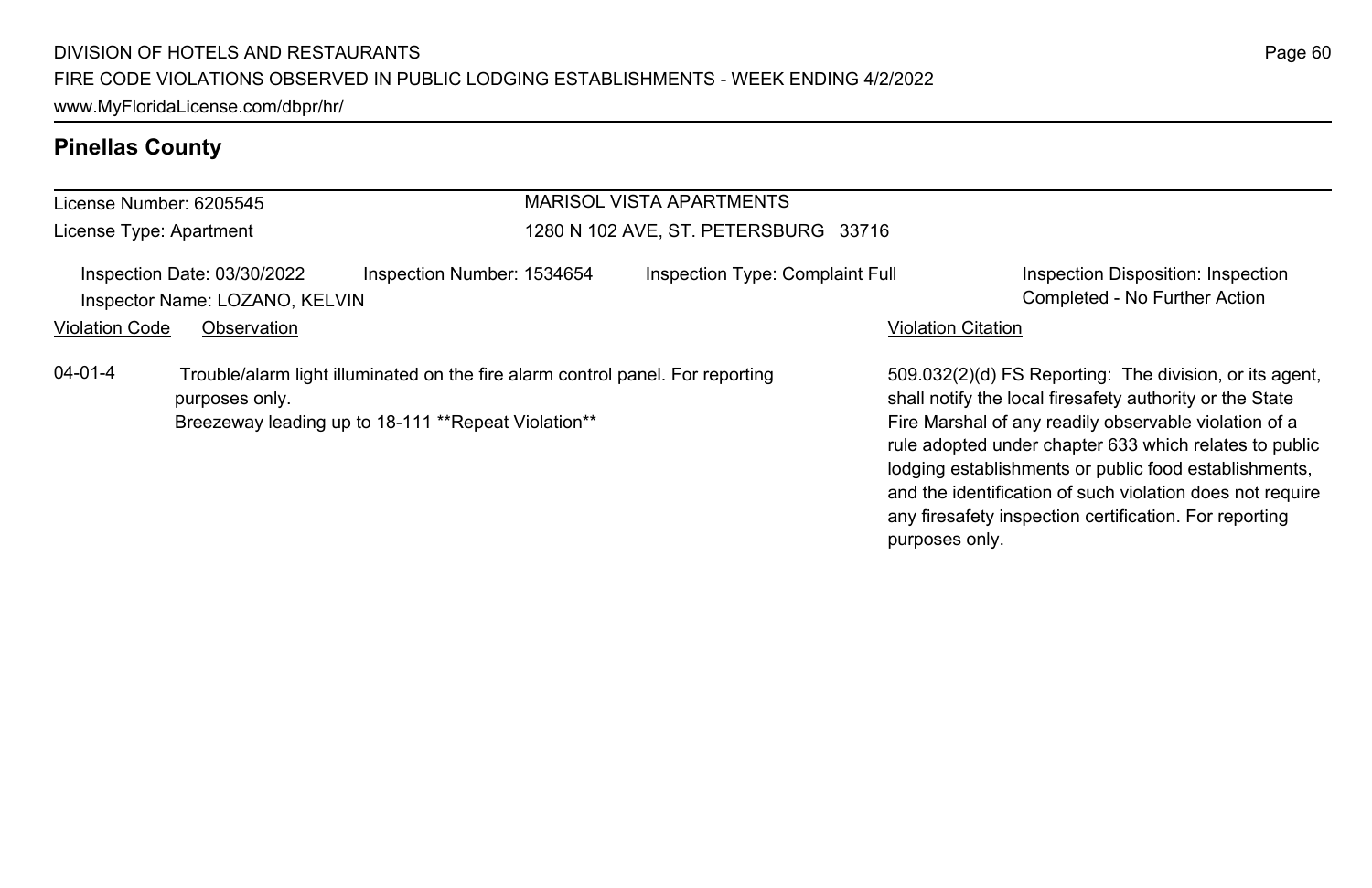## **Pinellas County**

#### License Number: 6206320 License Type: Apartment THE PALMS AT COUNTRYSIDE 25350 US INTERSTATE 19, CLEARWATER 33763 Inspection Date: 03/31/2022 Inspection Number: 1524530 Inspection Type: Routine - Lodging Inspection Disposition: Call Back -Inspector Name: BENEDICT, TRACY **Extension given, pending** Violation Code Observation **Violation Code Observation** Violation Citation Citation Citation Citation Citation Citation Citation Citation Citation Citation Citation Citation Citation Citation Citation Citation Citation Cit 509.032(2)(d) FS Reporting: (d) The division, or its agent, shall notify the local firesafety authority or the State Fire Marshal of any readily observable violation of a rule adopted under chapter 633 which relates to 01-02-4 - From initial inspection : Portable fire extinguisher pressure gauge indicates the extinguisher is in need of recharge. For reporting purposes only. Building 22 Apt 208. - From follow-up inspection 2022-03-31: \*\* Time Extended\*\*

public lodging establishments or public food

For reporting purposes only.

establishments, and the identification of such violation does not require any firesafety inspection certification.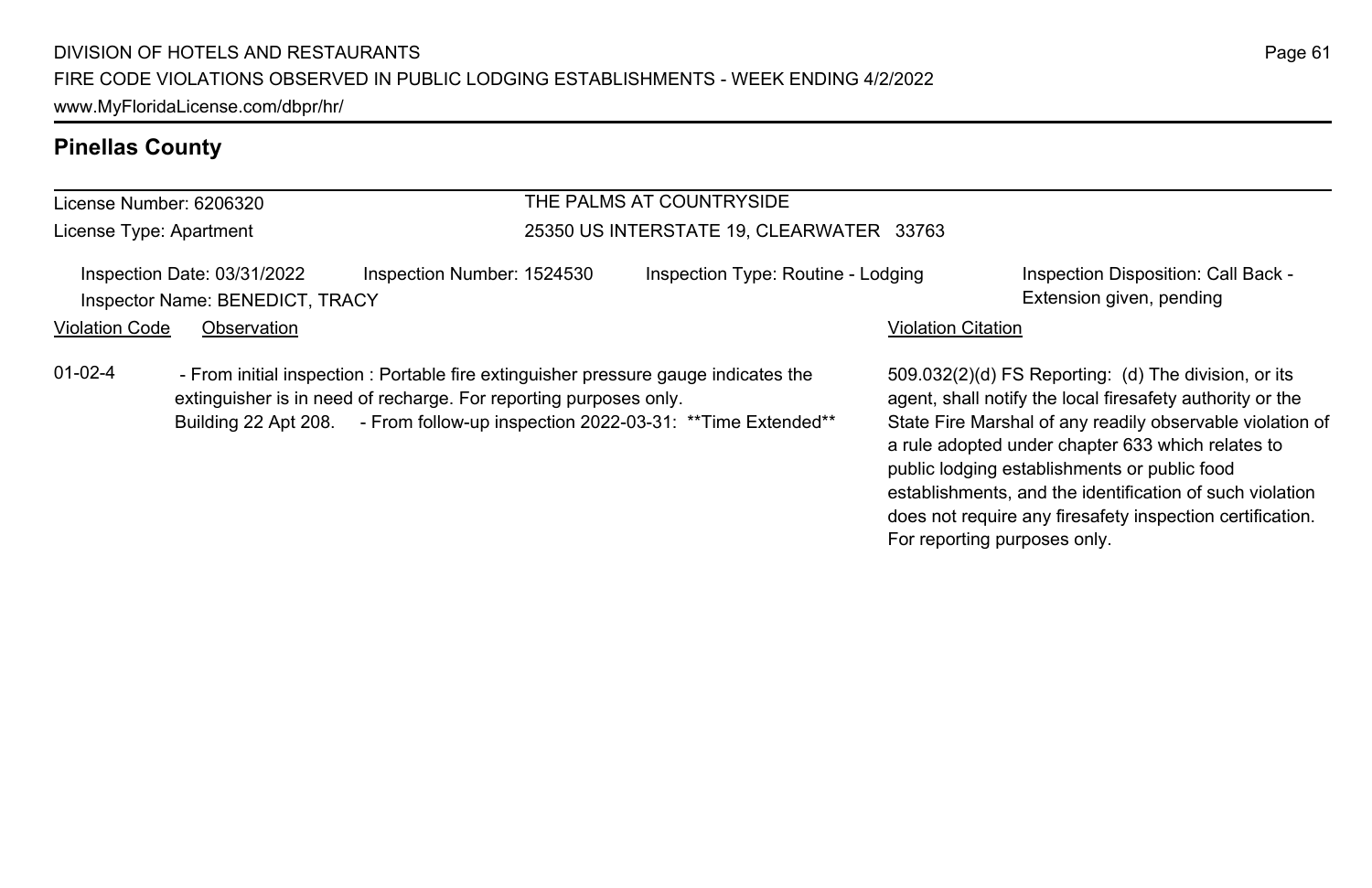# **Putnam County**

| License Number: 6400038 |                                                                                                                                                               |                            | FT GATES FERRY-GATEWAY FISH CP |                                              |  |                              |                                                                                                                                                                                                                                                                                                                                                                                                              |
|-------------------------|---------------------------------------------------------------------------------------------------------------------------------------------------------------|----------------------------|--------------------------------|----------------------------------------------|--|------------------------------|--------------------------------------------------------------------------------------------------------------------------------------------------------------------------------------------------------------------------------------------------------------------------------------------------------------------------------------------------------------------------------------------------------------|
| License Type: Motel     |                                                                                                                                                               |                            |                                | 229 FORT GATES FERRY RD. CRESCENT CITY 32112 |  |                              |                                                                                                                                                                                                                                                                                                                                                                                                              |
| <b>Violation Code</b>   | Inspection Date: 03/28/2022<br>Inspector Name: PERRY, DENNIS<br>Observation                                                                                   | Inspection Number: 1217341 |                                | Inspection Type: Routine - Lodging           |  | <b>Violation Citation</b>    | Inspection Disposition: Warning<br>Issued                                                                                                                                                                                                                                                                                                                                                                    |
| $01 - 02 - 4$           | Portable fire extinguisher pressure gauge indicates the extinguisher is in need of<br>recharge. For reporting purposes only.<br>Fire extinguisher by unit 10. |                            |                                |                                              |  | For reporting purposes only. | 509.032(2)(d) FS Reporting: (d) The division, or its<br>agent, shall notify the local firesafety authority or the<br>State Fire Marshal of any readily observable violation of<br>a rule adopted under chapter 633 which relates to<br>public lodging establishments or public food<br>establishments, and the identification of such violation<br>does not require any firesafety inspection certification. |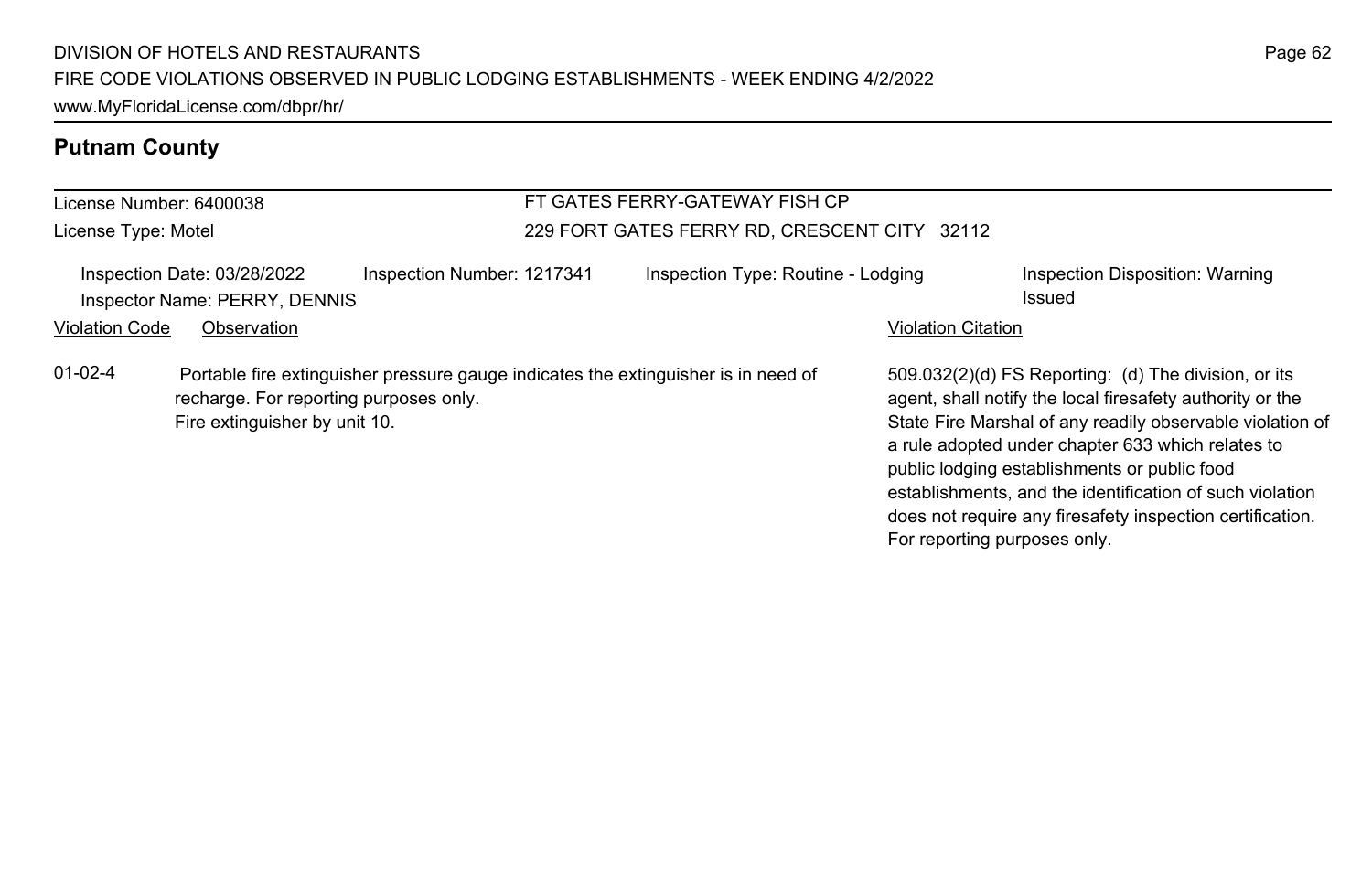# **Putnam County**

| License Number: 6400785                                                                                           |                                                                                    | ANDERSEN'S LODGE AND ANDERSEN'S BAR & GRILL |                                                                                                                                                                                                                                                                                                                                                                                                              |
|-------------------------------------------------------------------------------------------------------------------|------------------------------------------------------------------------------------|---------------------------------------------|--------------------------------------------------------------------------------------------------------------------------------------------------------------------------------------------------------------------------------------------------------------------------------------------------------------------------------------------------------------------------------------------------------------|
| License Type: Motel                                                                                               | 10 BOSTON ST. WELAKA 32193                                                         |                                             |                                                                                                                                                                                                                                                                                                                                                                                                              |
| Inspection Date: 03/30/2022<br>Inspector Name: PERRY, DENNIS                                                      | Inspection Number: 1217709                                                         | Inspection Type: Routine - Lodging          | Inspection Disposition: Warning<br>Issued                                                                                                                                                                                                                                                                                                                                                                    |
| <b>Violation Code</b><br>Observation                                                                              |                                                                                    | <b>Violation Citation</b>                   |                                                                                                                                                                                                                                                                                                                                                                                                              |
| $01-02-4$<br>recharge. For reporting purposes only.<br>Fire extinguishers in laundry area and on deck of unit 15. | Portable fire extinguisher pressure gauge indicates the extinguisher is in need of | For reporting purposes only.                | 509.032(2)(d) FS Reporting: (d) The division, or its<br>agent, shall notify the local firesafety authority or the<br>State Fire Marshal of any readily observable violation of<br>a rule adopted under chapter 633 which relates to<br>public lodging establishments or public food<br>establishments, and the identification of such violation<br>does not require any firesafety inspection certification. |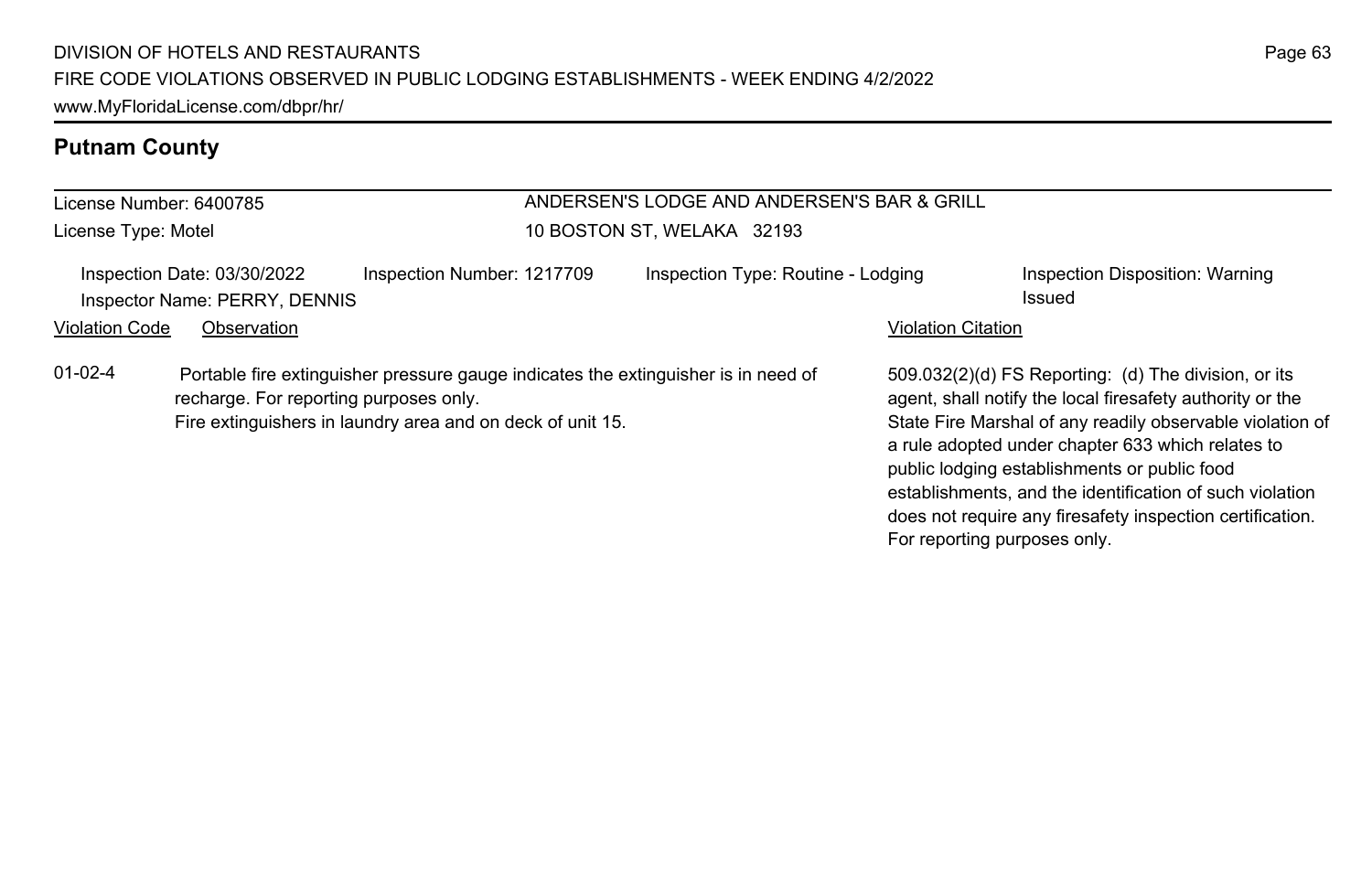#### **Sarasota County**

#### License Number: 6804704 License Type: Hotel

## HOLIDAY INN EXPRESS & SUITES SARASOTA EAST/I-75 5730 GANTT RD, SARASOTA 34233

Inspection Date: 04/01/2022 Inspection Number: 1163291 Inspection Type: Routine - Lodging Inspection Disposition: Call Back -Inspector Name: CATTLEY, RAYMOND **Extension given, pending** 

#### Violation Code Observation **Violation Code Observation** Violation Citation Citation Citation Citation Citation Citation Citation Citation Citation Citation Citation Citation Citation Citation Citation Citation Citation Cit

04-01-4 - From initial inspection : Trouble/alarm light illuminated on the fire alarm control panel. For reporting purposes only. Observed trouble light on main panel. - From follow-up inspection 2022-04-01: \*\*Time Extended\*\*

509.032(2)(d) FS Reporting: The division, or its agent, shall notify the local firesafety authority or the State Fire Marshal of any readily observable violation of a rule adopted under chapter 633 which relates to public lodging establishments or public food establishments, and the identification of such violation does not require any firesafety inspection certification. For reporting purposes only.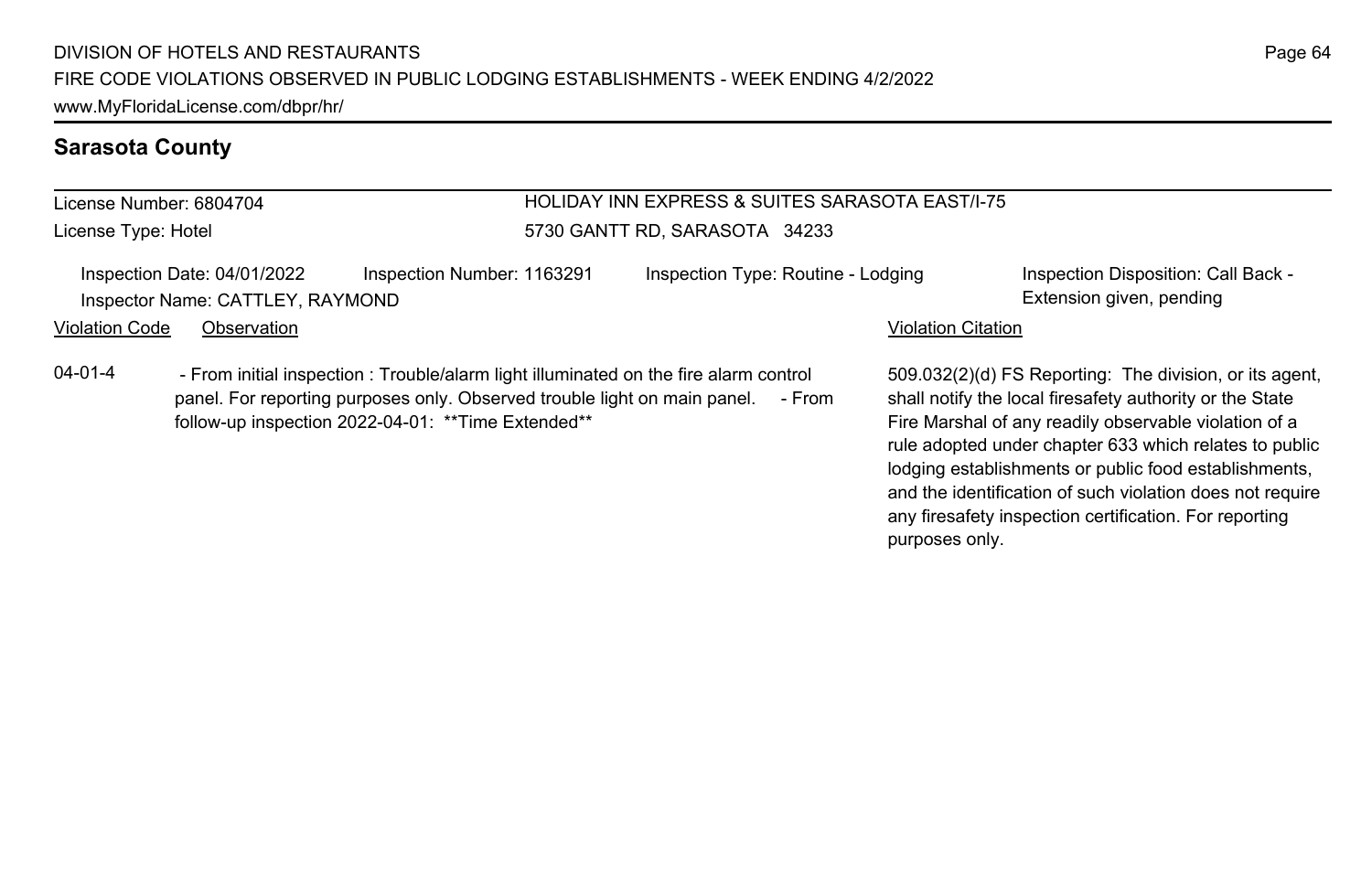## **Sarasota County**

| License Number: 6800192 |                                                                                                                                                                  |                            | <b>BAYMONT INN &amp; SUITES</b>    |                           |                                                                                                                  |  |  |
|-------------------------|------------------------------------------------------------------------------------------------------------------------------------------------------------------|----------------------------|------------------------------------|---------------------------|------------------------------------------------------------------------------------------------------------------|--|--|
| License Type: Motel     |                                                                                                                                                                  |                            | 1425 S TAMIAMI TRL, SARASOTA 34239 |                           |                                                                                                                  |  |  |
|                         | Inspection Date: 03/28/2022<br>Inspector Name: CATTLEY, RAYMOND                                                                                                  | Inspection Number: 1222426 | Inspection Type: Routine - Lodging |                           | Inspection Disposition: Inspection<br>Completed - No Further Action                                              |  |  |
| Violation Code          | Observation                                                                                                                                                      |                            |                                    | <b>Violation Citation</b> |                                                                                                                  |  |  |
| 04-01-4                 | Trouble/alarm light illuminated on the fire alarm control panel. For reporting<br>purposes only. Observed Honeywell panel at front desk with Trouble (2) listed. |                            |                                    |                           | 509.032(2)(d) FS Reporting: The division, or its age<br>shall notify the local firesafety authority or the State |  |  |

sion, or its agent, shall notify the local firesafety authority or the State Fire Marshal of any readily observable violation of a rule adopted under chapter 633 which relates to public lodging establishments or public food establishments, and the identification of such violation does not require any firesafety inspection certification. For reporting purposes only.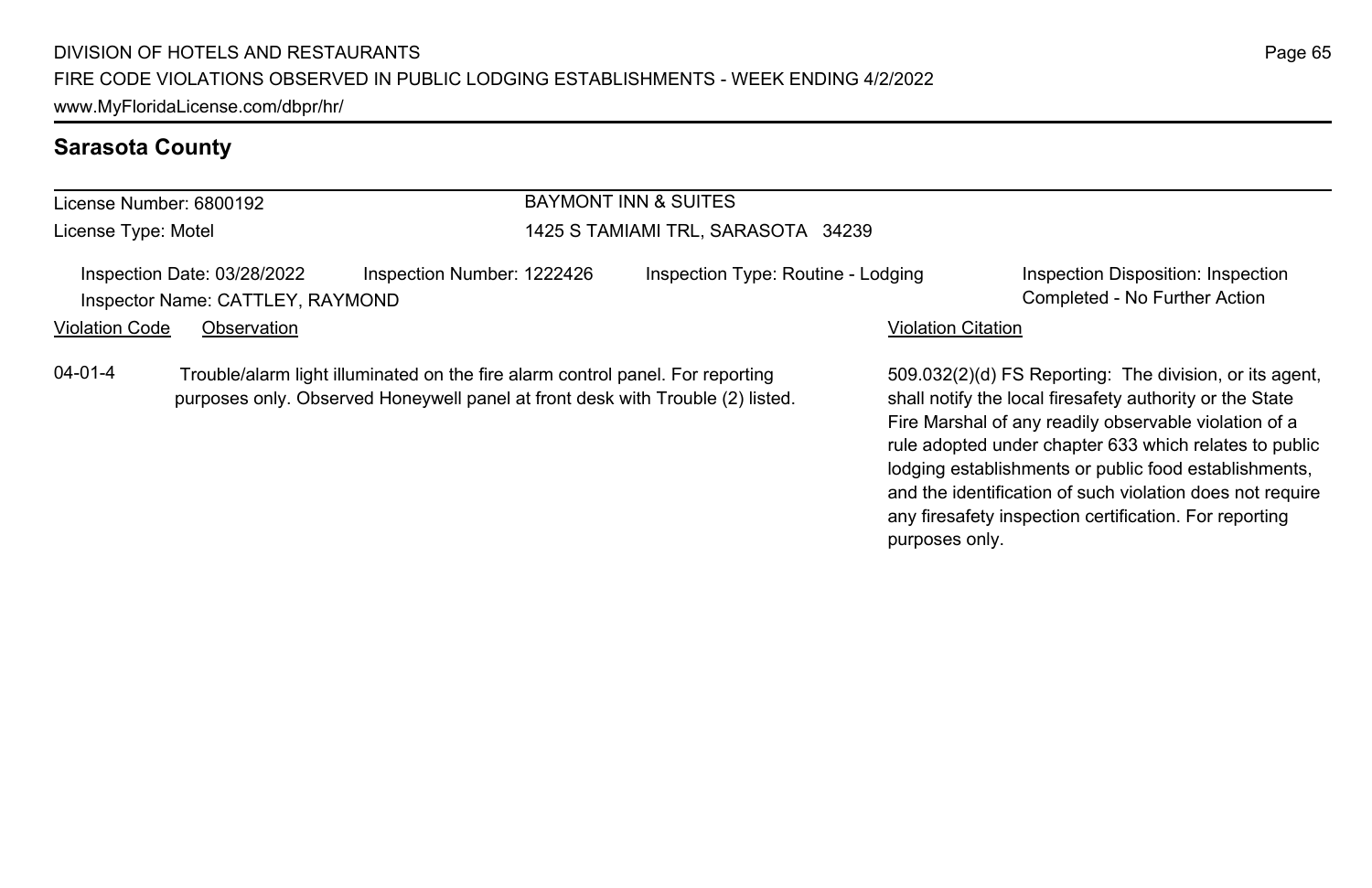# **Seminole County**

| License Number: 6903746                                     |                |                                                                                | LAKE'S EDGE APARTMENTS                   |                           |                                                                                                                                                                                                                                                                                                                                                                                                                        |
|-------------------------------------------------------------|----------------|--------------------------------------------------------------------------------|------------------------------------------|---------------------------|------------------------------------------------------------------------------------------------------------------------------------------------------------------------------------------------------------------------------------------------------------------------------------------------------------------------------------------------------------------------------------------------------------------------|
| License Type: Apartment                                     |                |                                                                                | 1000 PLANTATION LAKES CIR, SANFORD 32771 |                           |                                                                                                                                                                                                                                                                                                                                                                                                                        |
| Inspection Date: 03/30/2022<br>Inspector Name: ANGEL, TERRY |                | Inspection Number: 1516412                                                     | Inspection Type: Routine - Lodging       |                           | Inspection Disposition: Warning<br>Issued                                                                                                                                                                                                                                                                                                                                                                              |
| <b>Violation Code</b>                                       | Observation    |                                                                                |                                          | <b>Violation Citation</b> |                                                                                                                                                                                                                                                                                                                                                                                                                        |
| $04 - 01 - 4$                                               | purposes only. | Trouble/alarm light illuminated on the fire alarm control panel. For reporting |                                          | purposes only.            | 509.032(2)(d) FS Reporting: The division, or its agent,<br>shall notify the local firesafety authority or the State<br>Fire Marshal of any readily observable violation of a<br>rule adopted under chapter 633 which relates to public<br>lodging establishments or public food establishments,<br>and the identification of such violation does not require<br>any firesafety inspection certification. For reporting |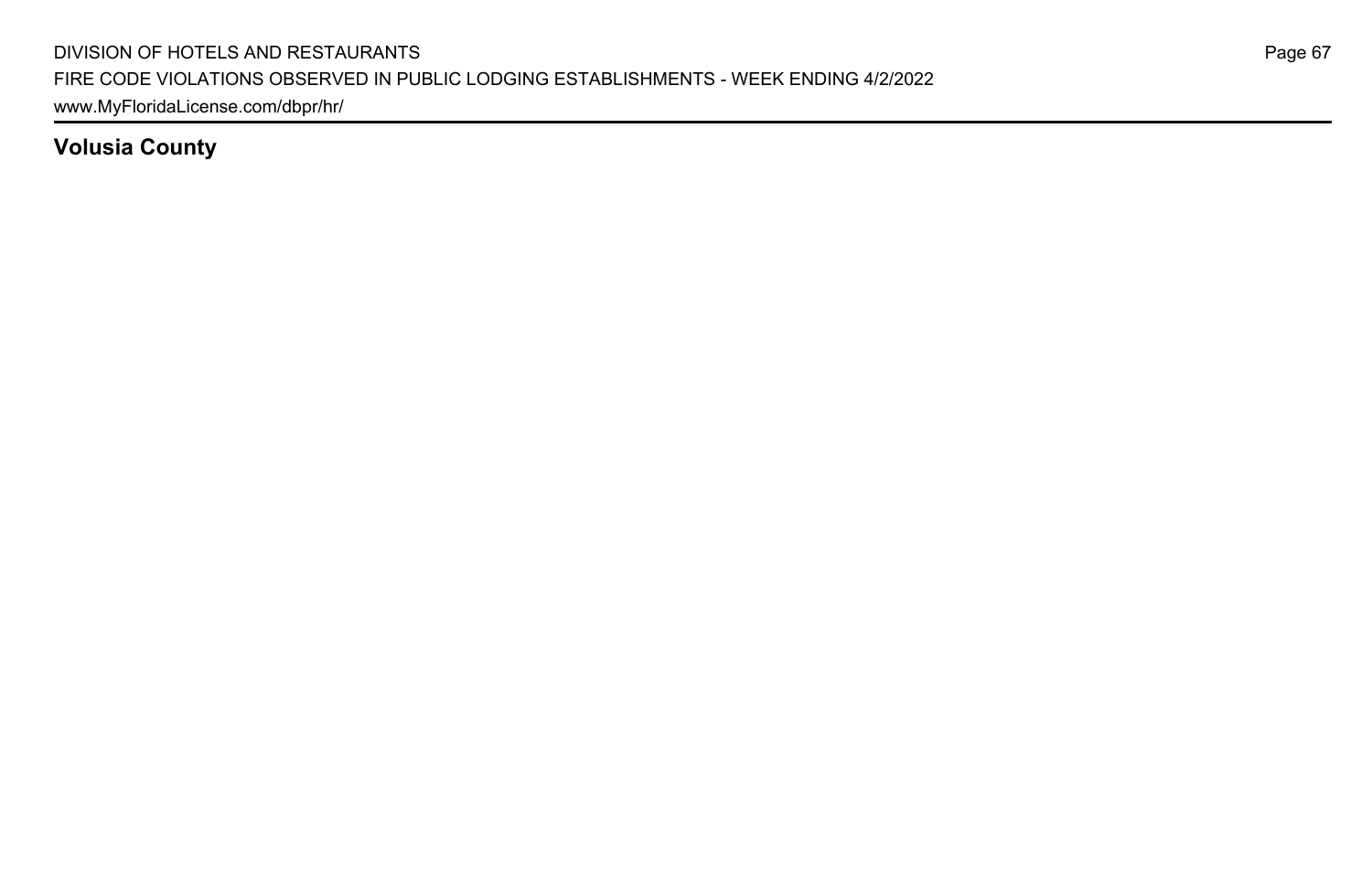License Number: 7406415 License Type: Hotel

HAMPTON INN DAYTONA SPEEDWAY AIRPORT 1715 W INTERNATIONAL SPEEDWAY BLVD, DAYTONA BEACH 32114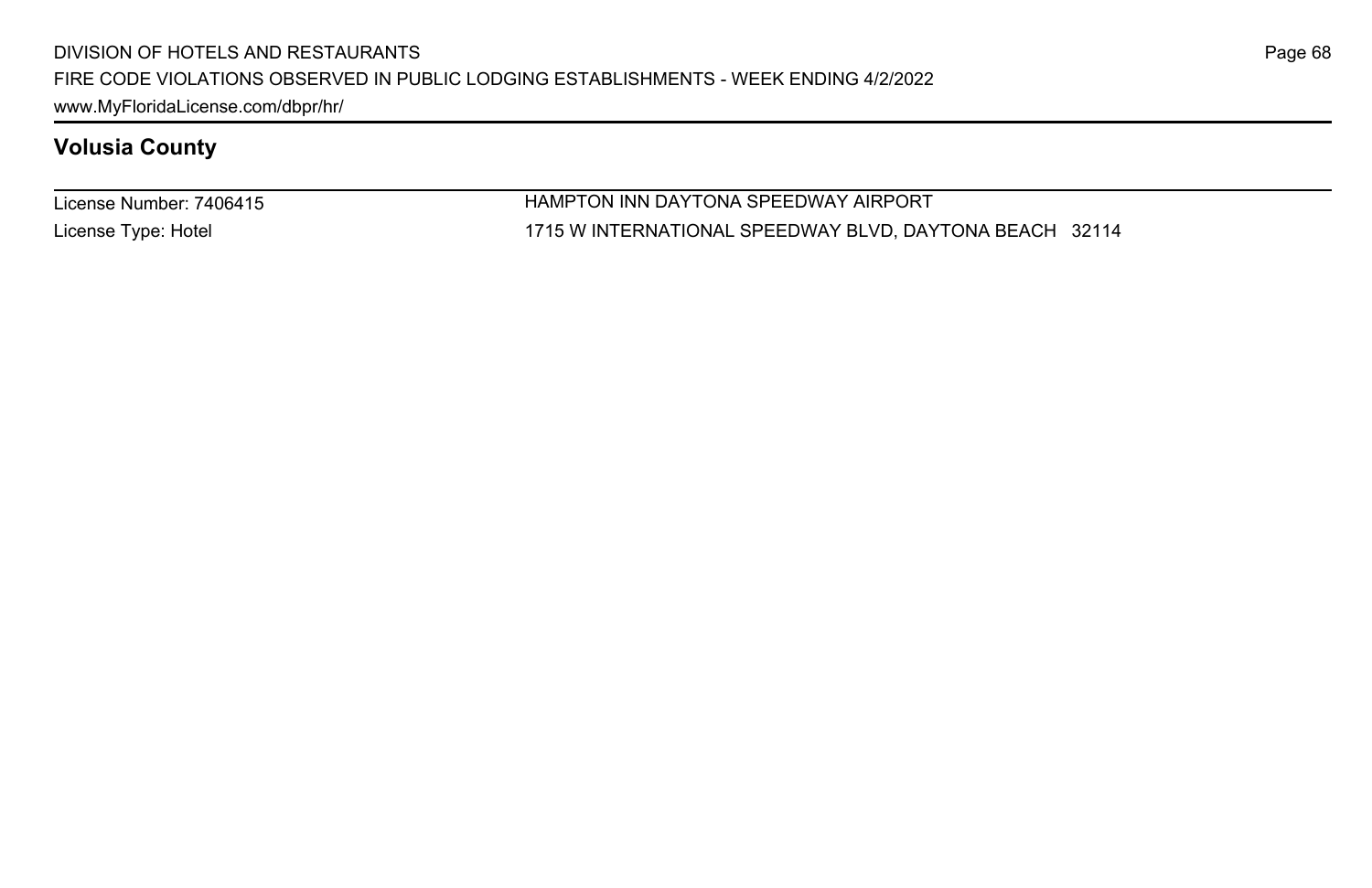Inspection Date: 03/31/2022 Inspection Number: 1160494 Inspection Type: Routine - Lodging Inspection Disposition: Warning Inspector Name: BRANNER, LISELOTTE **Inspector Name: BRANNER, LISELOTTE** 

Violation Code Observation Violation Citation

04-01-4 Trouble/alarm light illuminated on the fire alarm control panel. For reporting purposes only. Manager states has called tech

06-01-4 Path to door marked as an exit is blocked. For reporting purposes only. -By 301,201 caution tape on front of exit door- manager states painting stairway. Maintenance states removing tape because floor should be dry.

509.032(2)(d) FS Reporting: The division, or its agent, shall notify the local firesafety authority or the State Fire Marshal of any readily observable violation of a rule adopted under chapter 633 which relates to public lodging establishments or public food establishments, and the identification of such violation does not require any firesafety inspection certification. For reporting purposes only.

509.032(2)(d) FS Reporting: The division, or its agent, shall notify the local firesafety authority or the State Fire Marshal of any readily observable violation of a rule adopted under chapter 633 which relates to public lodging establishments or public food establishments, and the identification of such violation does not require any firesafety inspection certification. For reporting purposes only.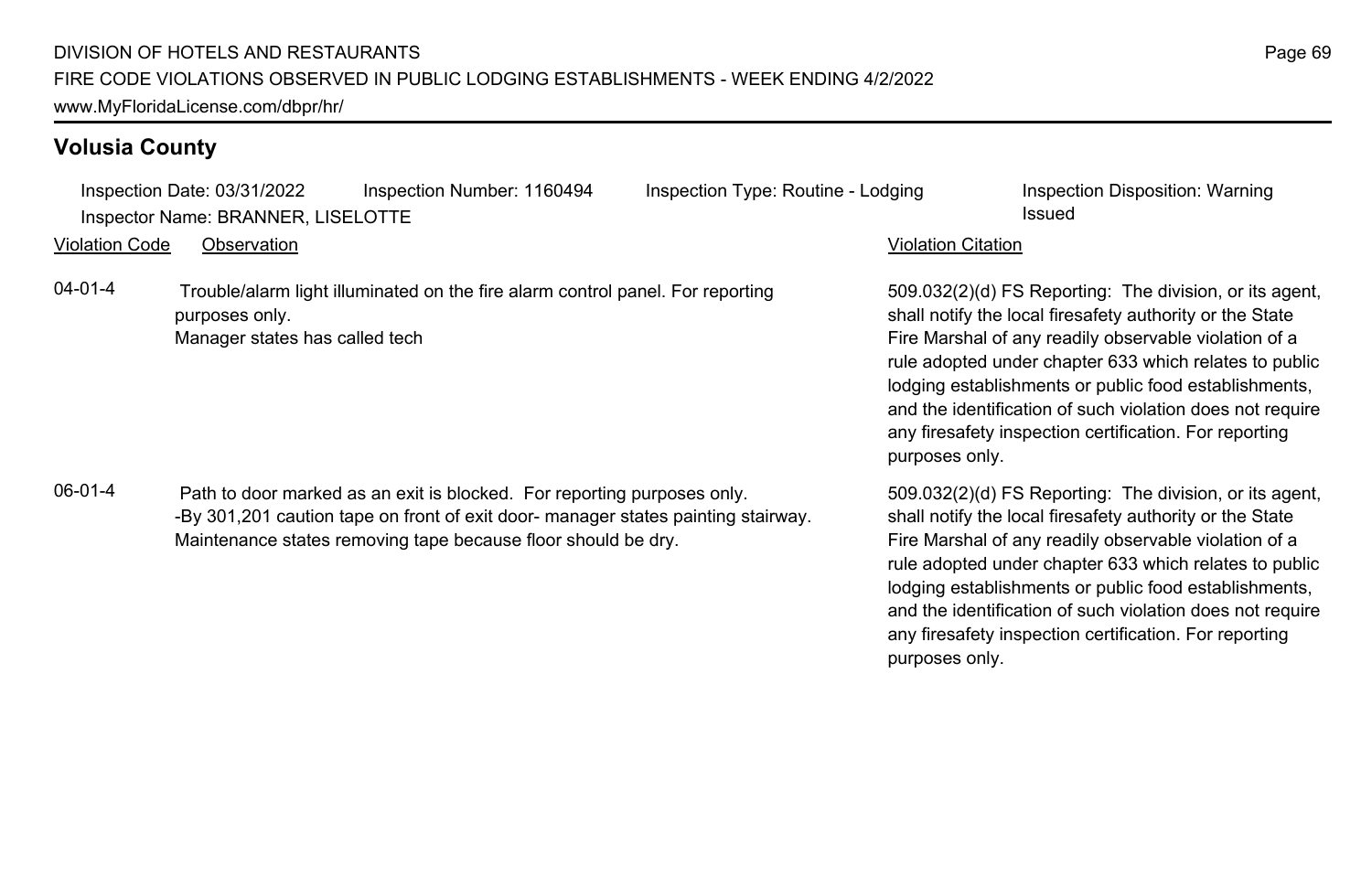08-01-4 Boiler certificate or insurance inspector's boiler report expired. For reporting purposes only. Fl136520 \*\*Repeat Violation\*\*

08-06-4 Combustibles stored in boiler room. For reporting purposes only. -ceiling Tiles in boxes stored next to boiler

61C-1.004(10) FAC and 509.032(2)(d) FS Reporting: 61C-1.004(10) The insurance inspector's boiler report is required annually for power boilers and high pressure/high temperature boilers and biannually for low pressure steam or vapor heating boilers. 509.032(2)(d) The division, or its agent, shall notify the local firesafety authority or the State Fire Marshal of any readily observable violation of a rule adopted under chapter 633 which relates to public lodging establishments or public food establishments, and the identification of such violation does not require any firesafety inspection certification. For reporting purposes only.

509.032(2)(d) FS Reporting: (d) The division, or its agent, shall notify the local firesafety authority or the State Fire Marshal of any readily observable violation of a rule adopted under chapter 633 which relates to public lodging establishments or public food establishments, and the identification of such violation does not require any firesafety inspection certification. For reporting purposes only.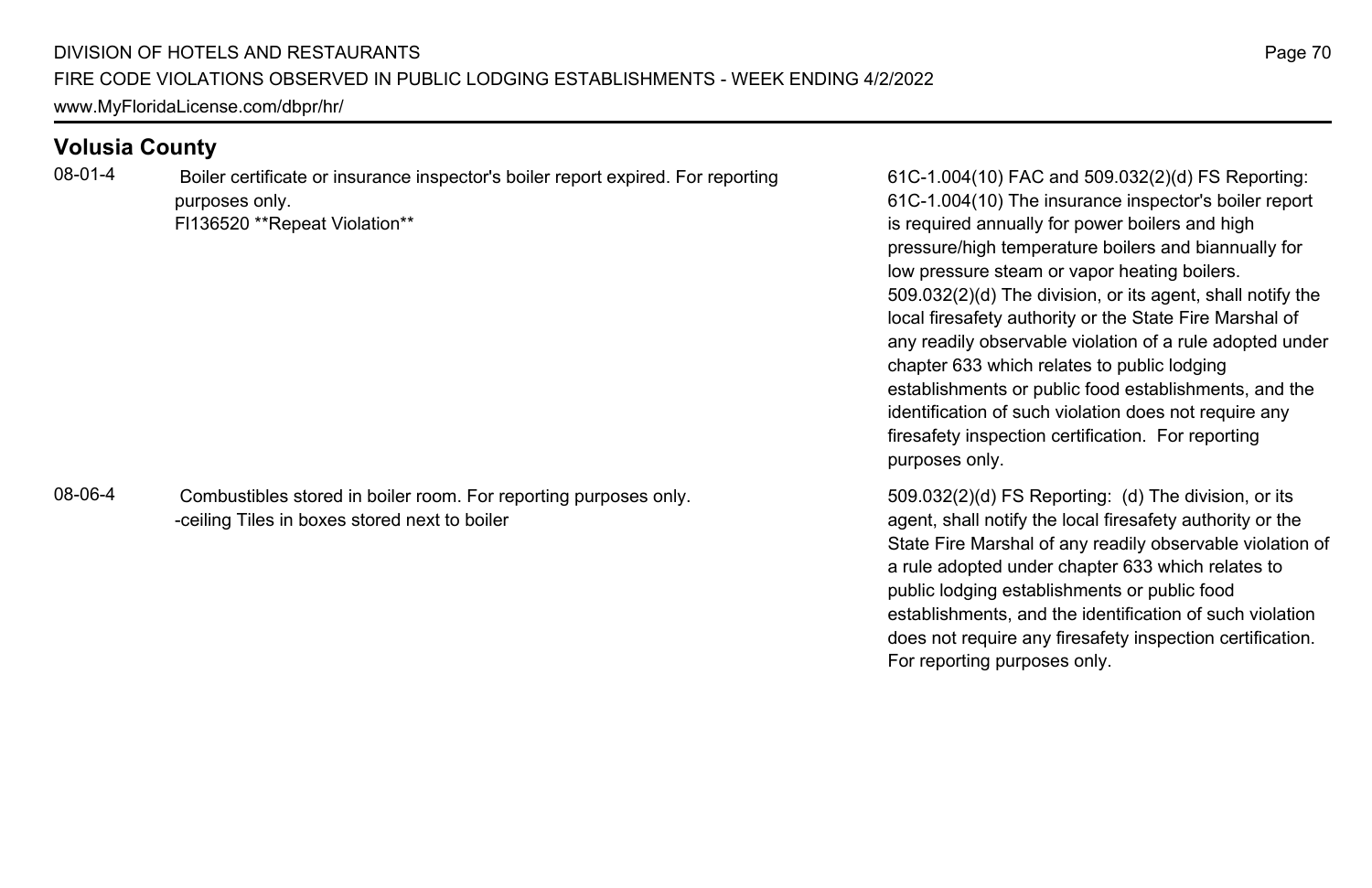| License Number: 7405960                                                                                                                                     |             |  | SANS SOUCI APARTMENT'S             |  |  |                                                                                                                                  |  |  |
|-------------------------------------------------------------------------------------------------------------------------------------------------------------|-------------|--|------------------------------------|--|--|----------------------------------------------------------------------------------------------------------------------------------|--|--|
| License Type: Apartment                                                                                                                                     |             |  | 238 N SANS SOUCI AVE, DELAND 32720 |  |  |                                                                                                                                  |  |  |
| Inspection Number: 1520727<br>Inspection Date: 03/30/2022<br>Inspector Name: OCASIO-LOPEZ, LISA                                                             |             |  | Inspection Type: Routine - Lodging |  |  | Inspection Disposition: Warning<br>Issued                                                                                        |  |  |
| <b>Violation Code</b>                                                                                                                                       | Observation |  |                                    |  |  | <b>Violation Citation</b>                                                                                                        |  |  |
| $12 - 04 - 4$<br>High Priority - Balcony/stairway/platform . 3rd floor in front of Apt. 5, platform<br>missing section of wood due to wood rot. **Warning** |             |  |                                    |  |  | 61C-1.004(5) FAC High Priority: All building structural<br>components, attachments and fixtures shall be kept in<br>good repair. |  |  |